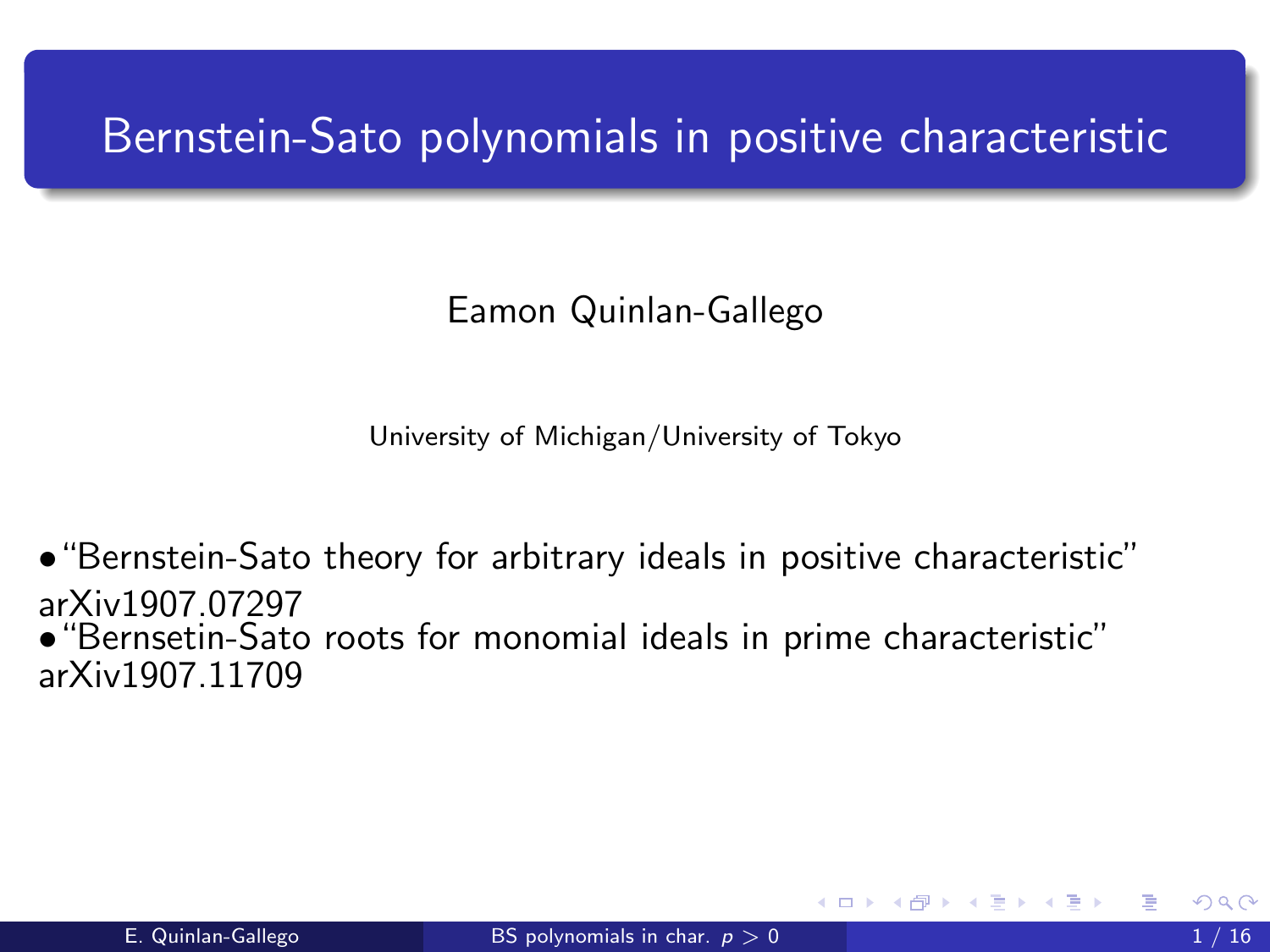Let  $R := \mathbb{C}[x_1, \ldots, x_n]$  be a polynomial ring over  $\mathbb C$  and let  $\mathfrak a \subseteq R$  be an ideal.

.

活

す (伊) メイモ トライモ トー

4 0 8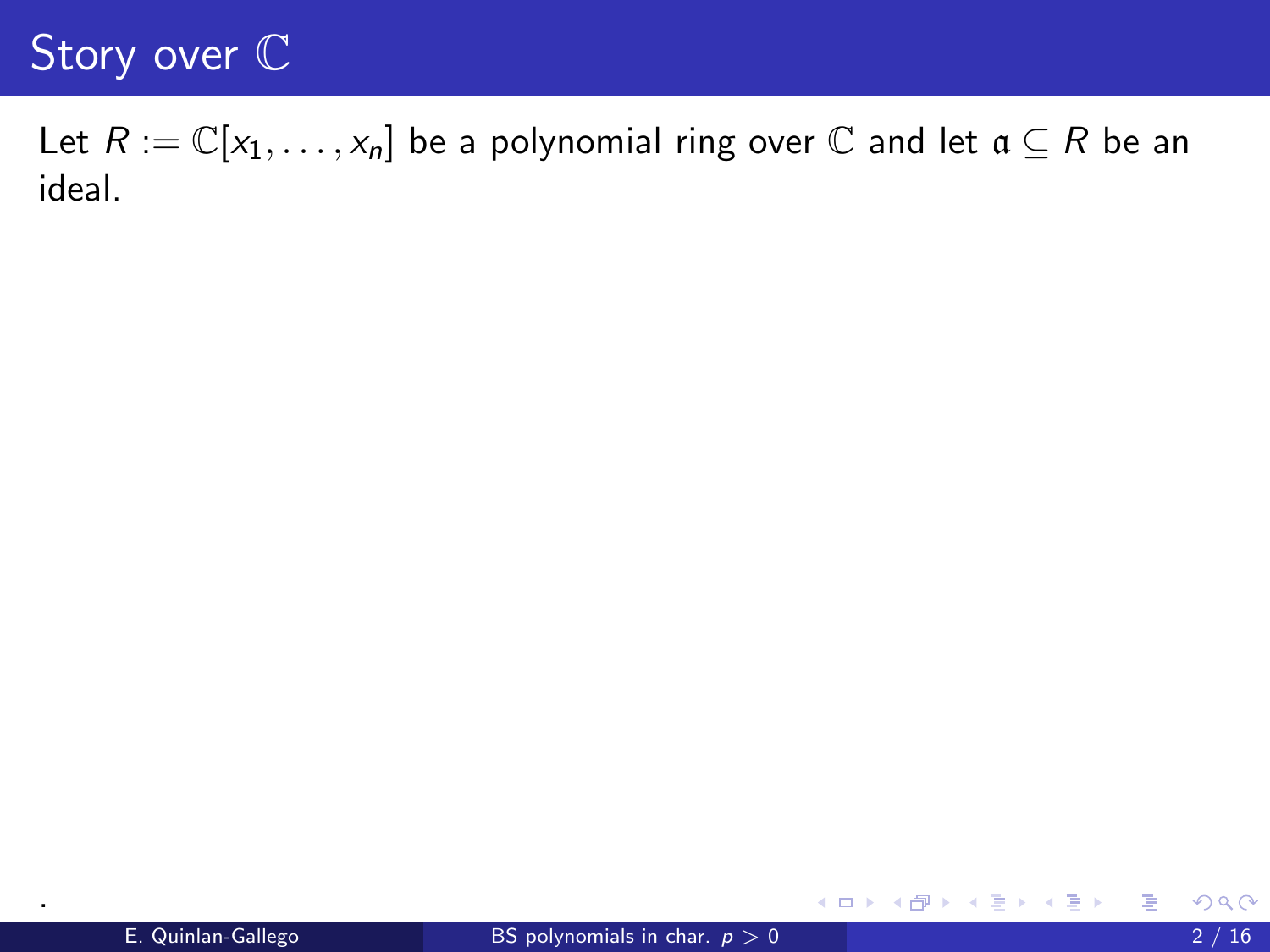Let  $R := \mathbb{C}[x_1, \ldots, x_n]$  be a polynomial ring over  $\mathbb C$  and let  $\mathfrak a \subseteq R$  be an ideal.

 $(R, \mathfrak{a}) \rightsquigarrow b_{\mathfrak{a}}(s) \in \mathbb{Q}[s].$ 

.

造

メ都 トメミトメミト

4 0 8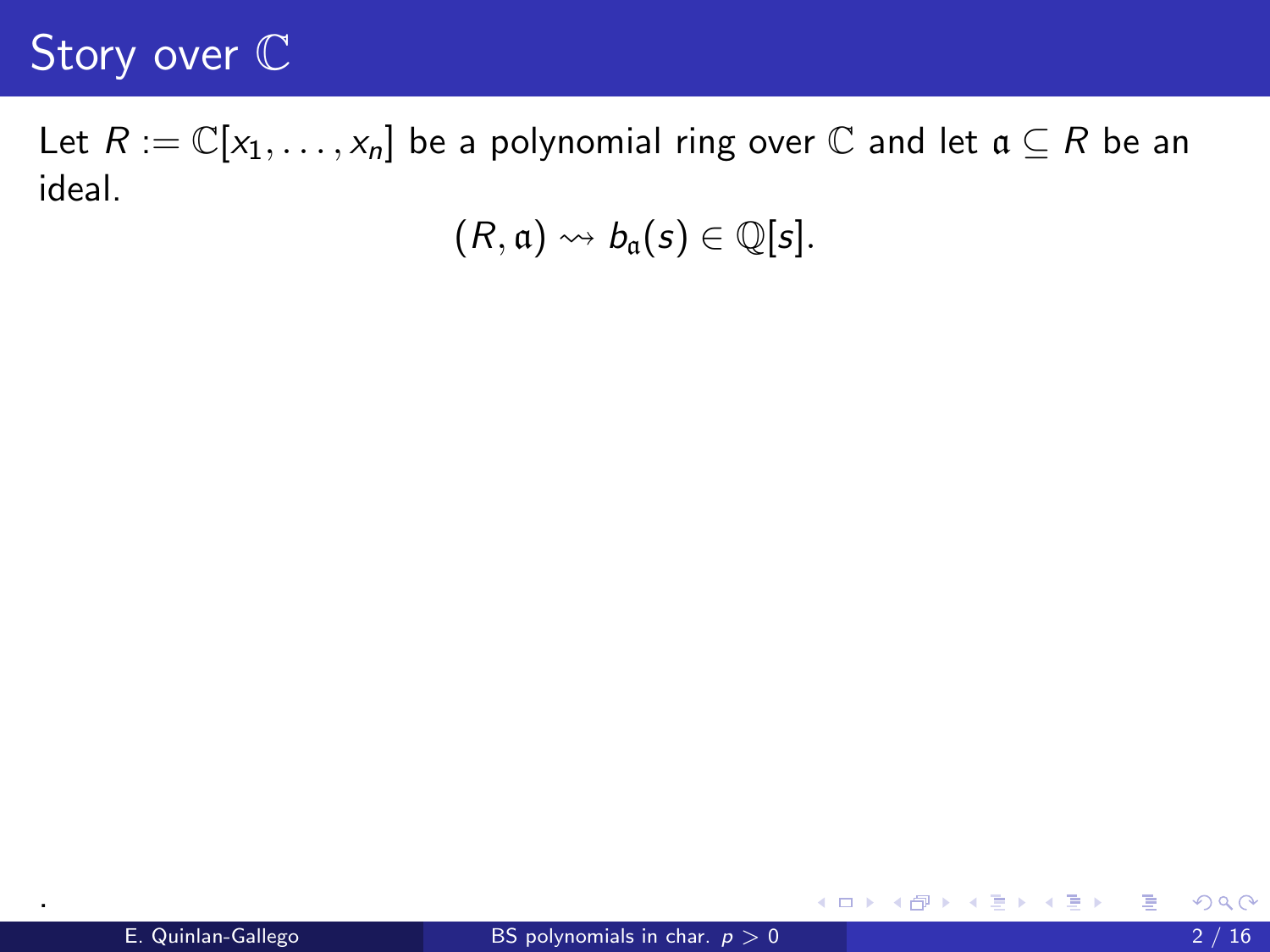Let  $R := \mathbb{C}[x_1, \ldots, x_n]$  be a polynomial ring over  $\mathbb C$  and let  $\mathfrak a \subseteq R$  be an ideal.

$$
(R, \mathfrak{a}) \rightsquigarrow b_{\mathfrak{a}}(s) \in \mathbb{Q}[s].
$$

The invariant  $b_a(s)$  is the Bernstein-Sato polynomial of a, and it reflects the singularities of a in a very subtle way.

.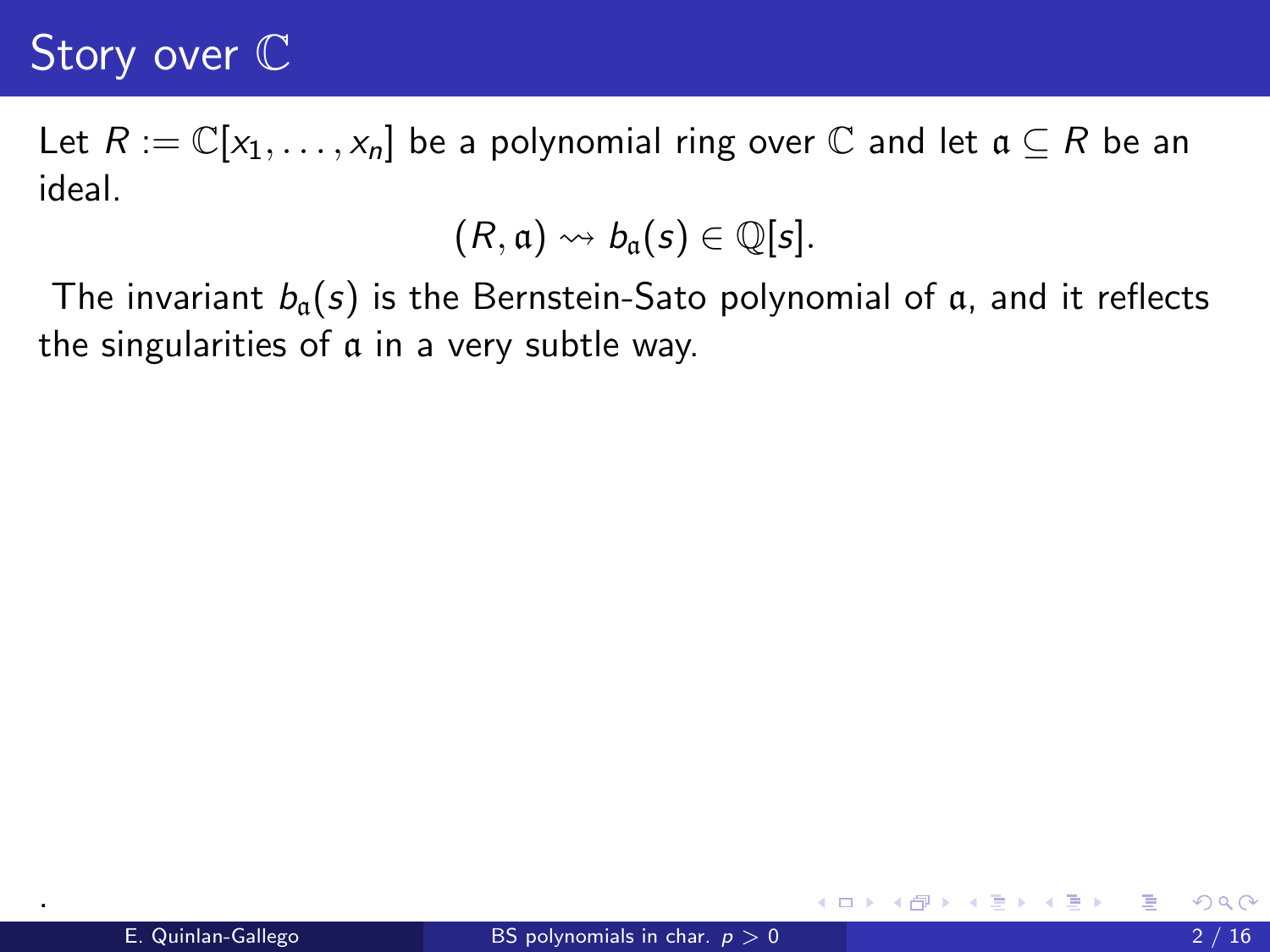Let  $R := \mathbb{C}[x_1, \ldots, x_n]$  be a polynomial ring over  $\mathbb C$  and let  $\mathfrak a \subseteq R$  be an ideal.

$$
(R, \mathfrak{a}) \rightsquigarrow b_{\mathfrak{a}}(s) \in \mathbb{Q}[s].
$$

The invariant  $b_a(s)$  is the Bernstein-Sato polynomial of a, and it reflects the singularities of a in a very subtle way.

#### **Example**

.

• 
$$
R = \mathbb{C}[x, y], \mathfrak{a} = (x^2y^2) \rightsquigarrow b_{\mathfrak{a}}(s) = (s + \frac{1}{2})^2(s + 1)^2.
$$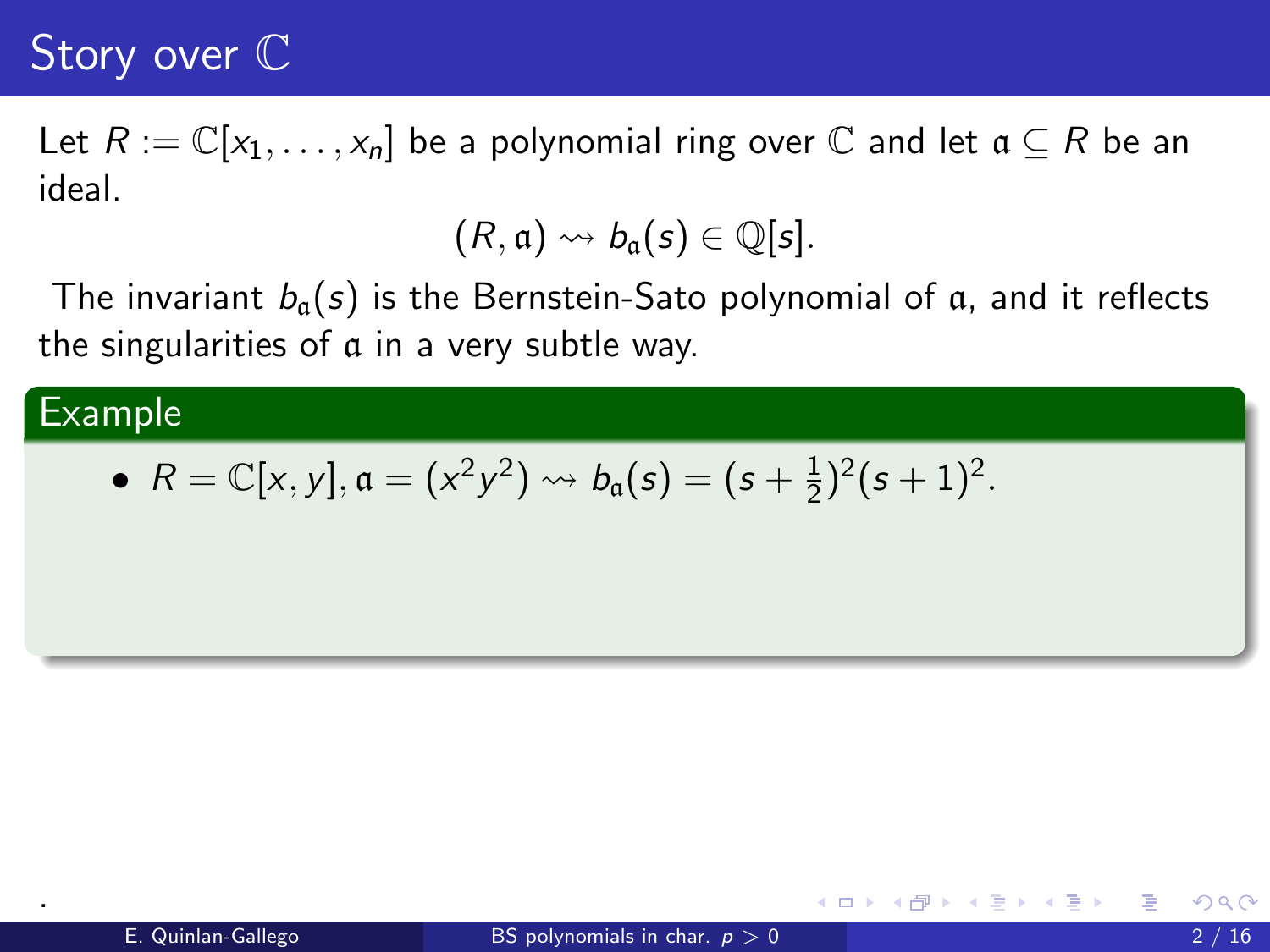Let  $R := \mathbb{C}[x_1, \ldots, x_n]$  be a polynomial ring over  $\mathbb C$  and let  $\mathfrak a \subseteq R$  be an ideal.

$$
(R,\mathfrak{a})\leadsto b_{\mathfrak{a}}(s)\in\mathbb{Q}[s].
$$

The invariant  $b_a(s)$  is the Bernstein-Sato polynomial of a, and it reflects the singularities of a in a very subtle way.

#### **Example**

.

• 
$$
R = \mathbb{C}[x, y], \mathfrak{a} = (x^2y^2) \rightsquigarrow b_{\mathfrak{a}}(s) = (s + \frac{1}{2})^2(s + 1)^2.
$$

• 
$$
R = \mathbb{C}[x, y], \mathfrak{a} = (x^2, y^3)
$$
  
\n $\rightarrow b_{\mathfrak{a}}(s) = (s + \frac{5}{6})(s + \frac{7}{6})(s + \frac{8}{6})(s + \frac{9}{6})(s + \frac{10}{6})(s + \frac{12}{6}).$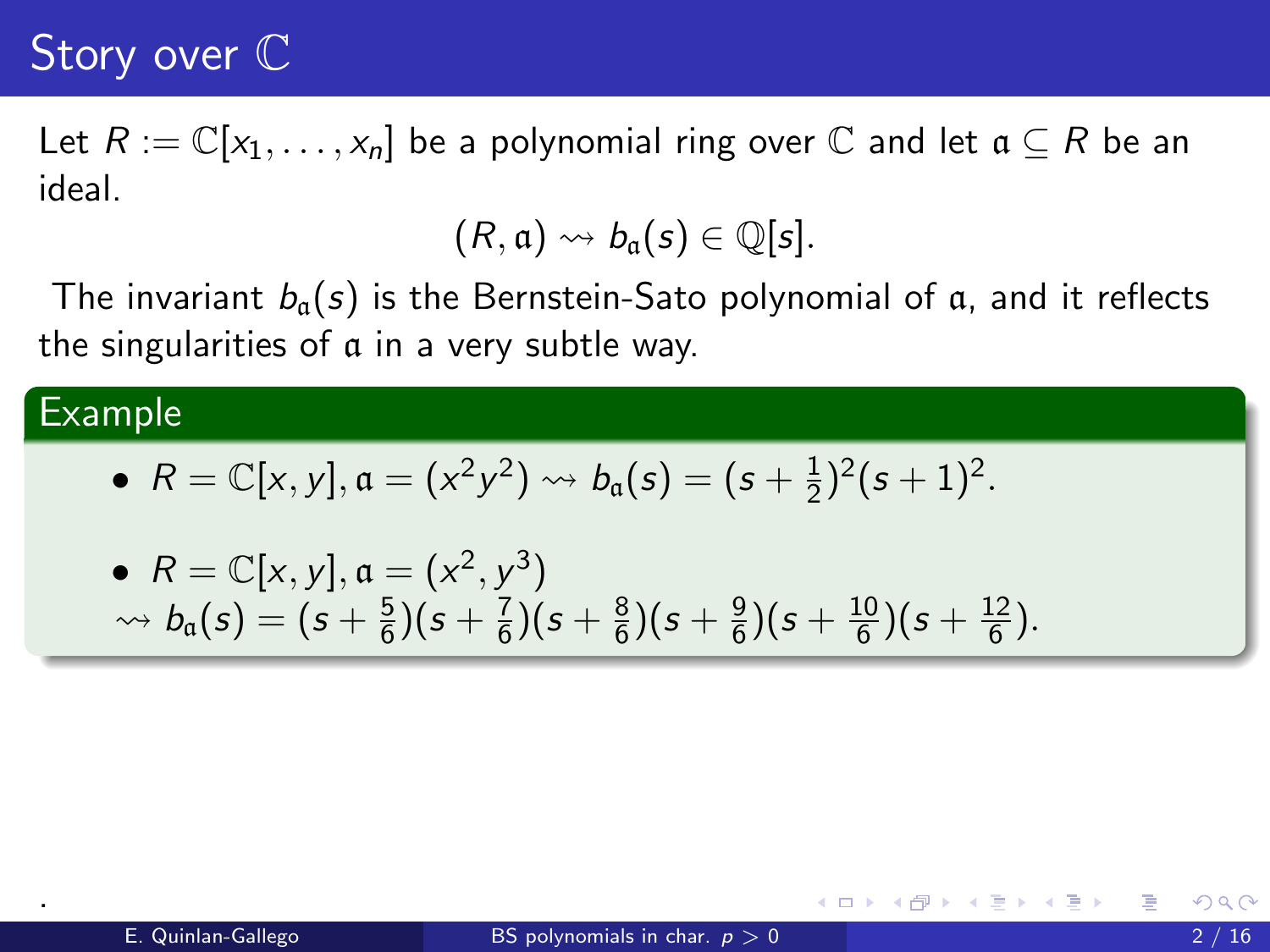Let  $R := \mathbb{C}[x_1, \ldots, x_n]$  be a polynomial ring over  $\mathbb C$  and let  $\mathfrak a \subseteq R$  be an ideal.

$$
(R,\mathfrak{a})\leadsto b_{\mathfrak{a}}(s)\in\mathbb{Q}[s].
$$

The invariant  $b_a(s)$  is the Bernstein-Sato polynomial of a, and it reflects the singularities of a in a very subtle way.

#### Example

.

• 
$$
R = \mathbb{C}[x, y], \mathfrak{a} = (x^2y^2) \rightsquigarrow b_{\mathfrak{a}}(s) = (s + \frac{1}{2})^2(s + 1)^2.
$$

• 
$$
R = \mathbb{C}[x, y], \mathfrak{a} = (x^2, y^3)
$$
  
\n $\rightarrow b_{\mathfrak{a}}(s) = (s + \frac{5}{6})(s + \frac{7}{6})(s + \frac{8}{6})(s + \frac{9}{6})(s + \frac{10}{6})(s + \frac{12}{6}).$ 

#### Theorem (Kashiwara, Budur-Mustață-Saito)

The roots of  $b<sub>a</sub>(s)$  are rational and negative.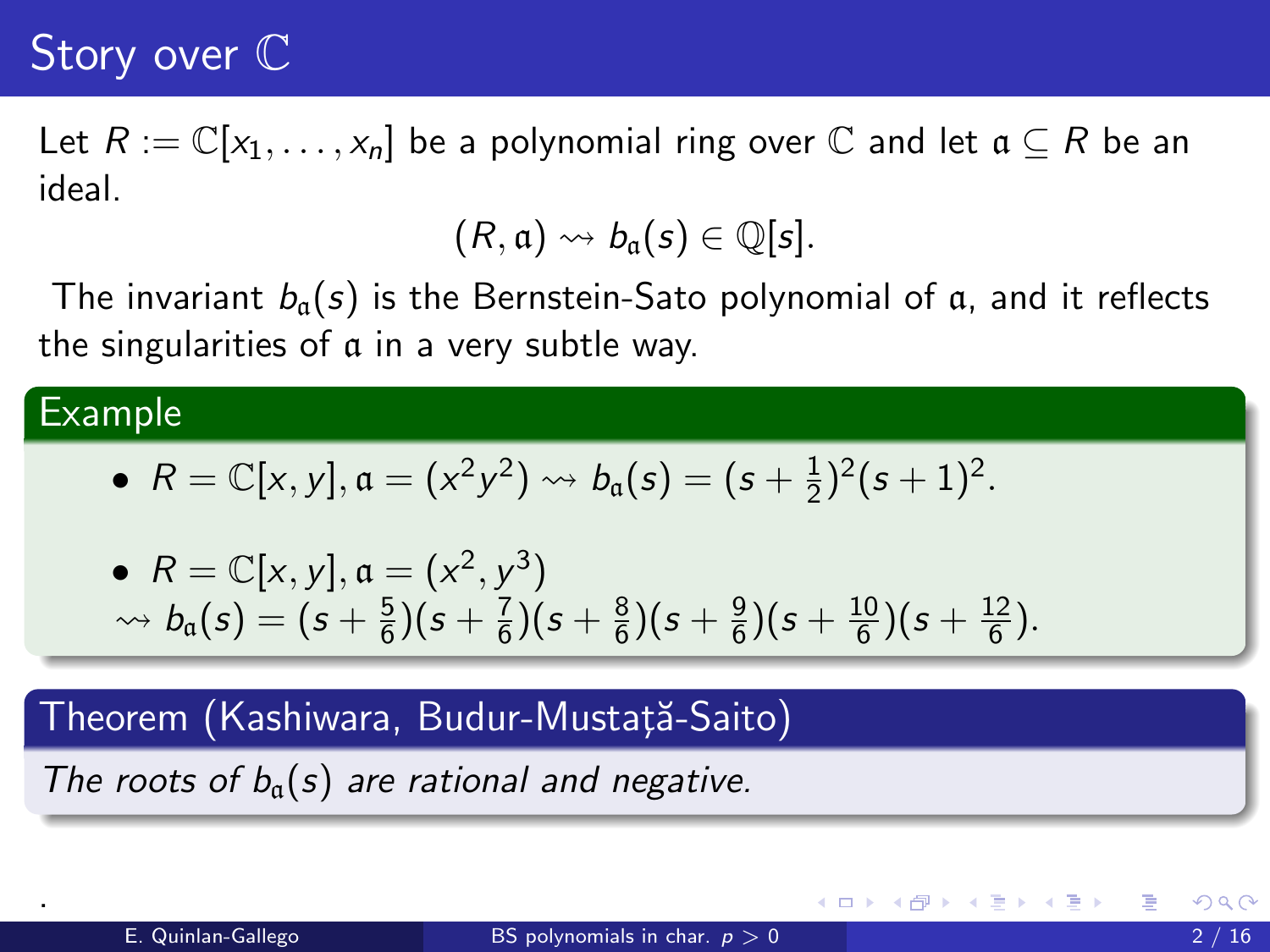How does  $b_a(s)$  measure singularities?

活

K ロ ⊁ K 個 ≯ K 君 ⊁ K 君 ≯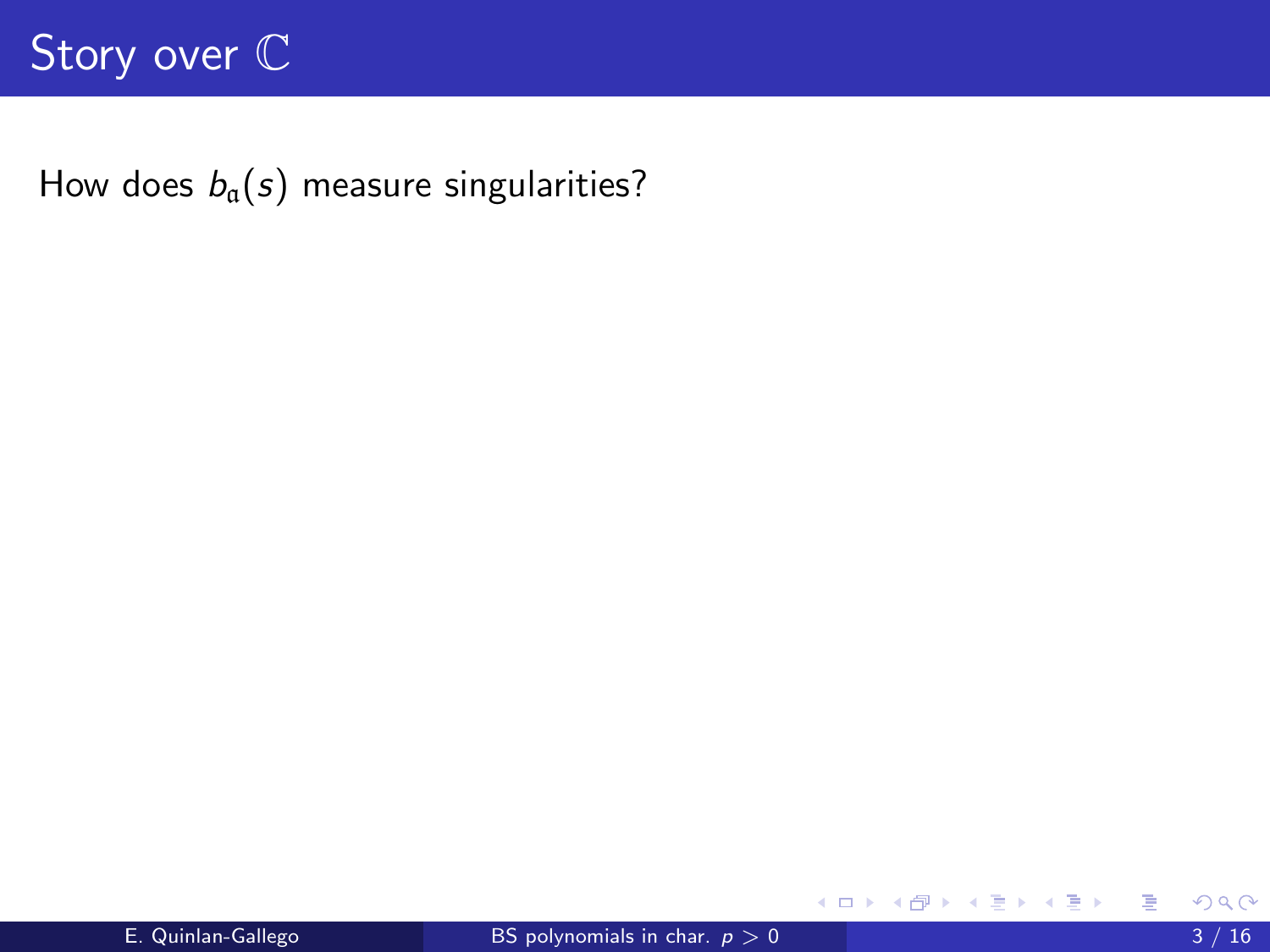How does  $b_{\alpha}(s)$  measure singularities?

Theorem (Kollár, Ein-Lazarsfeld-Smith-Varolin, Budur-Mustată-Saito)

The log-canonical threshold lct(a) of a is the smallest root  $b<sub>a</sub>(-s)$ , and every jumping number in  $[let(a), let(a) + 1]$  is also a root of  $b_a(-s)$ .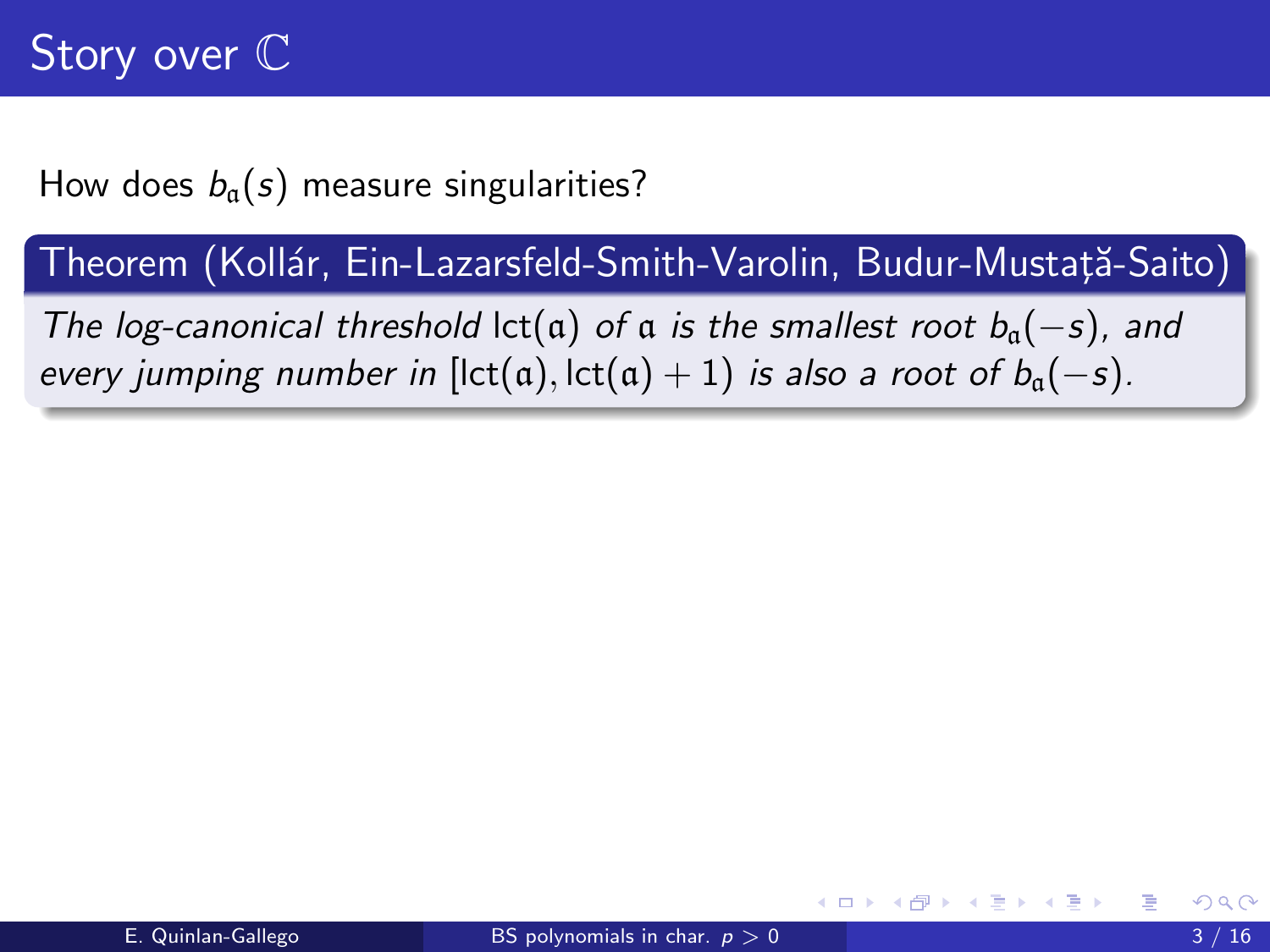How does  $b_a(s)$  measure singularities?

Theorem (Kollár, Ein-Lazarsfeld-Smith-Varolin, Budur-Mustată-Saito)

The log-canonical threshold lct(a) of a is the smallest root  $b<sub>a</sub>(-s)$ , and every jumping number in  $[let(a), let(a) + 1)$  is also a root of  $b_a(-s)$ .

Questions:

- (1) Can we define Bernstein-Sato polynomial in characteristic  $p > 0$ ?
- (2) Does it contain information about the  $F$ -pure thershold and F-jumping numbers of a?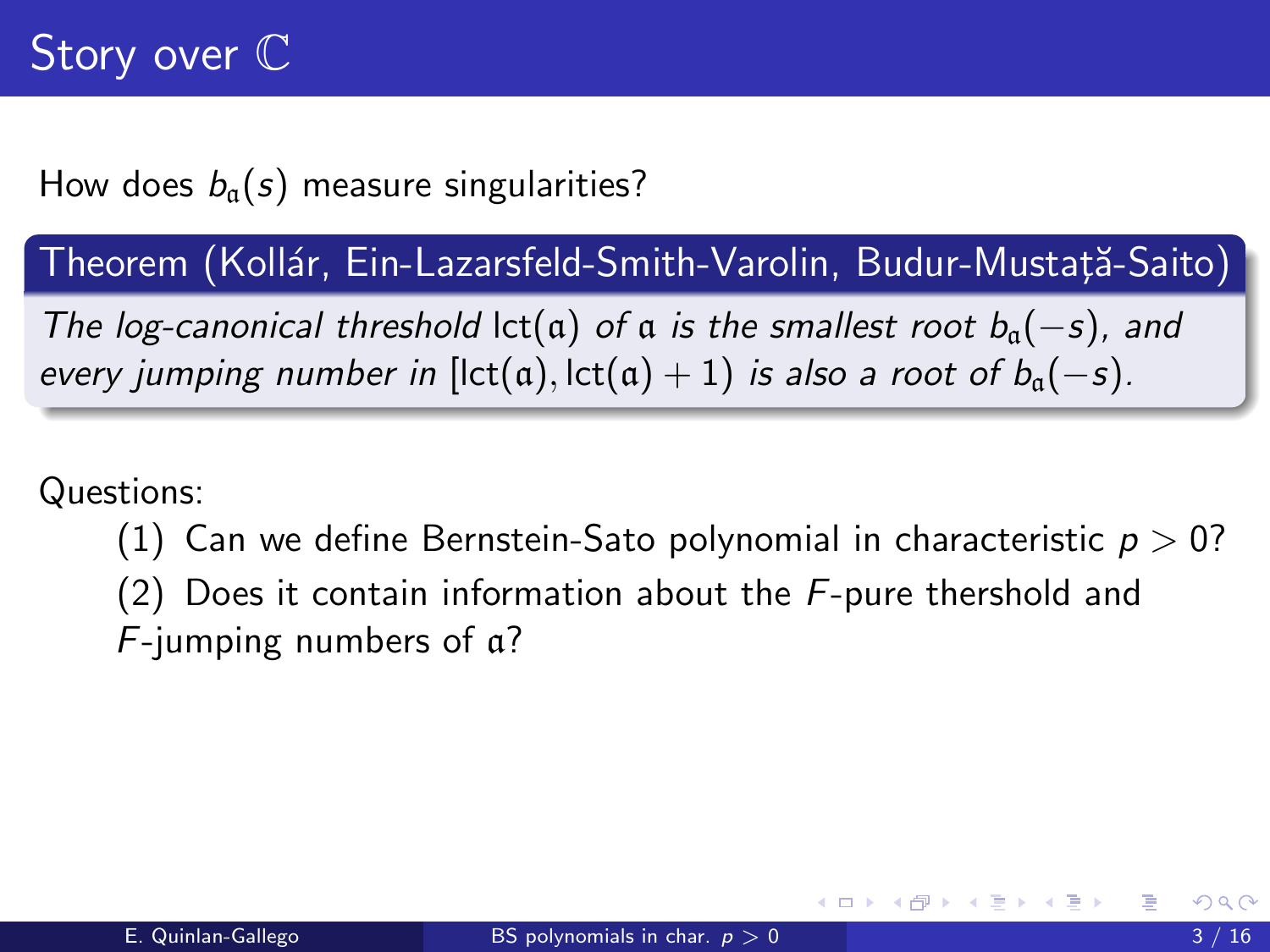How does  $b_{\alpha}(s)$  measure singularities?

Theorem (Kollár, Ein-Lazarsfeld-Smith-Varolin, Budur-Mustată-Saito)

The log-canonical threshold lct(a) of a is the smallest root  $b<sub>a</sub>(-s)$ , and every jumping number in  $[let(a), let(a) + 1)$  is also a root of  $b_a(-s)$ .

Questions:

- (1) Can we define Bernstein-Sato polynomial in characteristic  $p > 0$ ?
- (2) Does it contain information about the  $F$ -pure thershold and F-jumping numbers of a?

For principal ideals  $a = (f)$  this was tackled by Mustat<sub>i</sub> and Bitoun.

- ④ → → ミ → → ミ → →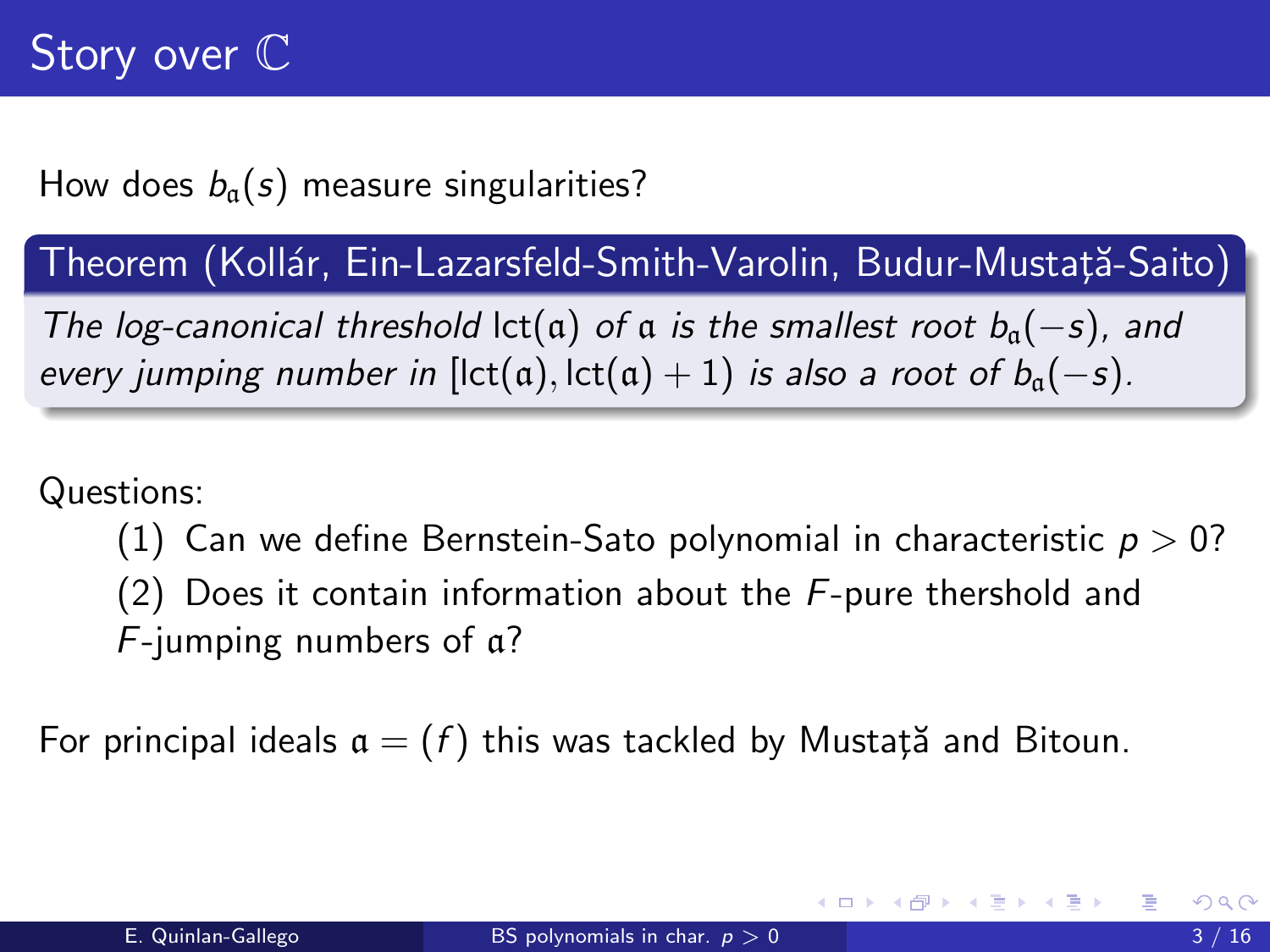How does  $b_a(s)$  measure singularities?

Theorem (Kollár, Ein-Lazarsfeld-Smith-Varolin, Budur-Mustată-Saito)

The log-canonical threshold lct(a) of a is the smallest root  $b_0(-s)$ , and every jumping number in  $[let(a), let(a) + 1)$  is also a root of  $b_a(-s)$ .

Questions:

(1) Can we define Bernstein-Sato polynomial in characteristic  $p > 0$ ?

(2) Does it contain information about the  $F$ -pure thershold and F-jumping numbers of a?

For principal ideals  $a = (f)$  this was tackled by Mustată and Bitoun.

We will only be able to define an analogue of the roots.

K ロ ▶ K 倒 ▶ K 듣 ▶ K 듣 ▶ ...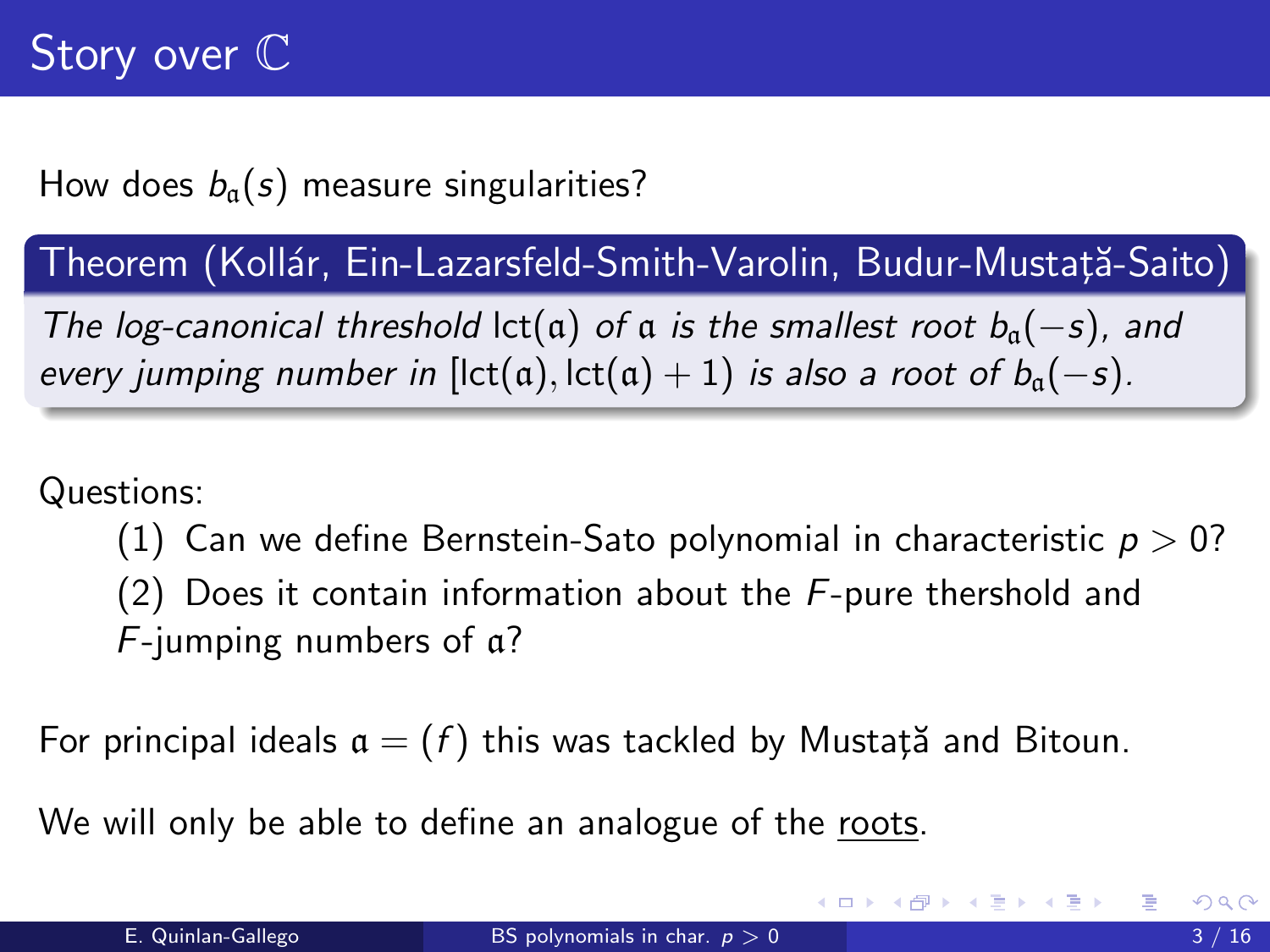# Definition

The definition when  $k = \mathbb{C}$ 

Let  $R := \mathbb{C}[x_1, \ldots, x_n]$  and  $\mathfrak{a} \subseteq R$ .

重

メロトメ 倒 トメ 君 トメ 君 トー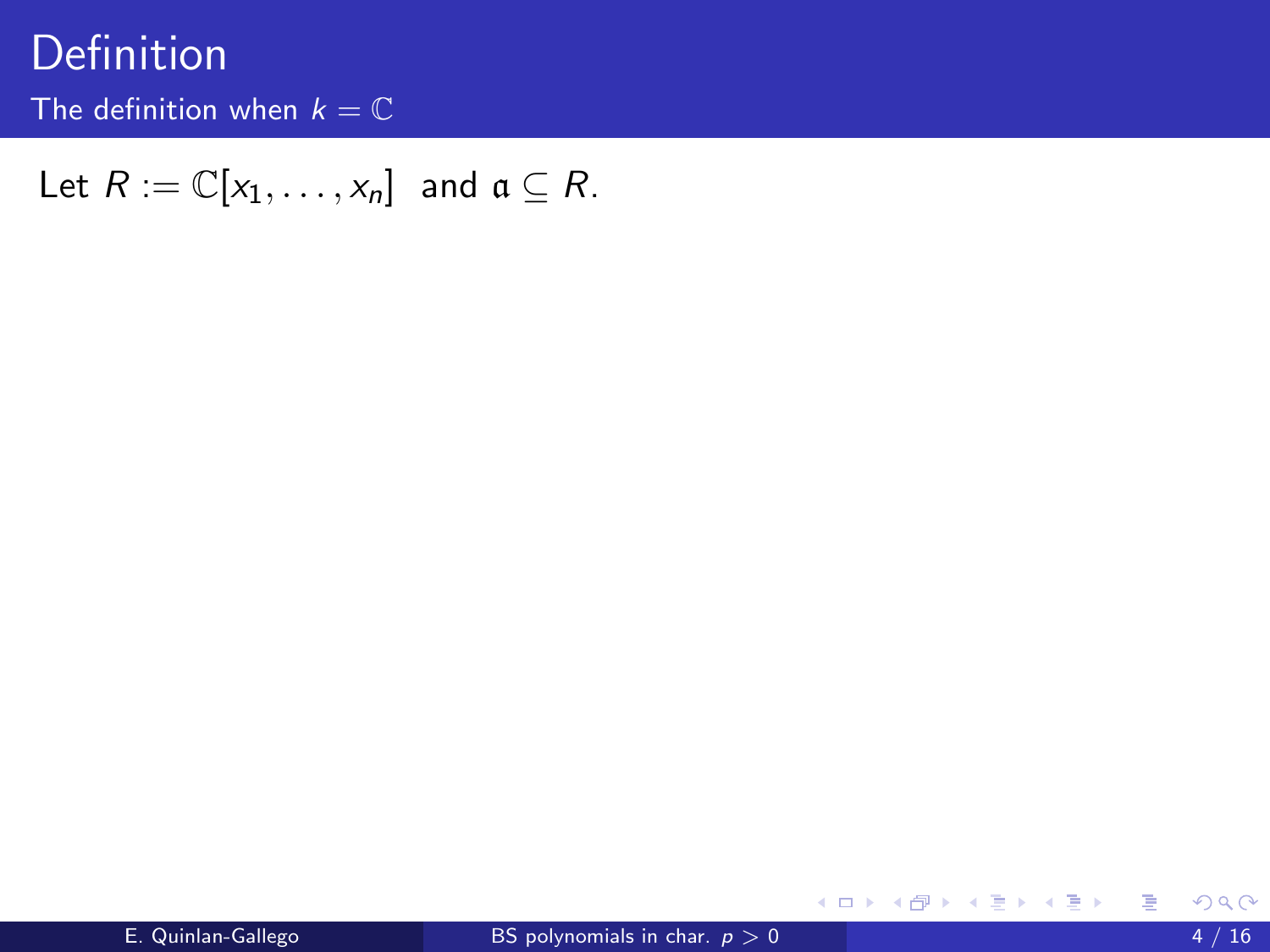Let  $R := \mathbb{C}[x_1, \ldots, x_n]$  and  $\mathfrak{a} \subseteq R$ . Step 1: Fix generators  $a = (f_1, \ldots, f_r)$  for a.

**∢ ロ ▶ - ィ <sub>ロ</sub> ▶** - ィ

경어 지금에

э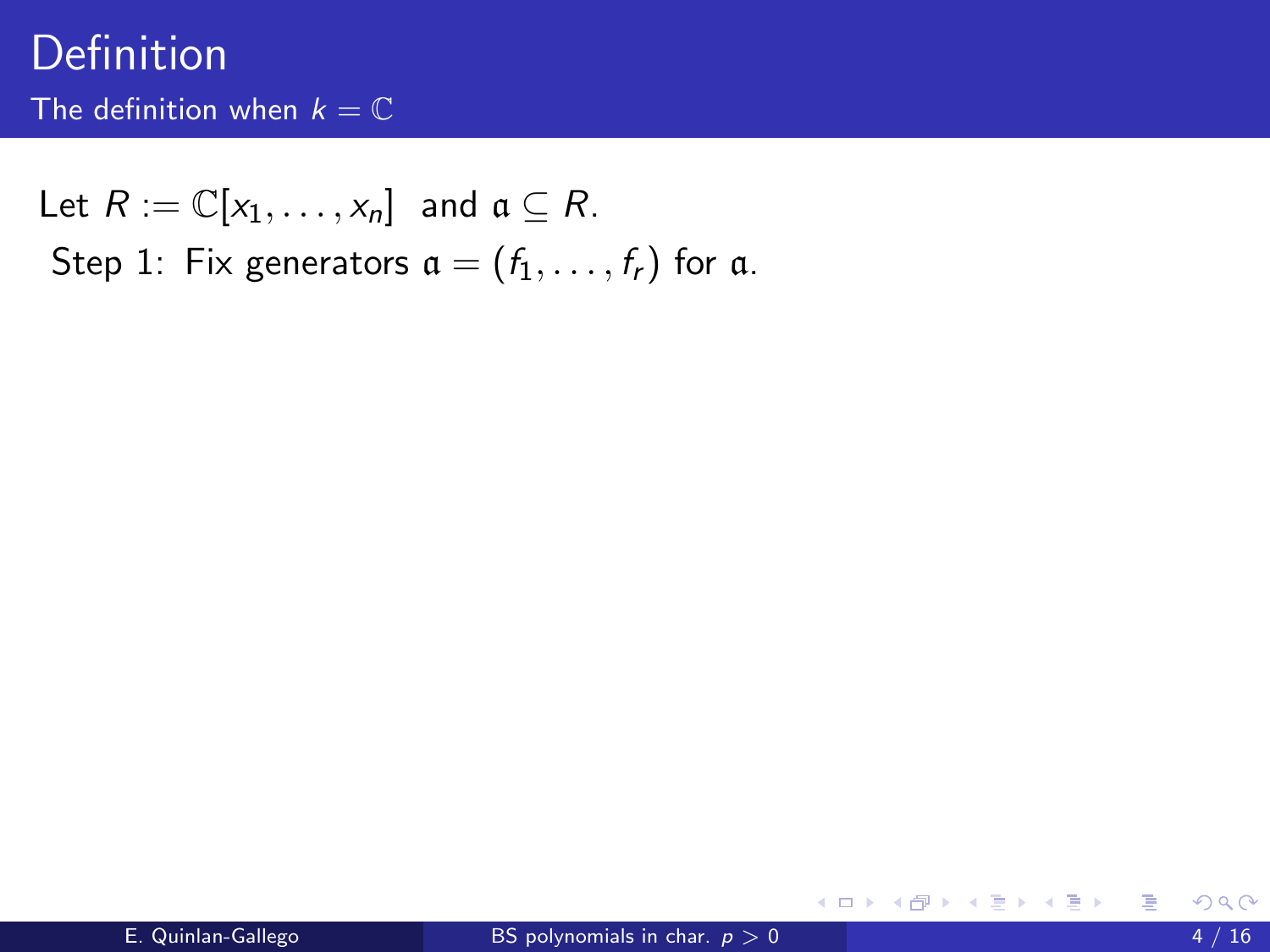Let  $R := \mathbb{C}[x_1, \ldots, x_n]$  and  $\mathfrak{a} \subseteq R$ .

- Step 1: Fix generators  $a = (f_1, \ldots, f_r)$  for a.
- Step 2: Construct a module N with an operator  $s_1 \sim N$ :

4 0 8

 $\rightarrow$   $\rightarrow$   $\rightarrow$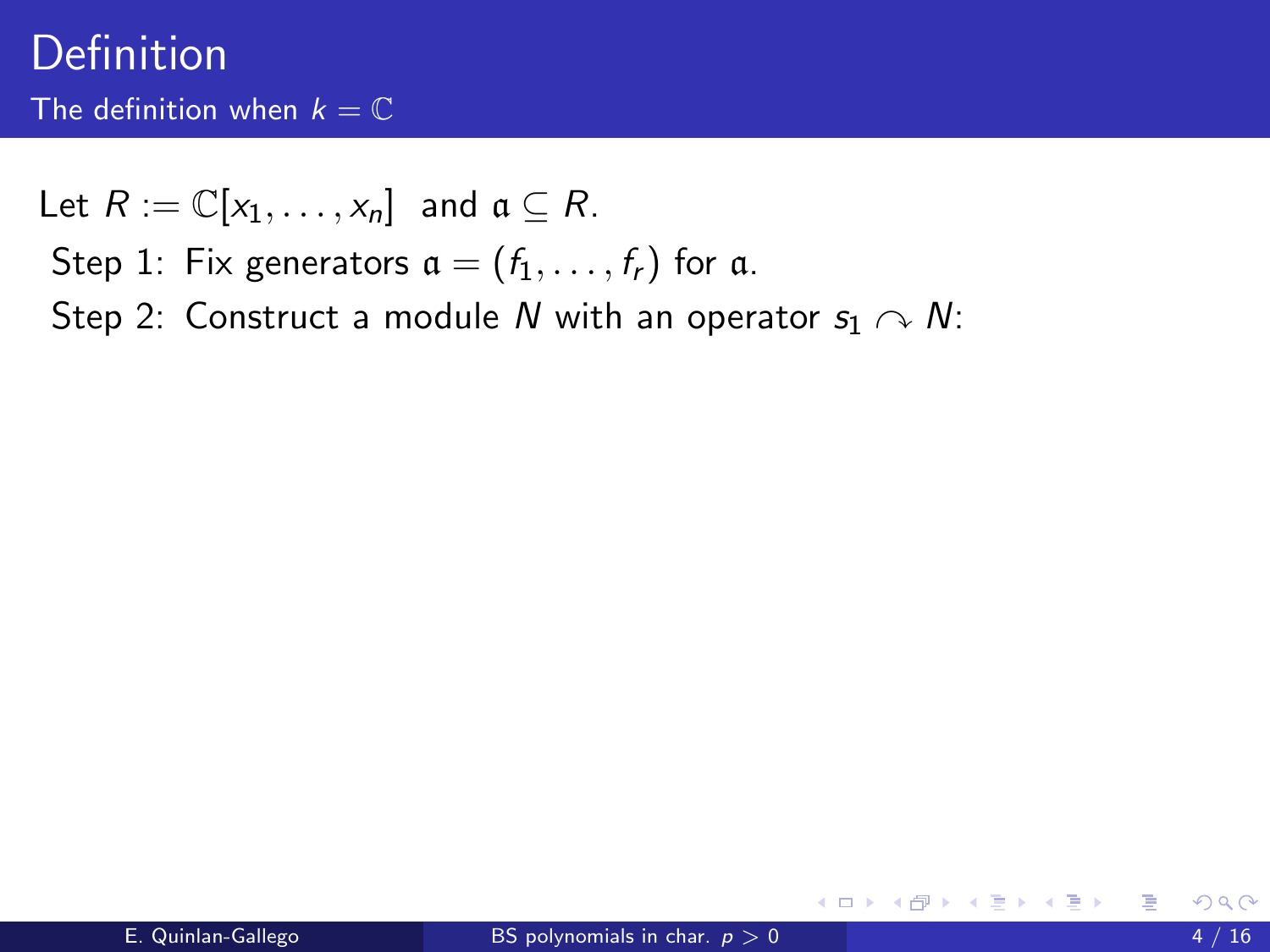Let 
$$
R := \mathbb{C}[x_1, ..., x_n]
$$
 and  $\mathfrak{a} \subseteq R$ .  
Step 1: Fix generators  $\mathfrak{a} = (f_1, ..., f_r)$  for  $\mathfrak{a}$ .  
Step 2: Construct a module *N* with an operator  $s_1 \curvearrowright N$ :

$$
H := H'_{(f_1-t_1,\ldots,f_r-t_r)}(R[t_1,\ldots,t_r]) \circlearrowleft D_{R[t_1,\ldots,t_r]}.
$$

重

メロト メ都 トメ ヨ トメ ヨト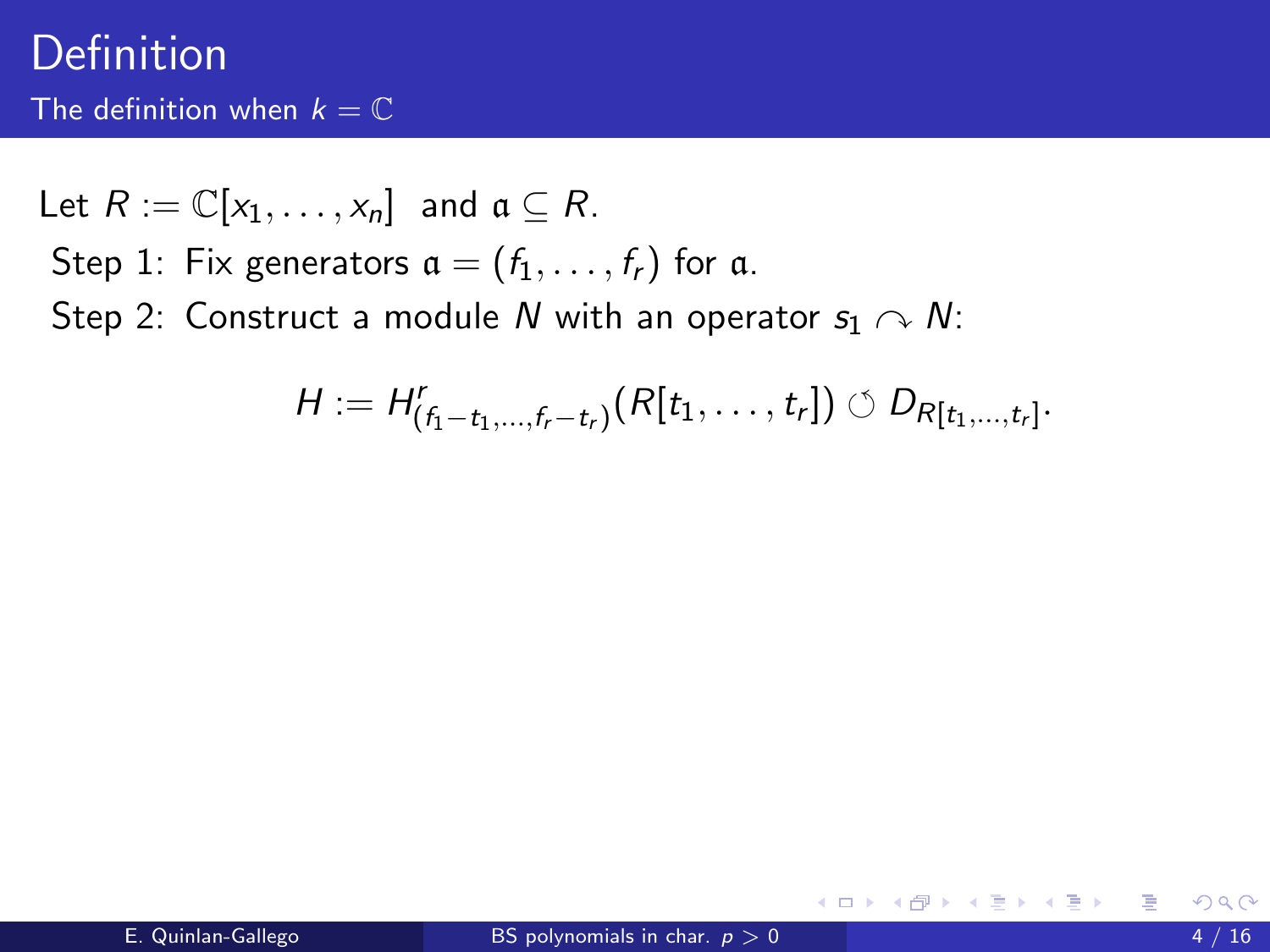Let 
$$
R := \mathbb{C}[x_1, ..., x_n]
$$
 and  $\mathfrak{a} \subseteq R$ .  
Step 1: Fix generators  $\mathfrak{a} = (f_1, ..., f_r)$  for  $\mathfrak{a}$ .  
Step 2: Construct a module *N* with an operator  $s_1 \curvearrowright N$ :

$$
H := H'_{(f_1-t_1,\ldots,f_r-t_r)}(R[t_1,\ldots,t_r]) \circlearrowleft D_{R[t_1,\ldots,t_r]}.
$$

Let 
$$
\delta = [(f_1 - t_1)^{-1} \cdots (f_r - t_r)^{-1}] \in H
$$
.

重

メロト メ都 トメ ヨ トメ ヨト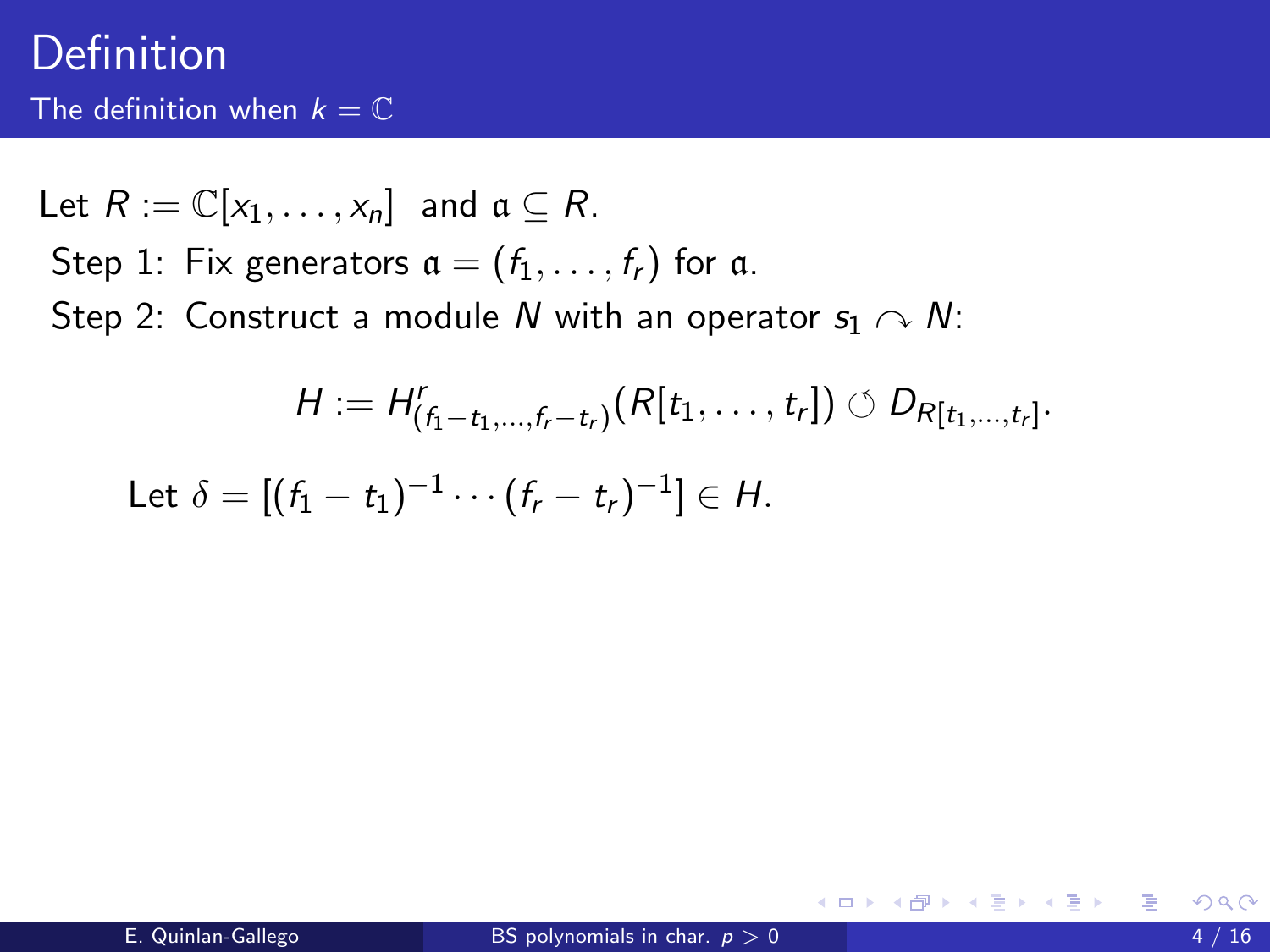Let 
$$
R := \mathbb{C}[x_1, \dots, x_n]
$$
 and  $\mathfrak{a} \subseteq R$ .  
Step 1: Fix generators  $\mathfrak{a} = (f_1, \dots, f_r)$  for a.  
Step 2: Construct a module *N* with an operator  $s_1 \sim N$ :

$$
H := H'_{(f_1-t_1,\ldots,f_r-t_r)}(R[t_1,\ldots,t_r]) \circlearrowleft D_{R[t_1,\ldots,t_r]}.
$$

Let  $\delta = [(f_1 - t_1)^{-1} \cdots (f_r - t_r)^{-1}] \in H$ . Then:

$$
N:=\frac{(D_{R[t_1,\ldots,t_r]})_0\cdot \delta}{(D_{R[t_1,\ldots,t_r]})_0\cdot \mathfrak{a} \delta}\circlearrowleft s_1:=-\sum_{i=1}^r \partial_{t_i}t_i \quad \text{ (deg }t_i=1\text{)}
$$

造

メロト メ部 トメ ヨ トメ ヨ トー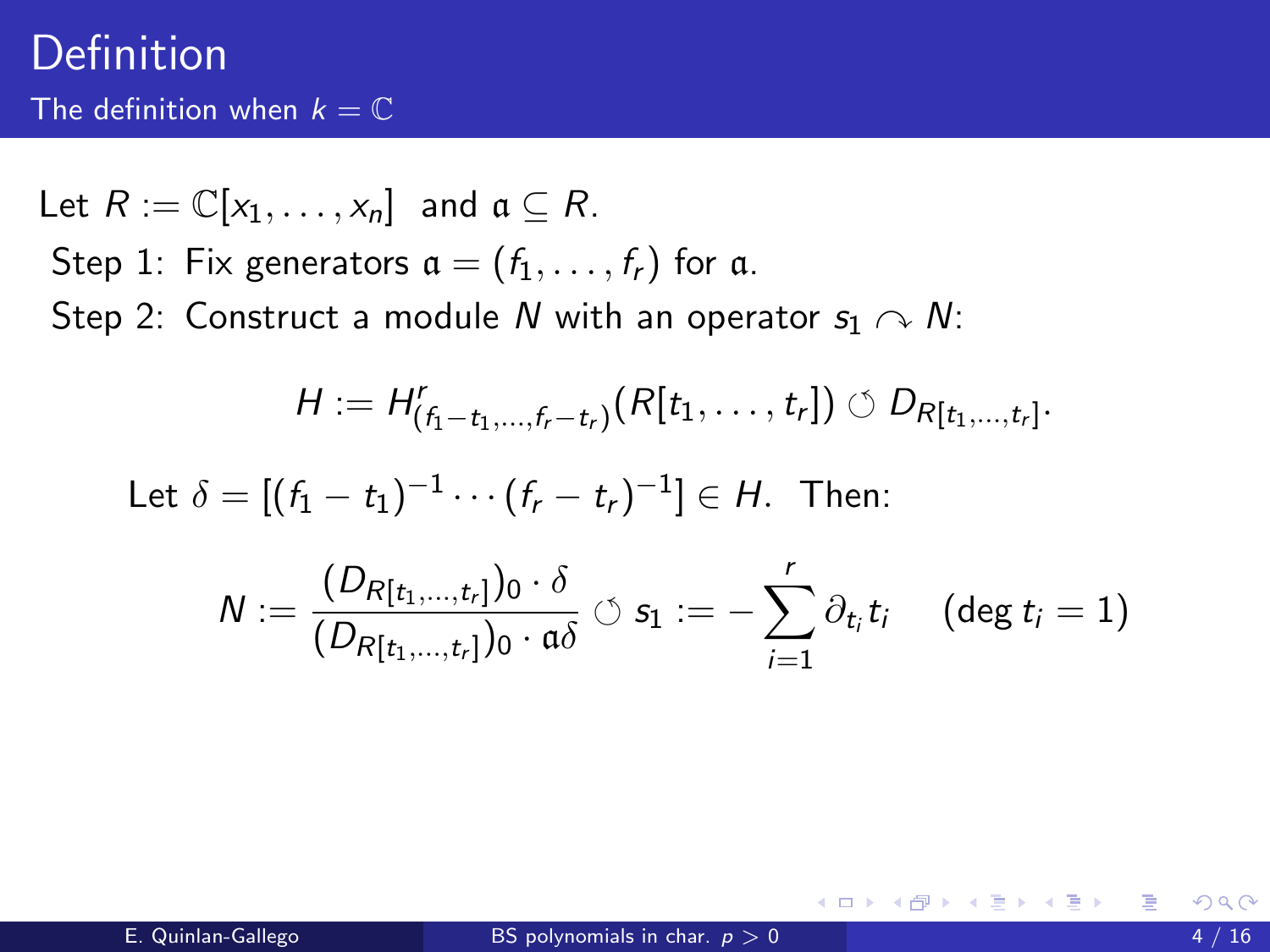Let 
$$
R := \mathbb{C}[x_1, ..., x_n]
$$
 and  $\mathfrak{a} \subseteq R$ .  
Step 1: Fix generators  $\mathfrak{a} = (f_1, ..., f_r)$  for  $\mathfrak{a}$ .  
Step 2: Construct a module *N* with an operator  $s_1 \sim N$ :

$$
H := H'_{(f_1-t_1,\ldots,f_r-t_r)}(R[t_1,\ldots,t_r]) \circlearrowleft D_{R[t_1,\ldots,t_r]}.
$$

Let 
$$
\delta = [(f_1 - t_1)^{-1} \cdots (f_r - t_r)^{-1}] \in H
$$
. Then:

$$
N:=\frac{(D_{R[t_1,\ldots,t_r]})_0\cdot \delta}{(D_{R[t_1,\ldots,t_r]})_0\cdot \mathfrak{a}\delta}\circlearrowleft s_1:=-\sum_{i=1}^r \partial_{t_i}t_i \quad \text{ (deg }t_i=1\text{)}
$$

Step 3: Then  $b_{\alpha}(s) =$  minpoly $(s_1 \curvearrowright N)$ .

活

メロメ メ御 メメ きょくきょ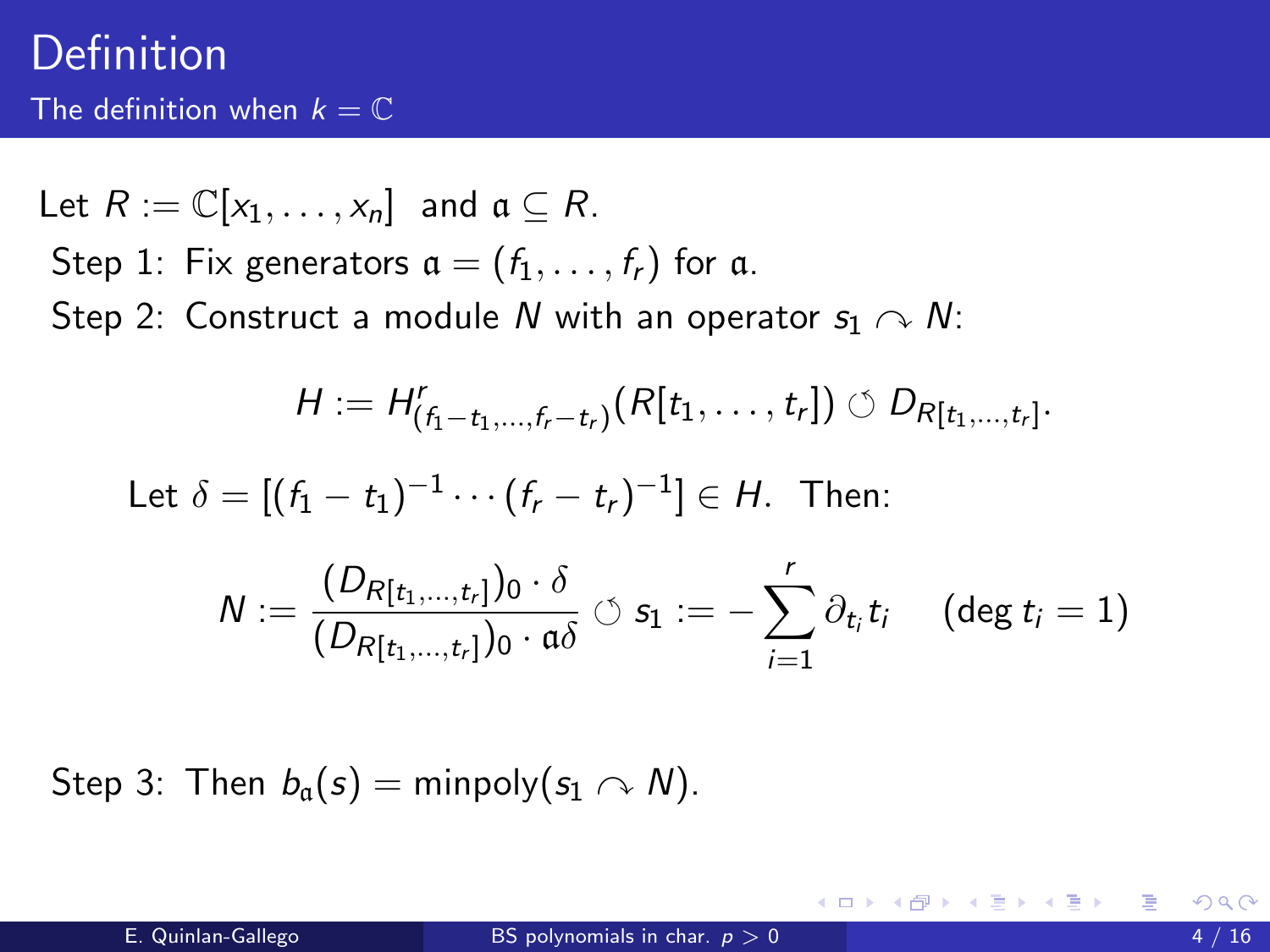Let 
$$
R = k\mathcal{L}[x_1, ..., x_n]
$$
 and  $\mathfrak{a} \subseteq R$ .  
Step 1: Fix generators  $\mathfrak{a} = (f_1, ..., f_r)$  for  $\mathfrak{a}$ .  
Step 2: Construct a module *N* with an operator  $s_1 \curvearrowright N$ :

$$
H := H'_{(f_1-t_1,\ldots,f_r-t_r)}(R[t_1,\ldots,t_r]) \circlearrowleft D_{R[t_1,\ldots,t_r]}.
$$

Let 
$$
\delta = [(f_1 - t_1)^{-1} \cdots (f_r - t_r)^{-1}] \in H
$$
. Then:

$$
N:=\frac{(D_{R[t_1,\ldots,t_r]})_0\cdot \delta}{(D_{R[t_1,\ldots,t_r]})_0\cdot \mathfrak{a}\delta}\circlearrowleft s_1:=-\sum_{i=1}^r \partial_{t_i}t_i \quad \text{ (deg }t_i=1\text{)}
$$

Step 3: Then  $b_a(s) =$  minpoly $(s_1 \cap N)$ .

活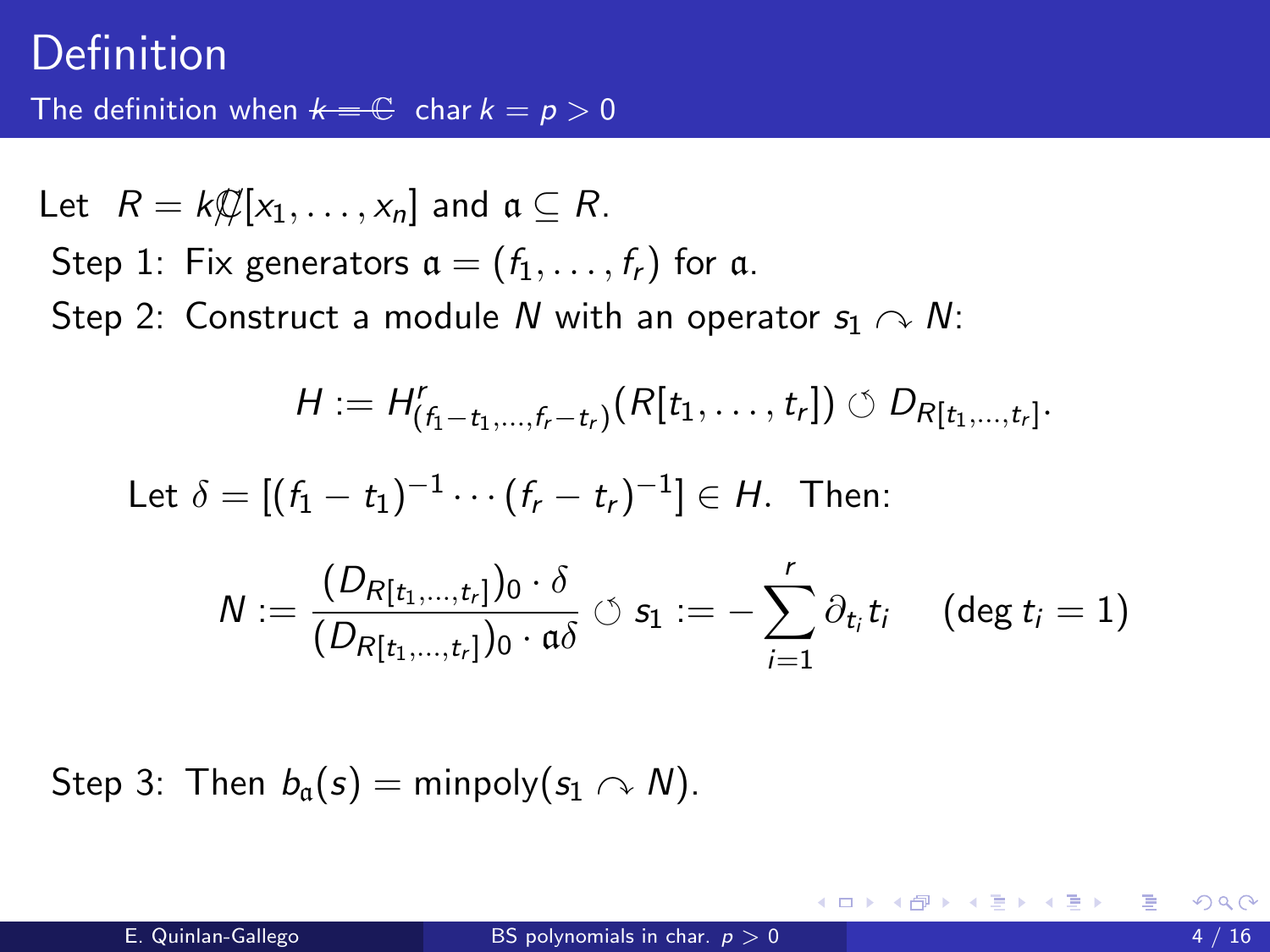Let  $R = k\mathcal{Q}[x_1, \ldots, x_n]$  and  $\mathfrak{a} \subseteq R$ . Step 1: Fix generators  $a = (f_1, \ldots, f_r)$  for a. Works in char.  $p > 0!$ Step 2: Construct a module N with an operator  $s_1 \sim N$ :

$$
H:=H'_{(f_1-t_1,\ldots,f_r-t_r)}(R[t_1,\ldots,t_r])\circlearrowleft D_{R[t_1,\ldots,t_r]}.
$$

Let  $\delta = [(f_1 - t_1)^{-1} \cdots (f_r - t_r)^{-1}] \in H$ . Then:

$$
N:=\frac{(D_{R[t_1,\ldots,t_r]})_0\cdot \delta}{(D_{R[t_1,\ldots,t_r]})_0\cdot \mathfrak{a}\delta}\circlearrowleft s_1:=-\sum_{i=1}^r \partial_{t_i}t_i \quad \ (\deg t_i=1)
$$

Step 3: Then  $b<sub>a</sub>(s) =$  minpoly( $s<sub>1</sub> \sim N$ ).

メ 何 ト メ ヨ ト メ ヨ ト ニ ヨ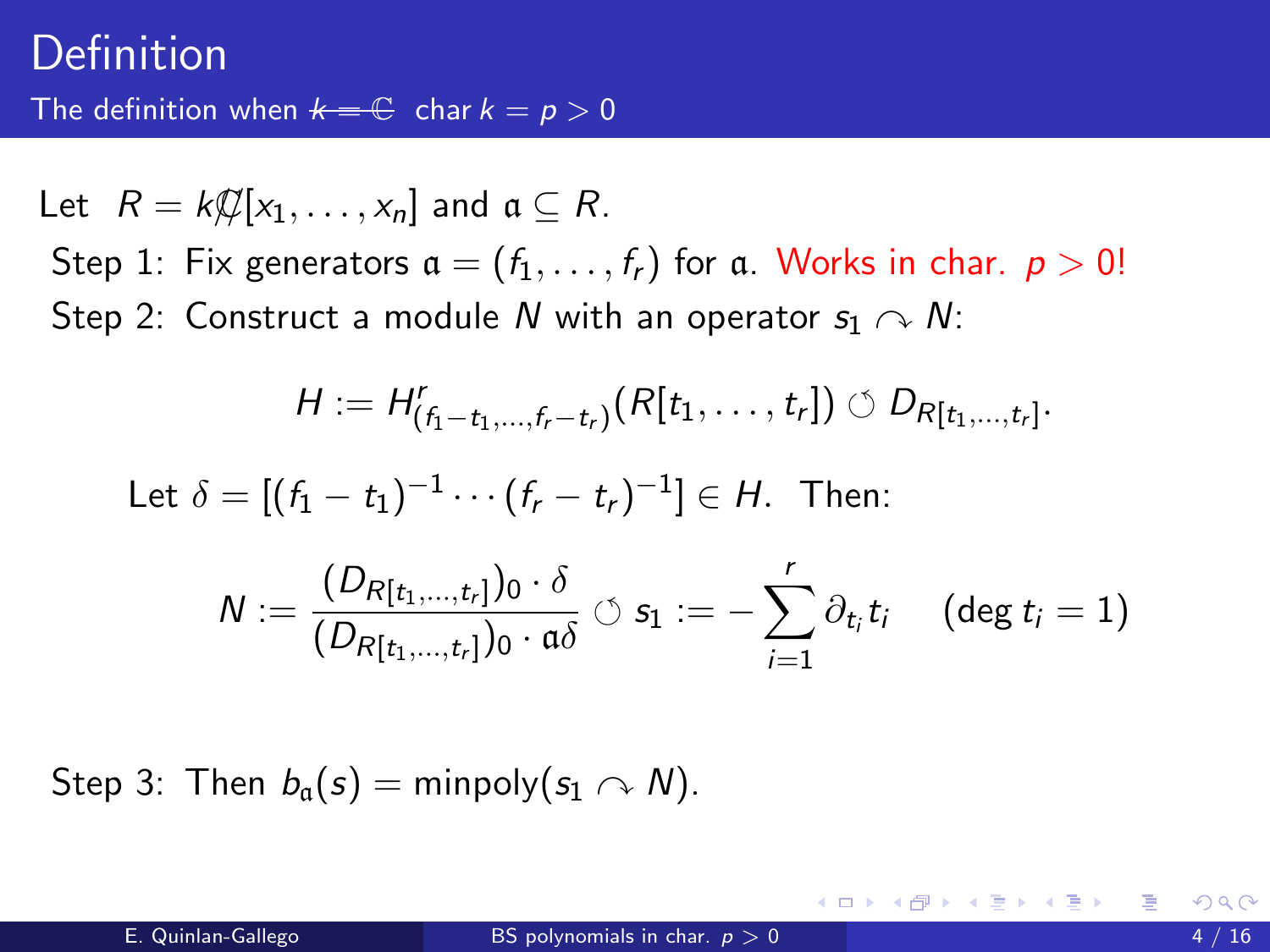Let  $R = k\mathcal{L}[x_1, \ldots, x_n]$  and  $\mathfrak{a} \subseteq R$ . Step 1: Fix generators  $a = (f_1, \ldots, f_r)$  for a. Works in char.  $p > 0!$ Step 2: Construct a module N with an operator  $s_1 \curvearrowright N$ :

$$
H := H'_{(f_1-t_1,\ldots,f_r-t_r)}(R[t_1,\ldots,t_r]) \circlearrowleft D_{R[t_1,\ldots,t_r]}.
$$

Let 
$$
\delta = [(f_1 - t_1)^{-1} \cdots (f_r - t_r)^{-1}] \in H
$$
. Then:

$$
N:=\frac{(D_{R[t_1,\ldots,t_r]})_0\cdot \delta}{(D_{R[t_1,\ldots,t_r]})_0\cdot \mathfrak{a} \delta}\circlearrowleft s_1:=-\sum_{i=1}^r \partial_{t_i}t_i \quad \text{ (deg }t_i=1\text{)}
$$

Works in char.  $p > 0!$ Step 3: Then  $b_{\alpha}(s) =$  minpoly $(s_1 \cap N)$ .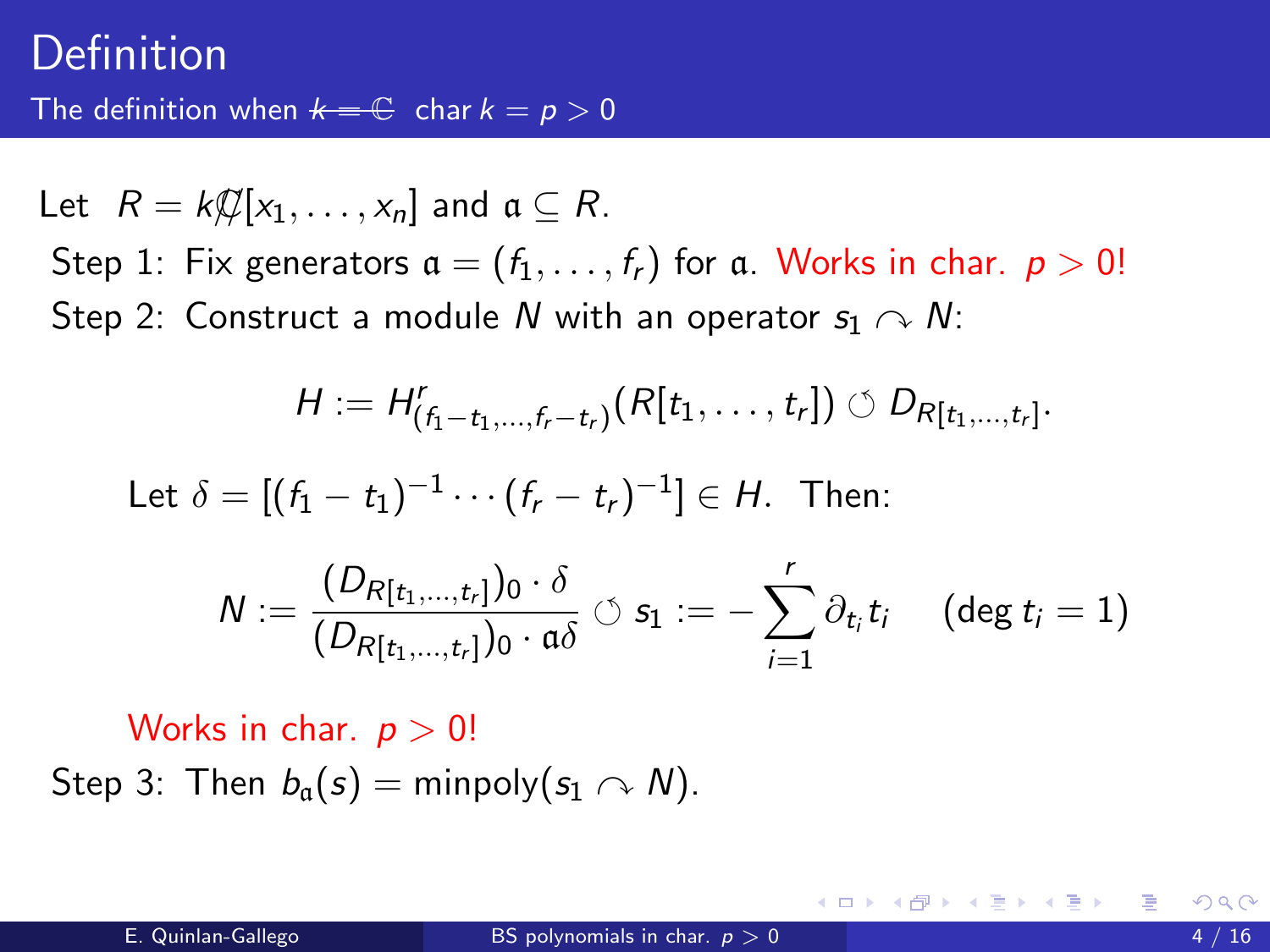Let  $R = k\mathcal{Q}[x_1, \ldots, x_n]$  and  $\mathfrak{a} \subseteq R$ . Step 1: Fix generators  $a = (f_1, \ldots, f_r)$  for a. Works in char.  $p > 0!$ Step 2: Construct a module N with an operator  $s_1 \curvearrowright N$ :

$$
H := H'_{(f_1-t_1,\ldots,f_r-t_r)}(R[t_1,\ldots,t_r]) \circlearrowleft D_{R[t_1,\ldots,t_r]}.
$$

Let  $\delta = [(f_1 - t_1)^{-1} \cdots (f_r - t_r)^{-1}] \in H$ . Then:

$$
N:=\frac{(D_{R[t_1,\ldots,t_r]})_0\cdot \delta}{(D_{R[t_1,\ldots,t_r]})_0\cdot \mathfrak{a} \delta}\circlearrowleft s_1:=-\sum_{i=1}^r \partial_{t_i} t_i \quad \text{ (deg } t_i=1\text{)}
$$

Works in char.  $p > 0!$ 

Step 3: Then  $b_0(s) = \text{minpoly}(s_1 \cap N)$ . Problem in char.  $p > 0!$ 

K ロンス 御 > ス ヨ > ス ヨ > 一 ヨ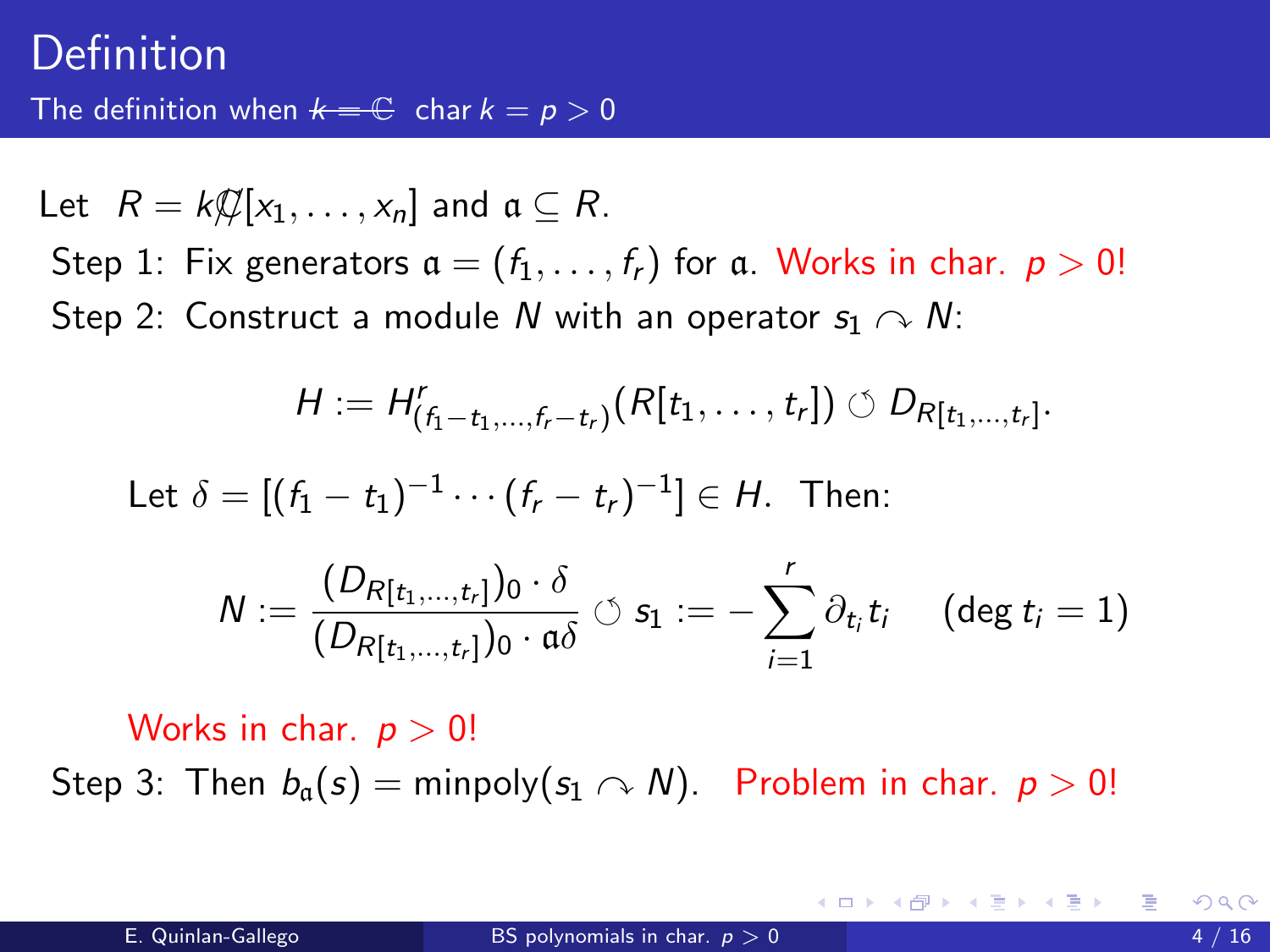Let  $R = k\mathcal{Q}[x_1, \ldots, x_n]$  and  $\mathfrak{a} \subseteq R$ . Step 1: Fix generators  $a = (f_1, \ldots, f_r)$  for a. Works in char.  $p > 0!$ Step 2: Construct a module N with an operator  $s_1 \curvearrowright N$ :

$$
H := H'_{(f_1-t_1,\ldots,f_r-t_r)}(R[t_1,\ldots,t_r]) \circlearrowleft D_{R[t_1,\ldots,t_r]}.
$$

Let  $\delta = [(f_1 - t_1)^{-1} \cdots (f_r - t_r)^{-1}] \in H$ . Then:

$$
N:=\frac{(D_{R[t_1,\ldots,t_r]})_0\cdot \delta}{(D_{R[t_1,\ldots,t_r]})_0\cdot \mathfrak{a}\delta}\circlearrowleft s_1:=-\sum_{i=1}^r \partial_{t_i}t_i \quad \text{ (deg }t_i=1\text{)}
$$

Works in char.  $p > 0!$ 

Step 3: Then  $b_{\alpha}(s) = \text{minpoly}(s_1 \cap N)$ . Problem in char.  $p > 0!$ minpoly( $s_1 \sim N$ )  $\in k[s]$ , and we want to encode information about F-jumping numbers of  $\mathfrak{a}$  ( $\subset \mathbb{O}$ )  $\overline{AB}$   $\rightarrow$   $\overline{AB}$   $\rightarrow$   $\overline{AB}$   $\rightarrow$  $QQQ$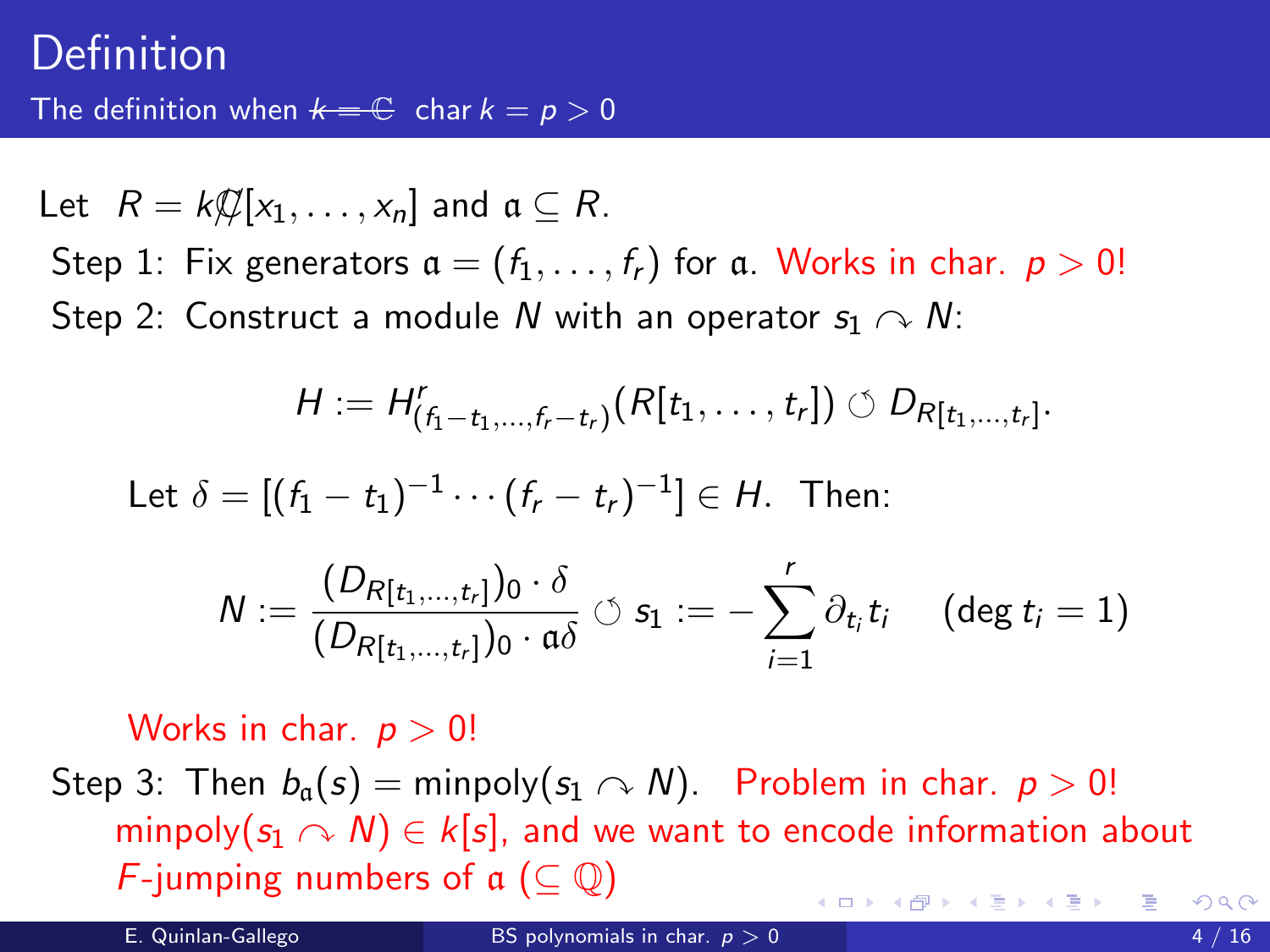◂**◻▸ ◂<del>⁄</del>** ▸

ExitEx

э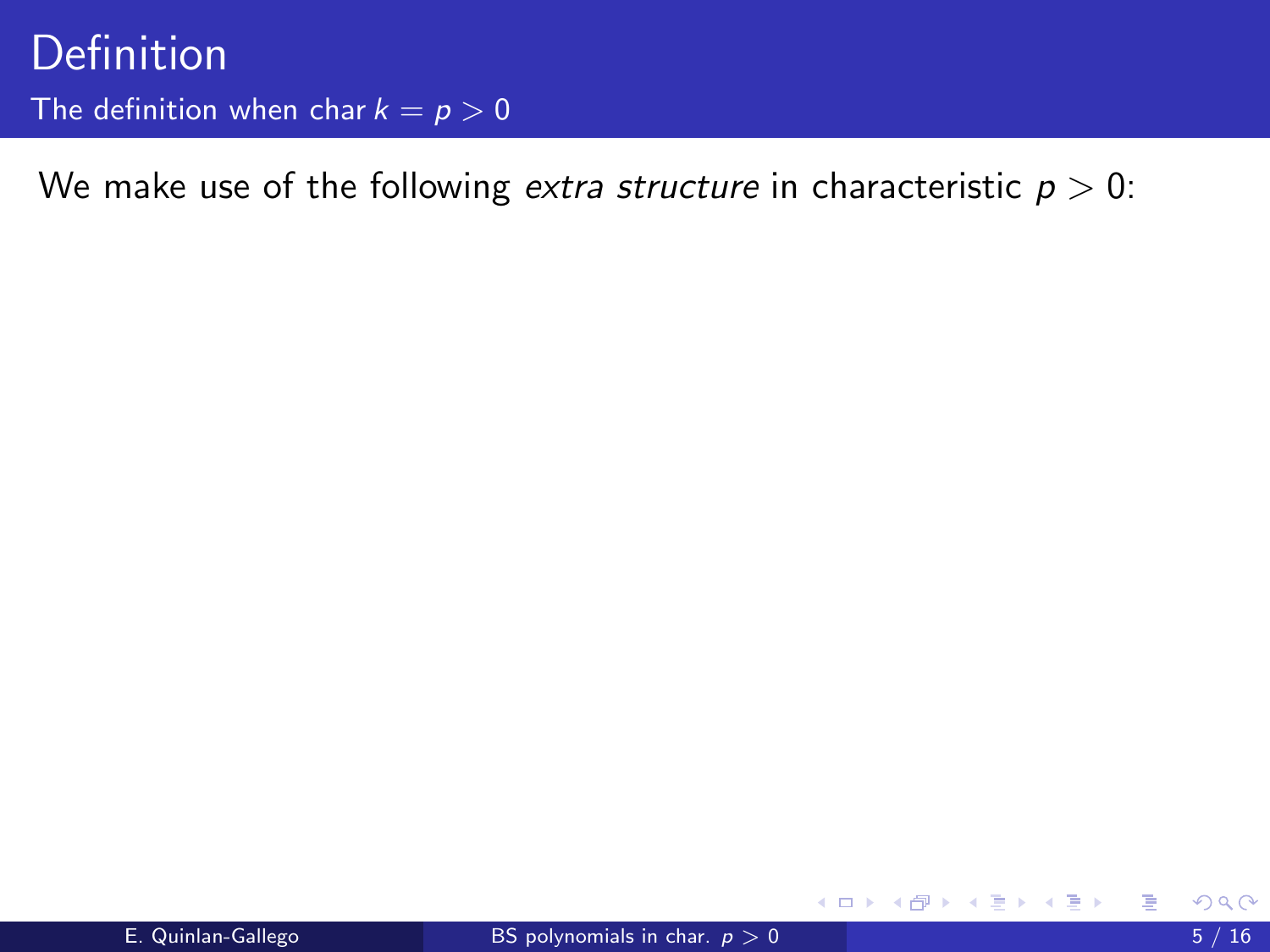$\bullet$ The ring  $D_{R[t_1,...,t_r]}$  is an increasing union of subrings  $D_{R[t_1,...,t_r]}:=\bigcup\limits^{\infty}$  $e=0$  $D^e_{R[t_1,\ldots,t_r]}.$ 

→ イラン イモン イモン 一毛

4 D F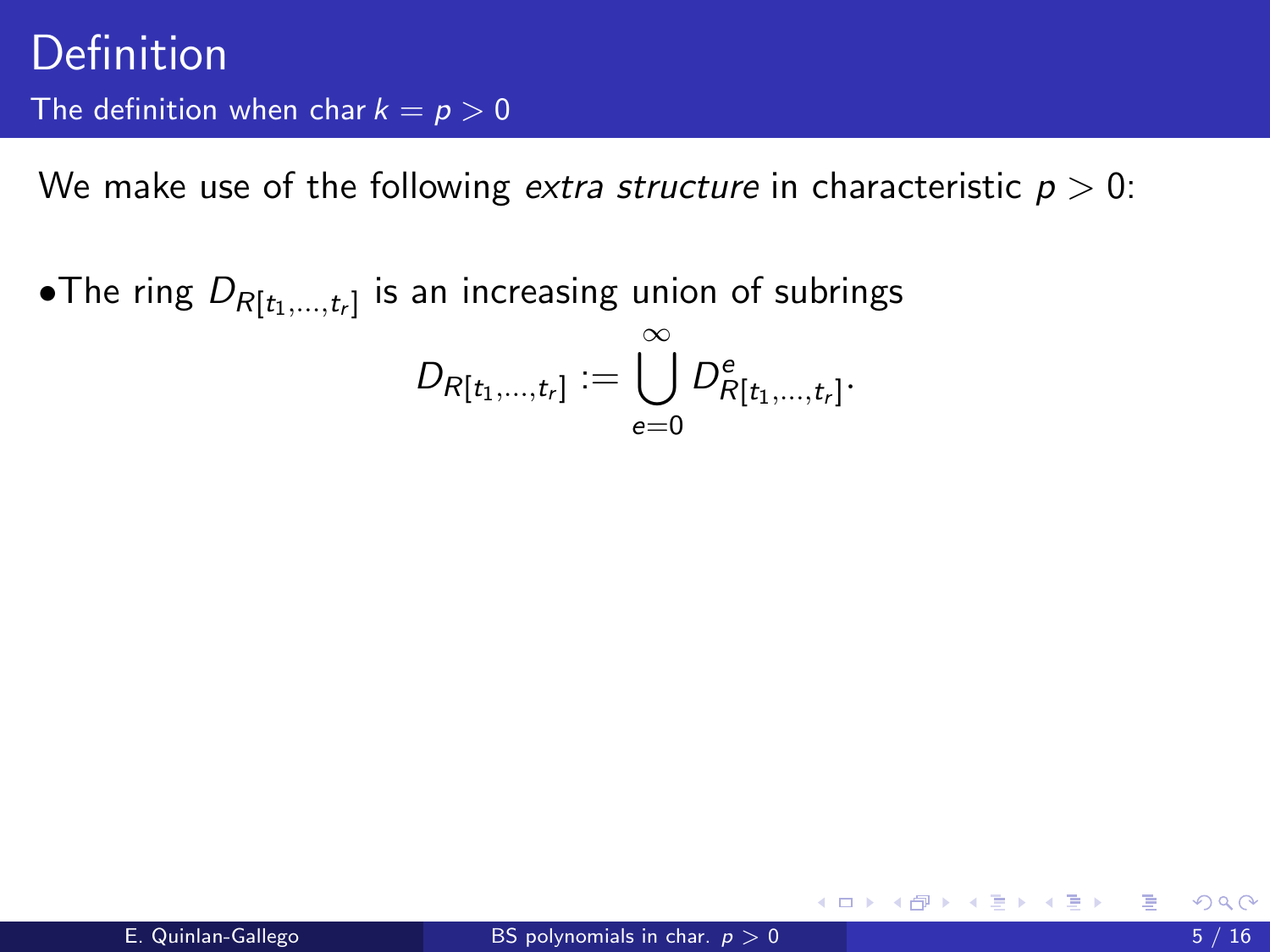$\bullet$ The ring  $D_{R[t_1,...,t_r]}$  is an increasing union of subrings  $D_{R[t_1,...,t_r]}:=\bigcup\limits^{\infty}$  $e=0$  $D^e_{R[t_1,\ldots,t_r]}.$ 

•Recall that

$$
N:=\frac{(D_{R[t_1,\ldots,t_r]})_0\cdot\delta}{(D_{R[t_1,\ldots,t_r]})_0\cdot\mathfrak{a}\delta}.
$$

→ (御) → 君) → 君) → 君

4 D F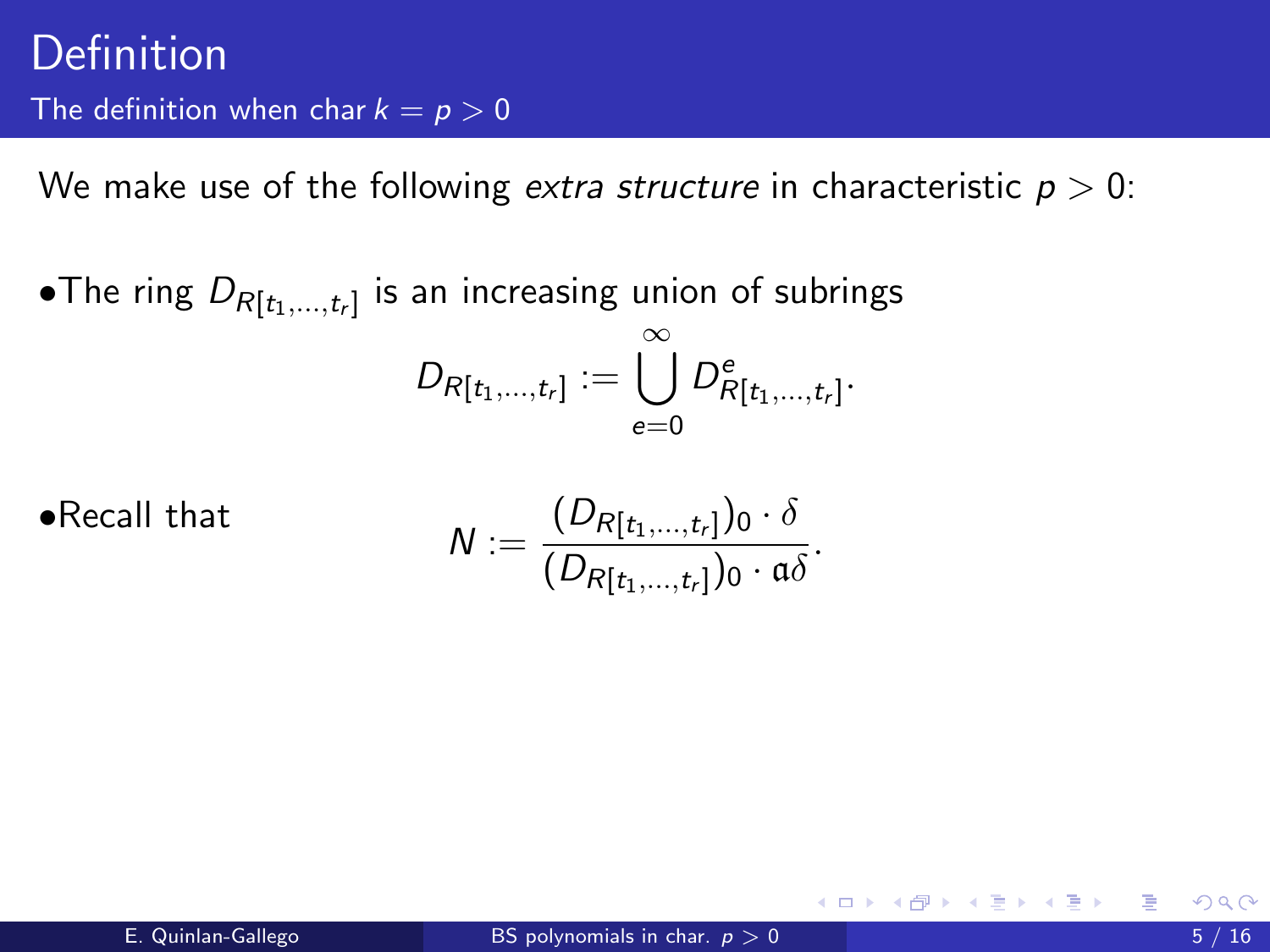$\bullet$ The ring  $D_{R[t_1,...,t_r]}$  is an increasing union of subrings  $D_{R[t_1,...,t_r]}:=\bigcup^{\infty}D^{\mathsf{e}}_{R[t_1,...,t_r]}.$  $e=0$ 

•**Recall that**  

$$
N := \frac{(D_{R[t_1,...,t_r]})_0 \cdot \delta}{(D_{R[t_1,...,t_r]})_0 \cdot \mathfrak{a} \delta}.
$$

•For all  $e \in \mathbb{N}_0$  we can define

$$
\mathcal{N}^e:=\frac{(\mathit{D}^e_{\mathit{R}[t_1,...,t_r]})_0\cdot \delta}{(\mathit{D}^e_{\mathit{R}[t_1,...,t_r]})_0\cdot \mathfrak{a}\delta}
$$

メ御 メメ きょく ヨメ 一番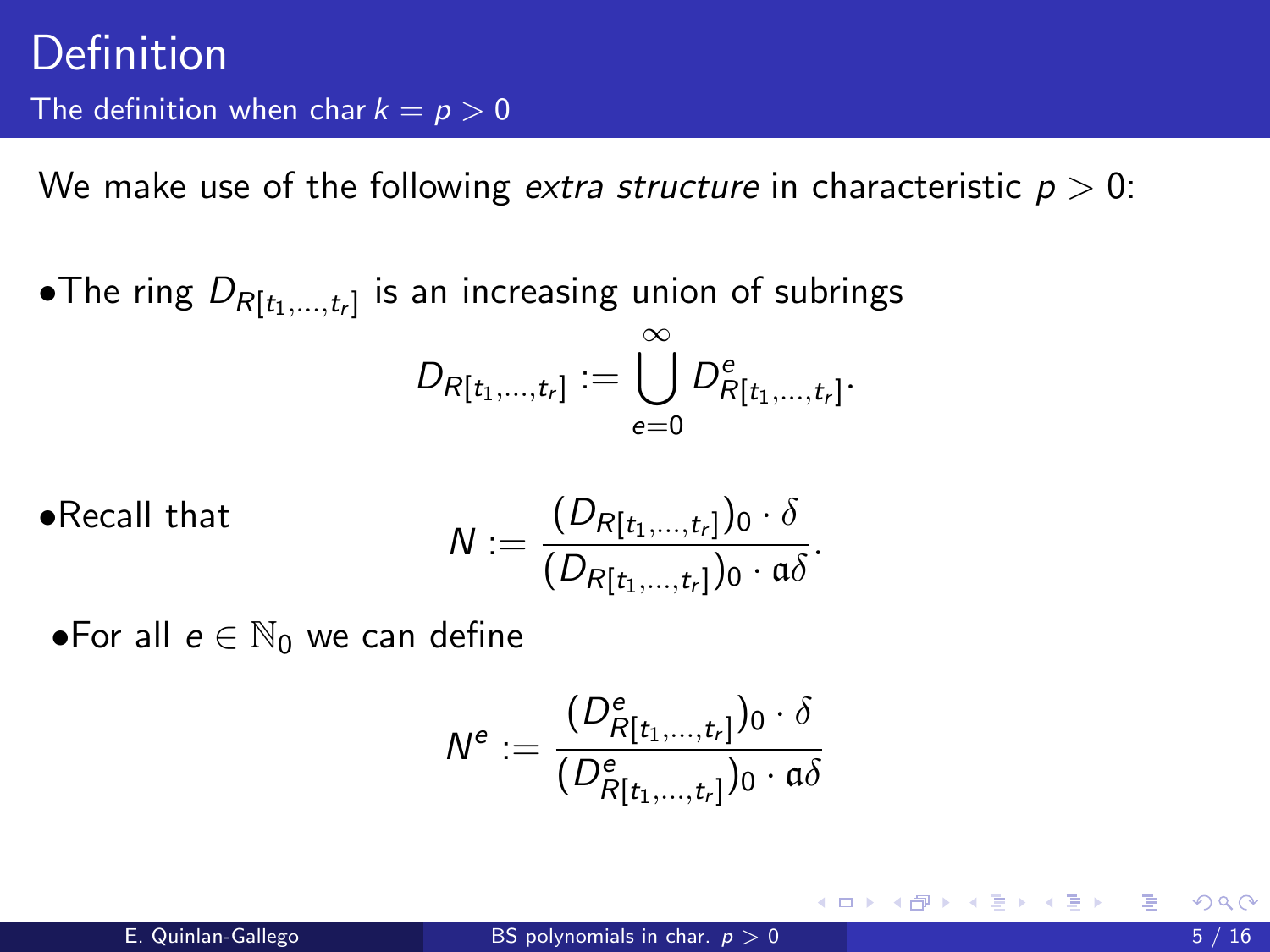$\bullet$ The ring  $D_{R[t_1,...,t_r]}$  is an increasing union of subrings  $D_{R[t_1,...,t_r]}:=\bigcup^{\infty}D^{\mathsf{e}}_{R[t_1,...,t_r]}.$  $e=0$ 

• Recall that 
$$
\mathsf{N} := \frac{(D_{R[t_1,\ldots,t_r]})_0 \cdot \delta}{(D_{R[t_1,\ldots,t_r]})_0 \cdot \mathfrak{a} \delta}.
$$

•For all  $e \in \mathbb{N}_0$  we can define

$$
N^e := \frac{(D^e_{R[t_1,\ldots,t_r]})_0 \cdot \delta}{(D^e_{R[t_1,\ldots,t_r]})_0 \cdot \mathfrak{a}\delta}
$$

$$
\implies N = \lim_{\rightarrow e} N^e
$$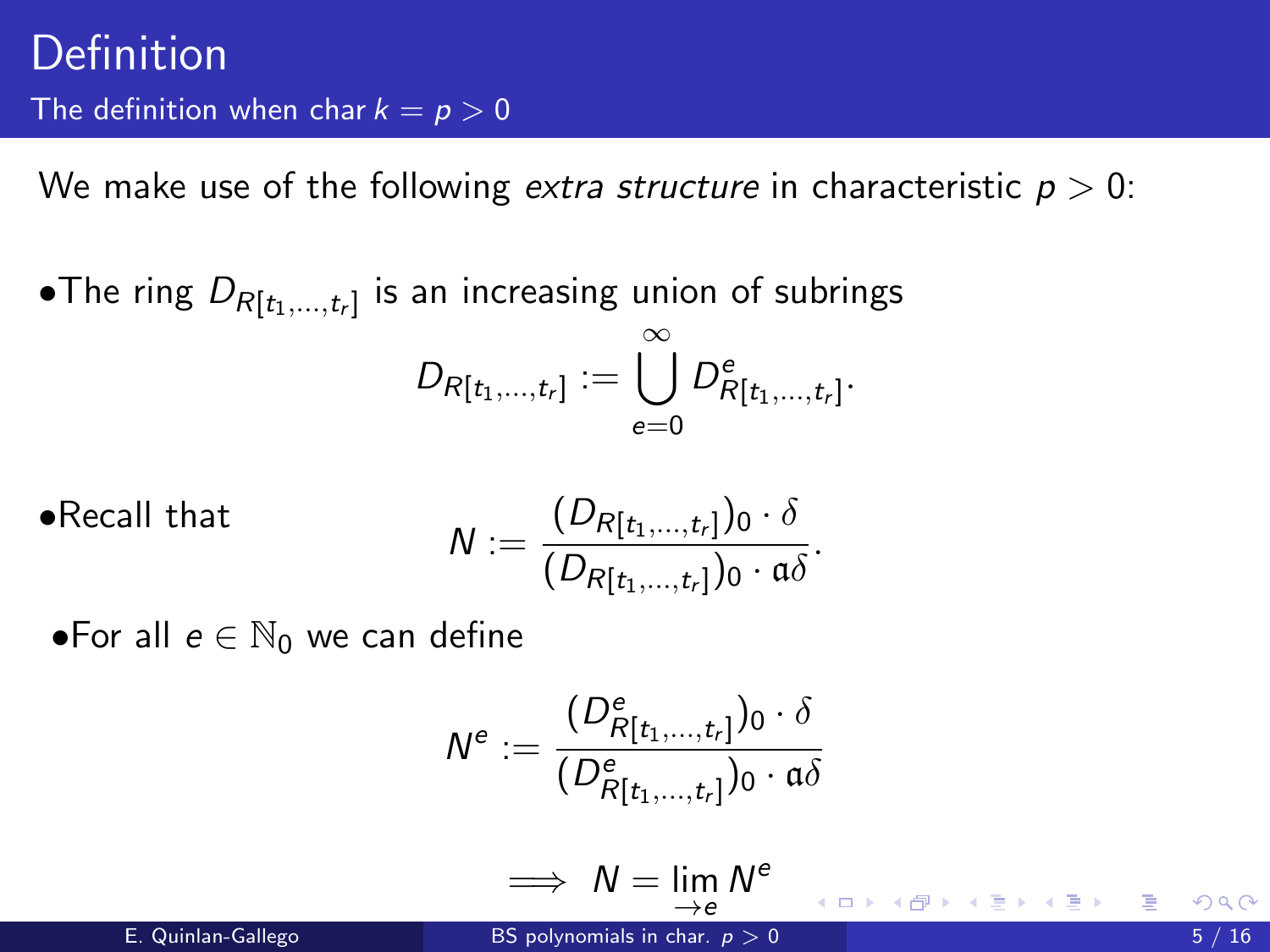We make use of the following *extra structure* in characteristic  $p > 0$ :

 $\bullet N=\textsf{lim}_{\rightarrow e}(N^{1}\rightarrow N^{2}\rightarrow N^{3}\rightarrow \cdots)$ 

画

イロト イ部 ト イヨ ト イヨ トー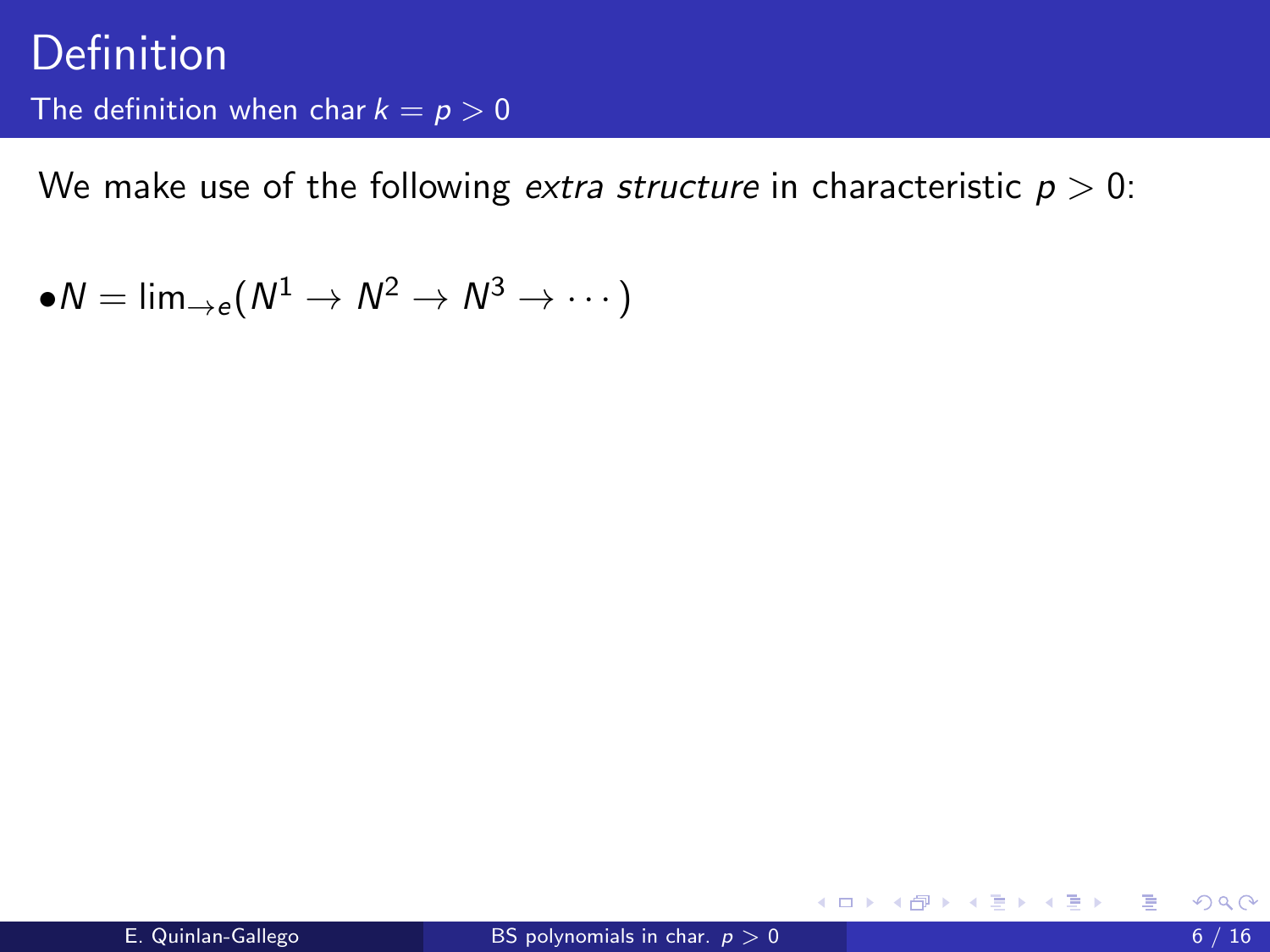$\bullet N=\textsf{lim}_{\rightarrow e}(N^{1}\rightarrow N^{2}\rightarrow N^{3}\rightarrow \cdots)$ •Whereas before we had only one operator

$$
s_1=s_{p^0}=-\sum_{i=1}^r\partial_{t_i}t_i
$$

4 0 8

ExitEx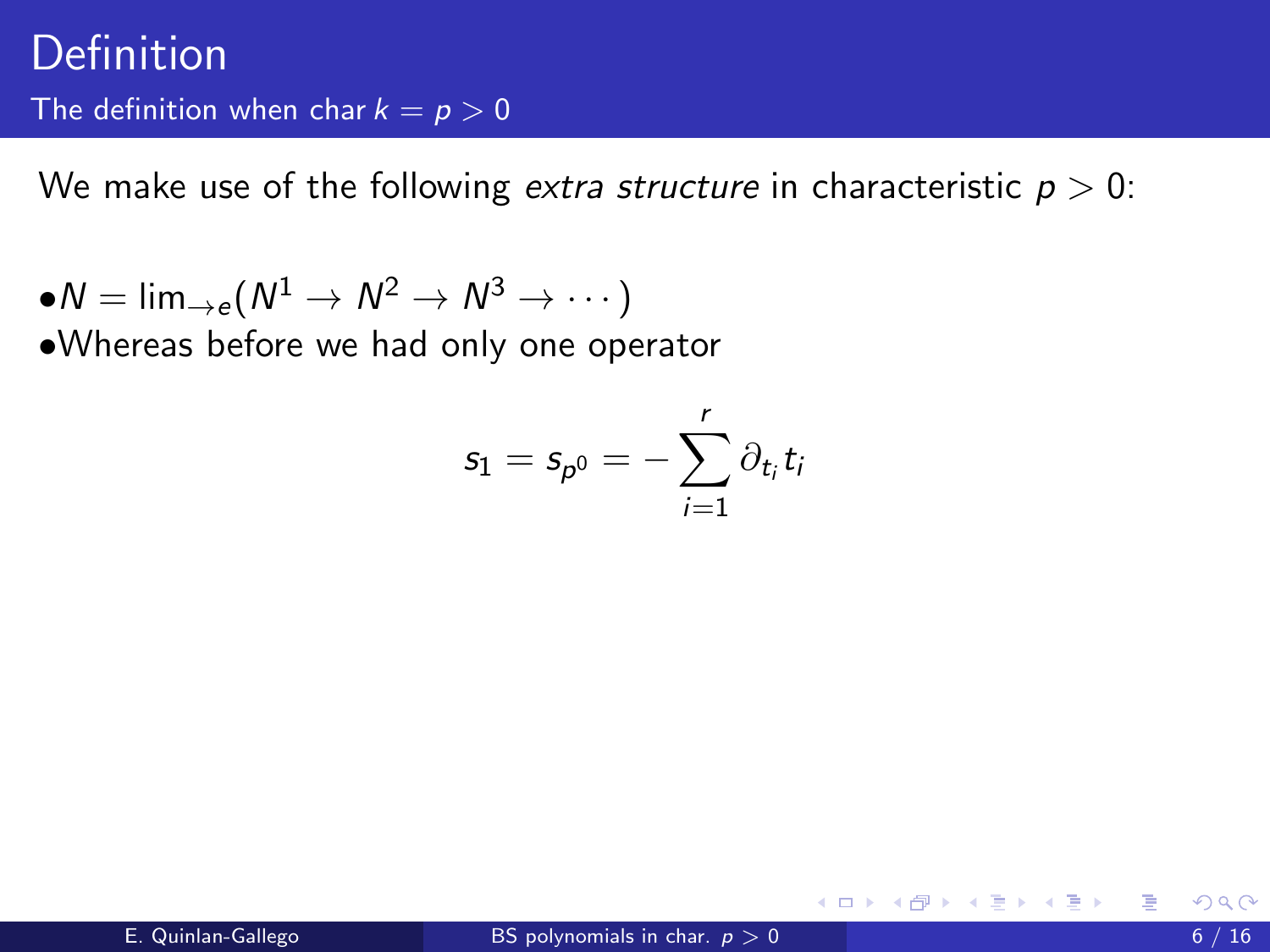$\bullet N=\textsf{lim}_{\rightarrow e}(N^{1}\rightarrow N^{2}\rightarrow N^{3}\rightarrow \cdots)$ •Whereas before we had only one operator

$$
s_1=s_{p^0}=-\sum_{i=1}^r\partial_{t_i}t_i
$$

now we get an infinite family

$$
s_{p^i} := - \sum_{\substack{(a_1,\ldots,a_r) \in \mathbb{N}_0^r\\ a_1 + \cdots + a_r = p^i}} \partial_{t_1}^{[a_1]} t_1^{a_1} \cdots \partial_{t_r}^{[a_r]} t_r^{a_r} \quad (i = 0, 1, 2, \ldots)
$$

4 0 8

ほうしゅほうしゃ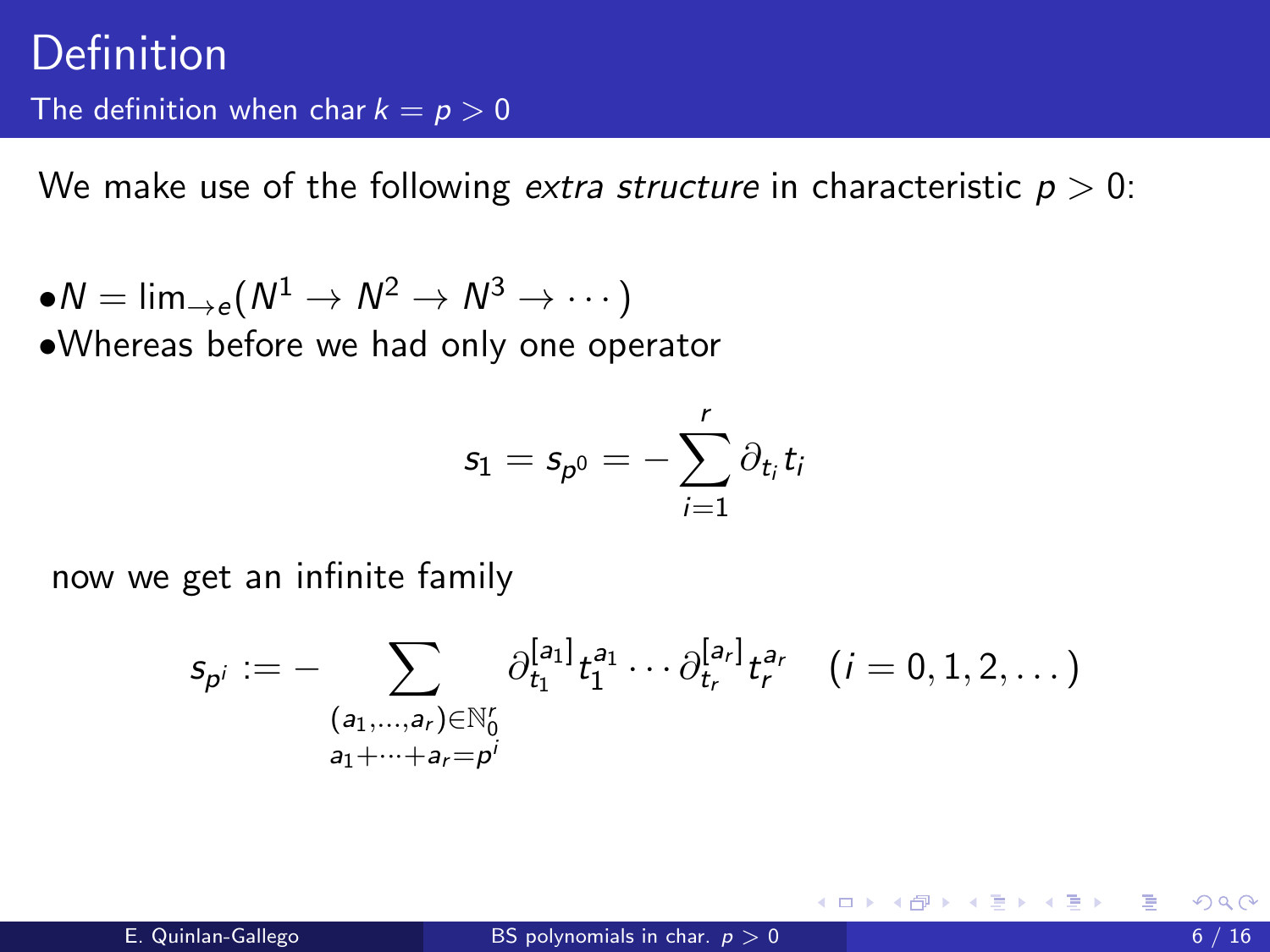$\bullet N=\textsf{lim}_{\rightarrow e}(N^{1}\rightarrow N^{2}\rightarrow N^{3}\rightarrow \cdots)$ 

 $\bullet$ Infinitely many operators  $s_{\rho^0}, s_{\rho^1}, s_{\rho^2}, \cdots$ 

4 0 8

- ④ → → ミ → → ミ → →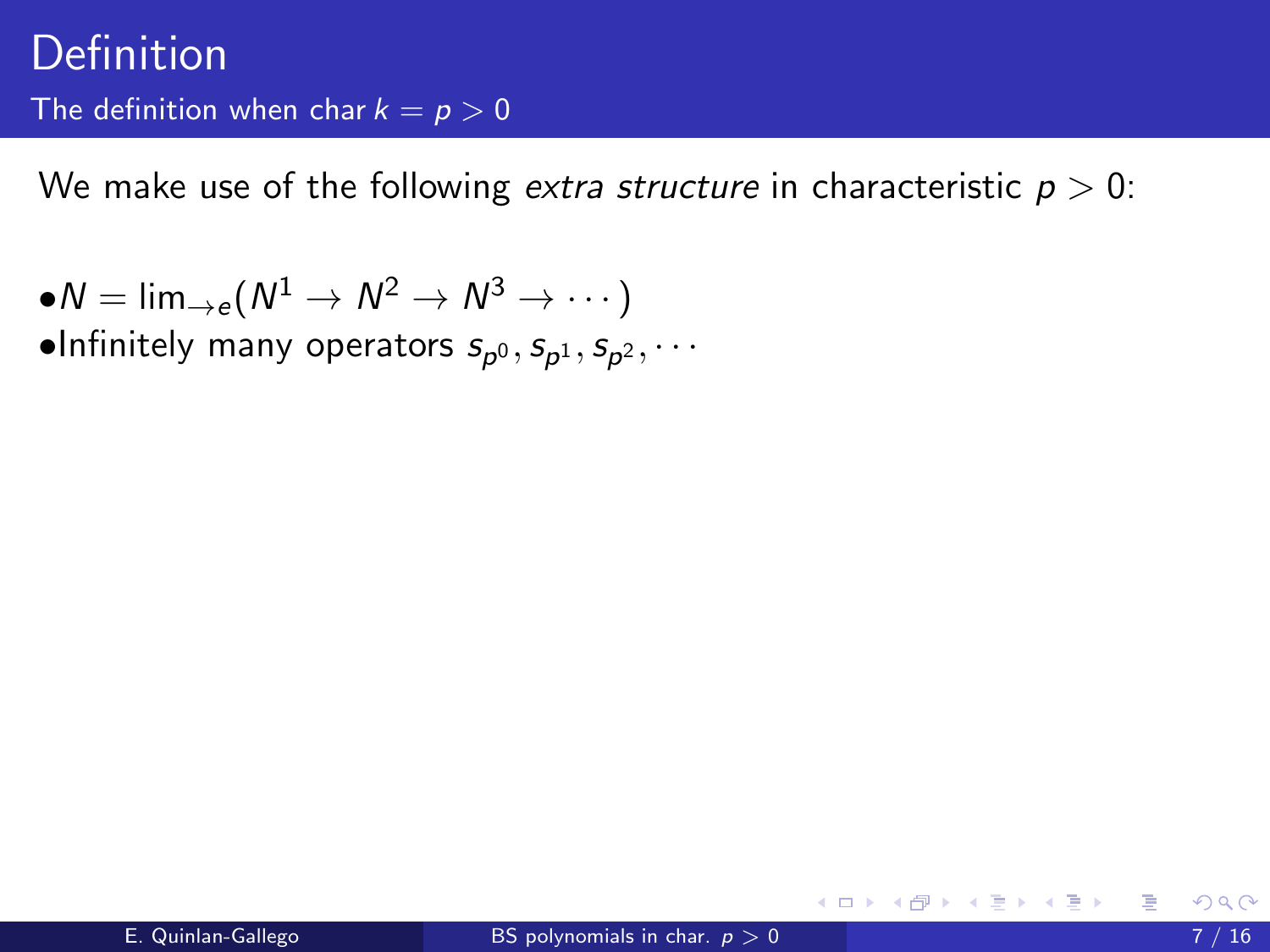$\bullet N=\textsf{lim}_{\rightarrow e}(N^{1}\rightarrow N^{2}\rightarrow N^{3}\rightarrow \cdots)$  $\bullet$ Infinitely many operators  $s_{\rho^0}, s_{\rho^1}, s_{\rho^2}, \cdots$ Properties: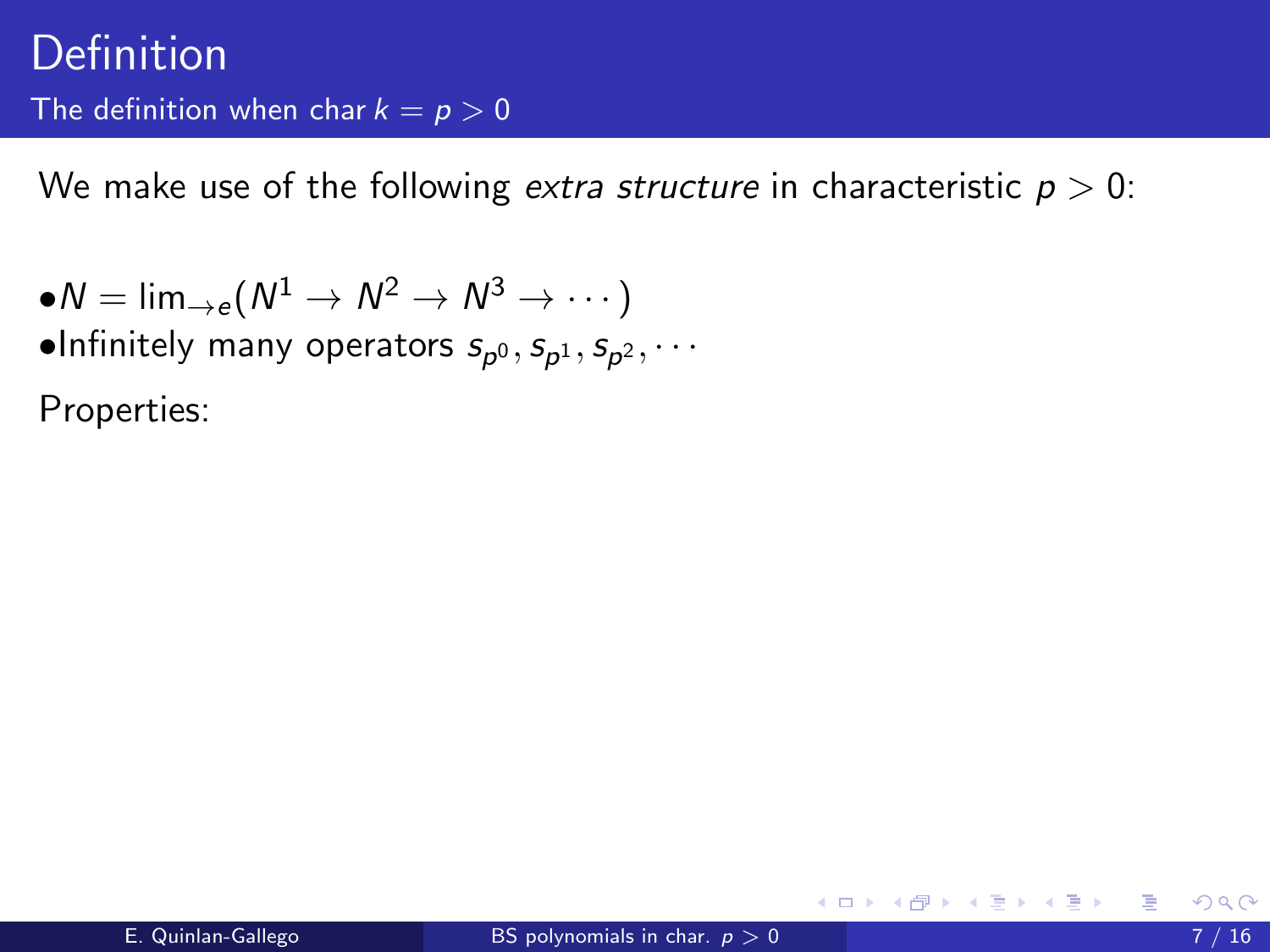$\bullet N=\textsf{lim}_{\rightarrow e}(N^{1}\rightarrow N^{2}\rightarrow N^{3}\rightarrow \cdots)$  $\bullet$ Infinitely many operators  $s_{\rho^0}, s_{\rho^1}, s_{\rho^2}, \cdots$ 

Properties:

(1) 
$$
s_{p^i} \in (D^{i+1}_{R[t_1,...,t_r]})_0
$$
 and thus  $s_{p^0}, s_{p^1},..., s_{p^{e-1}} \sim N^e$ .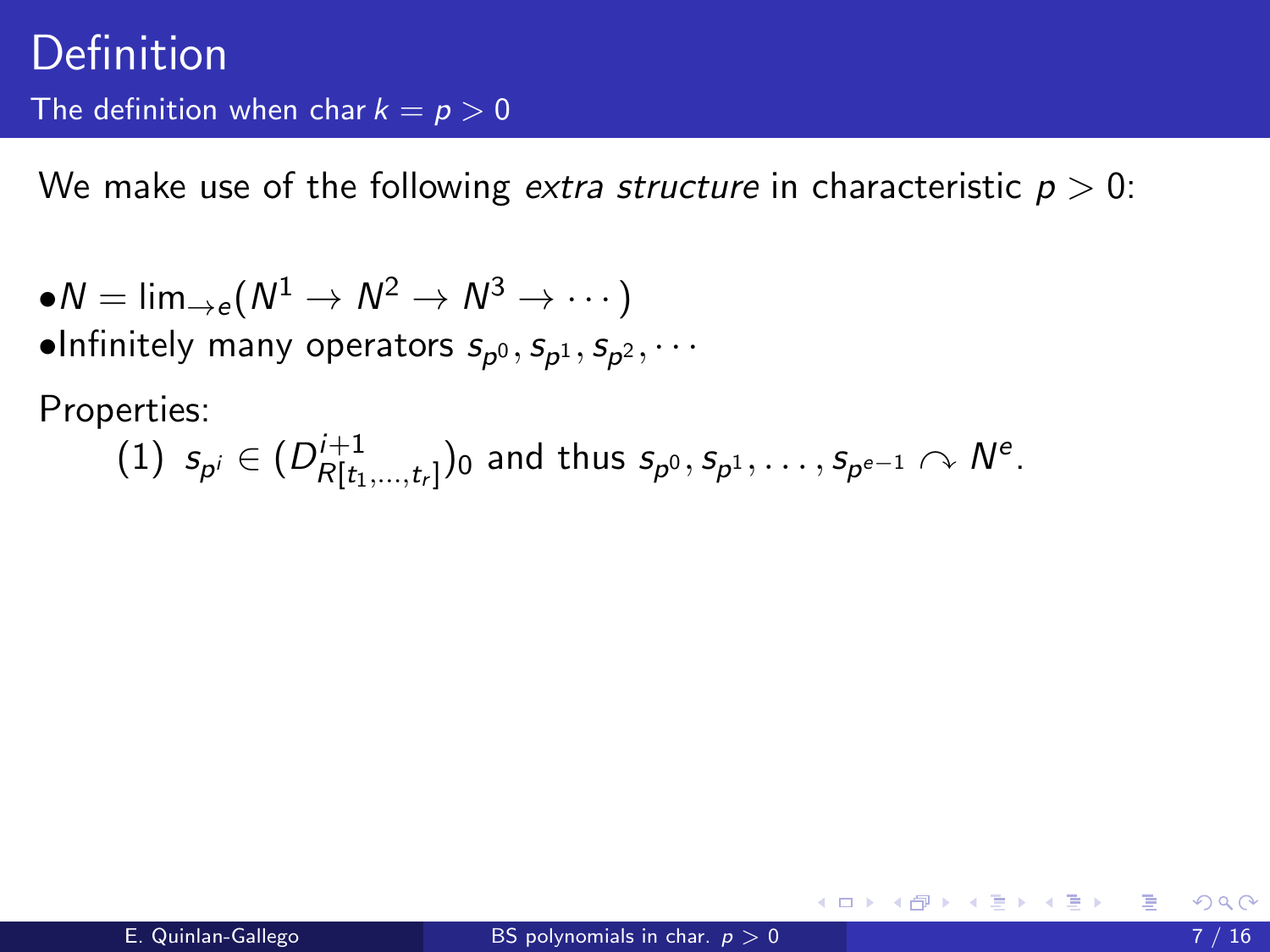$\bullet N=\textsf{lim}_{\rightarrow e}(N^{1}\rightarrow N^{2}\rightarrow N^{3}\rightarrow \cdots)$  $\bullet$ Infinitely many operators  $s_{\rho^0}, s_{\rho^1}, s_{\rho^2}, \cdots$ 

Properties:

(1) 
$$
s_{p^i} \in (D^{i+1}_{R[t_1,...,t_r]})_0
$$
 and thus  $s_{p^0}, s_{p^1}, \ldots, s_{p^{e-1}} \sim N^e$ .  
(2) For all *i*, *j*,  $s_{p^i} s_{p^j} = s_{p^j} s_{p^i}$  for all *i*, *j*.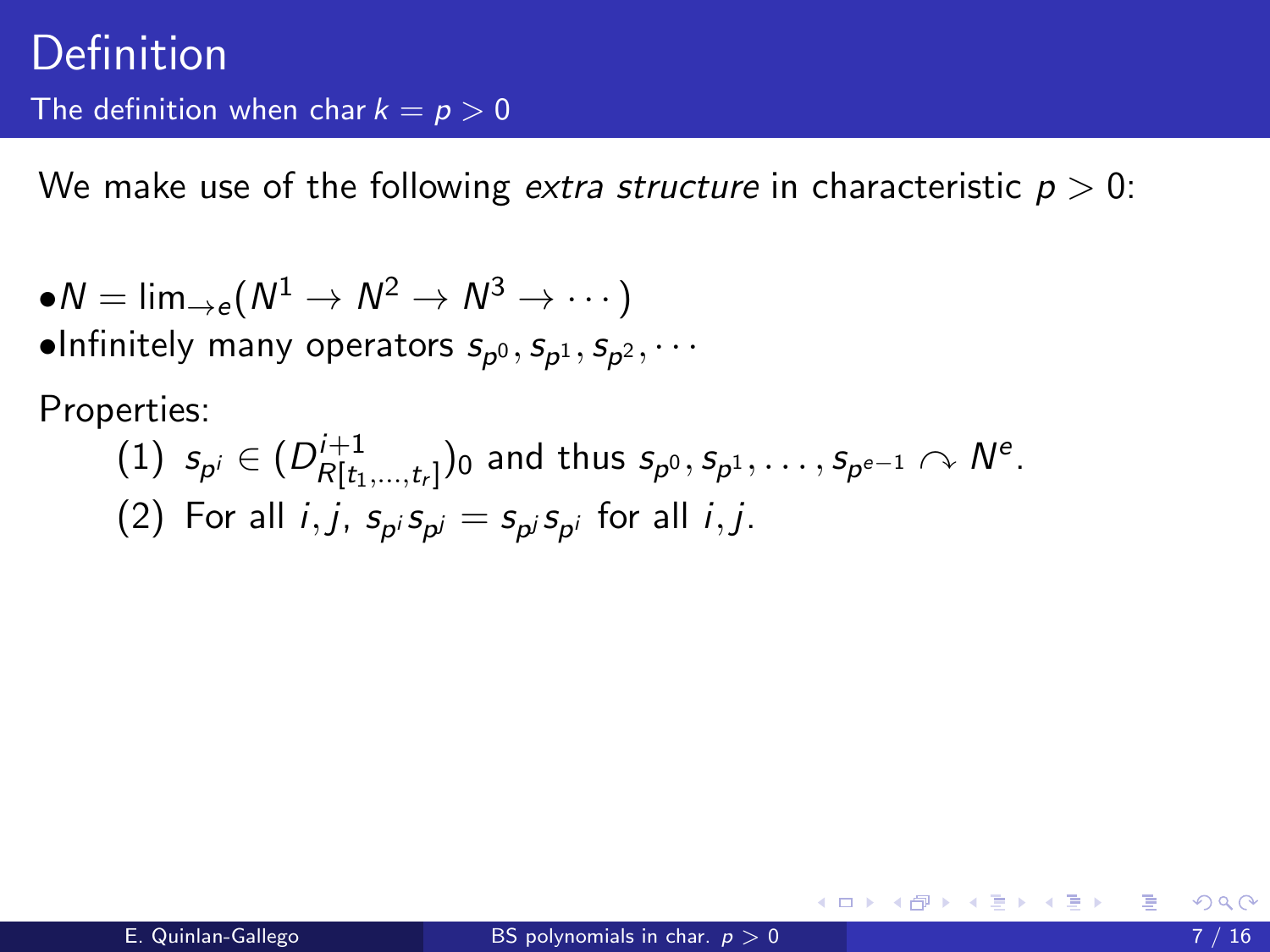$\bullet N=\textsf{lim}_{\rightarrow e}(N^{1}\rightarrow N^{2}\rightarrow N^{3}\rightarrow \cdots)$  $\bullet$ Infinitely many operators  $s_{\rho^0}, s_{\rho^1}, s_{\rho^2}, \cdots$ 

Properties:

\n- (1) 
$$
s_{p^i} \in (D^{i+1}_{R[t_1,\ldots,t_r]})_0
$$
 and thus  $s_{p^0}, s_{p^1}, \ldots, s_{p^{e-1}} \cap N^e$ .
\n- (2) For all  $i, j, s_{p^i}, s_{p^j} = s_{p^j}, s_{p^i}$  for all  $i, j$ .
\n- (3) For all  $i, s_{p^i}^p = s_{p^i}$  (equivalently,  $\prod_{j=0}^{p-1} (s_{p^i} - j) = 0$ ).
\n

→ イ母 ト イ ヨ ト イ ヨ ト …

4 D F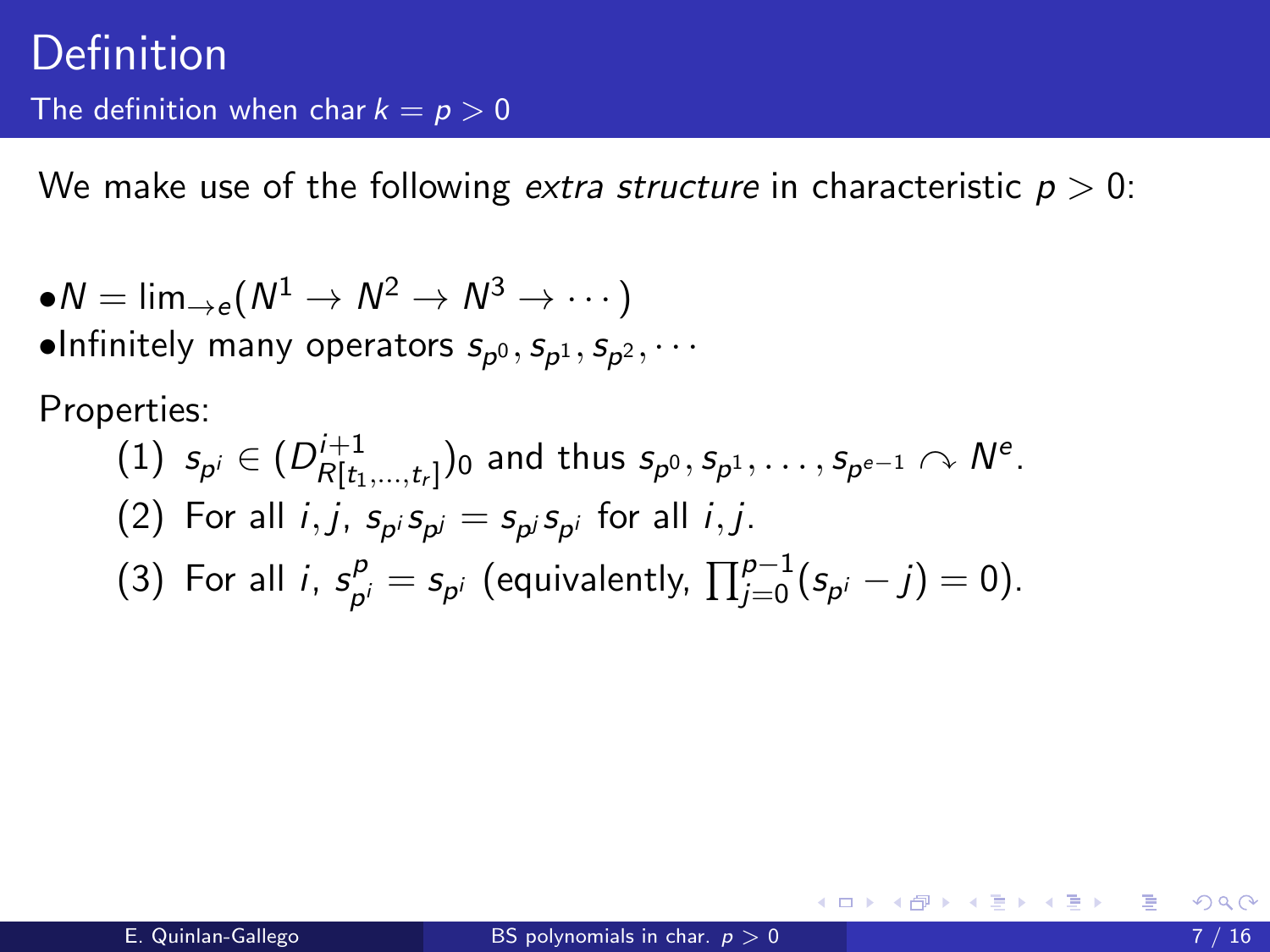$\bullet N=\textsf{lim}_{\rightarrow e}(N^{1}\rightarrow N^{2}\rightarrow N^{3}\rightarrow \cdots)$  $\bullet$ Infinitely many operators  $s_{\rho^0}, s_{\rho^1}, s_{\rho^2}, \cdots$ 

Properties:

\n- (1) 
$$
s_{p^i} \in (D^{i+1}_{R[t_1,\ldots,t_r]})_0
$$
 and thus  $s_{p^0}, s_{p^1}, \ldots, s_{p^{e-1}} \sim N^e$ .
\n- (2) For all  $i, j, s_{p^i} s_{p^j} = s_{p^j} s_{p^i}$  for all  $i, j$ .
\n- (3) For all  $i, s_{p^i}^p = s_{p^i}$  (equivalently,  $\prod_{j=0}^{p-1} (s_{p^i} - j) = 0$ ).
\n

$$
\implies \mathsf{N}^e = \bigoplus_{\alpha \in \mathbb{F}_p^e} \mathsf{N}^e_\alpha
$$

where, for  $\alpha = (\alpha_0, \alpha_1, \ldots, \alpha_{e-1}) \in \mathbb{F}_p^e$ ,  $N_{\alpha}^{\mathsf{e}} = \{u \in N^{\mathsf{e}} : s_{p^i} \cdot u = \alpha_i u \text{ for all } i = 0, 1, \ldots, \mathsf{e} - 1\}.$ イロメ イ部メ イ君メ イ君メート

造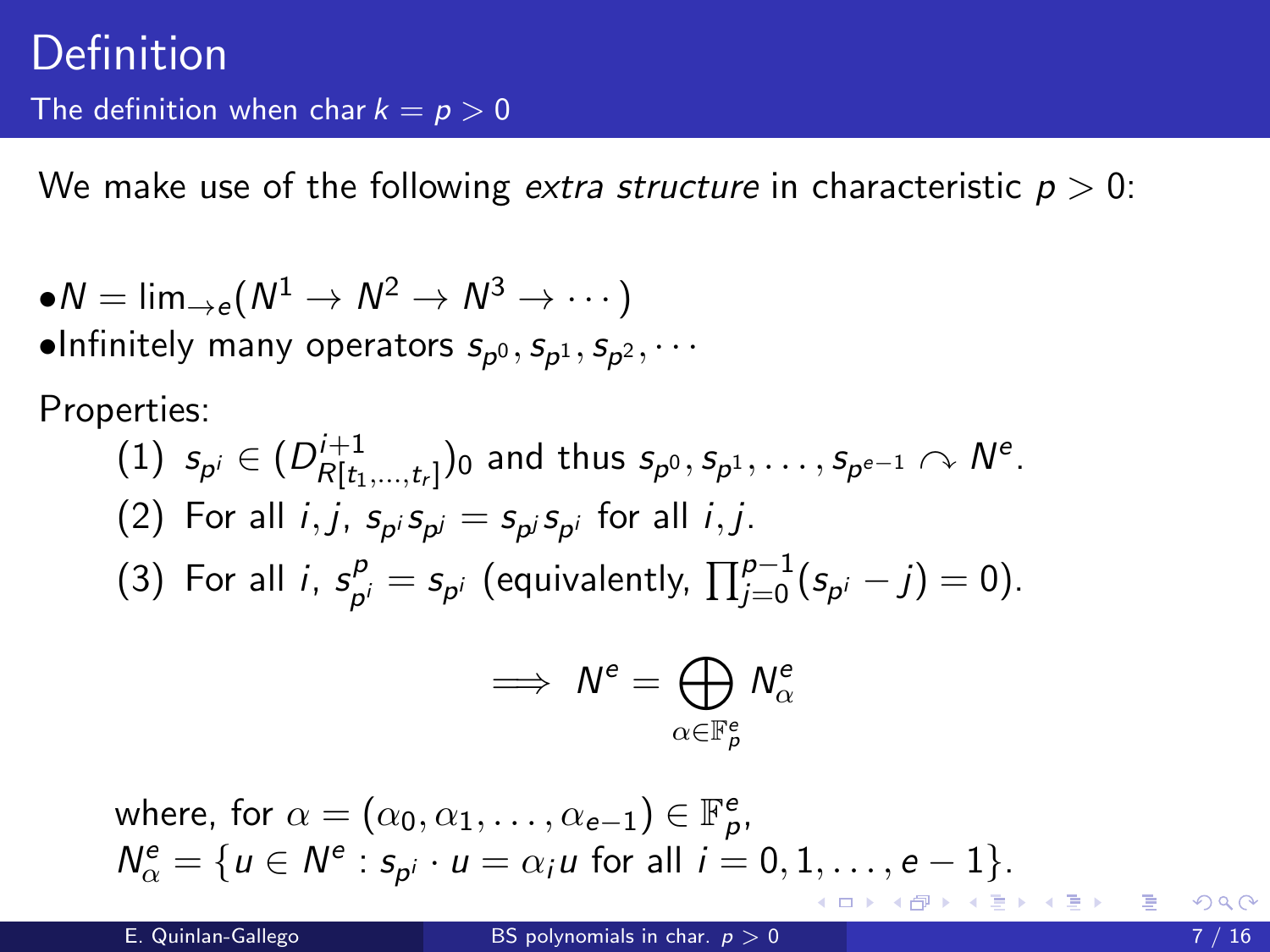Summary:



K ロ ▶ K 個 ▶ K 경 ▶ K 경 ▶ X 경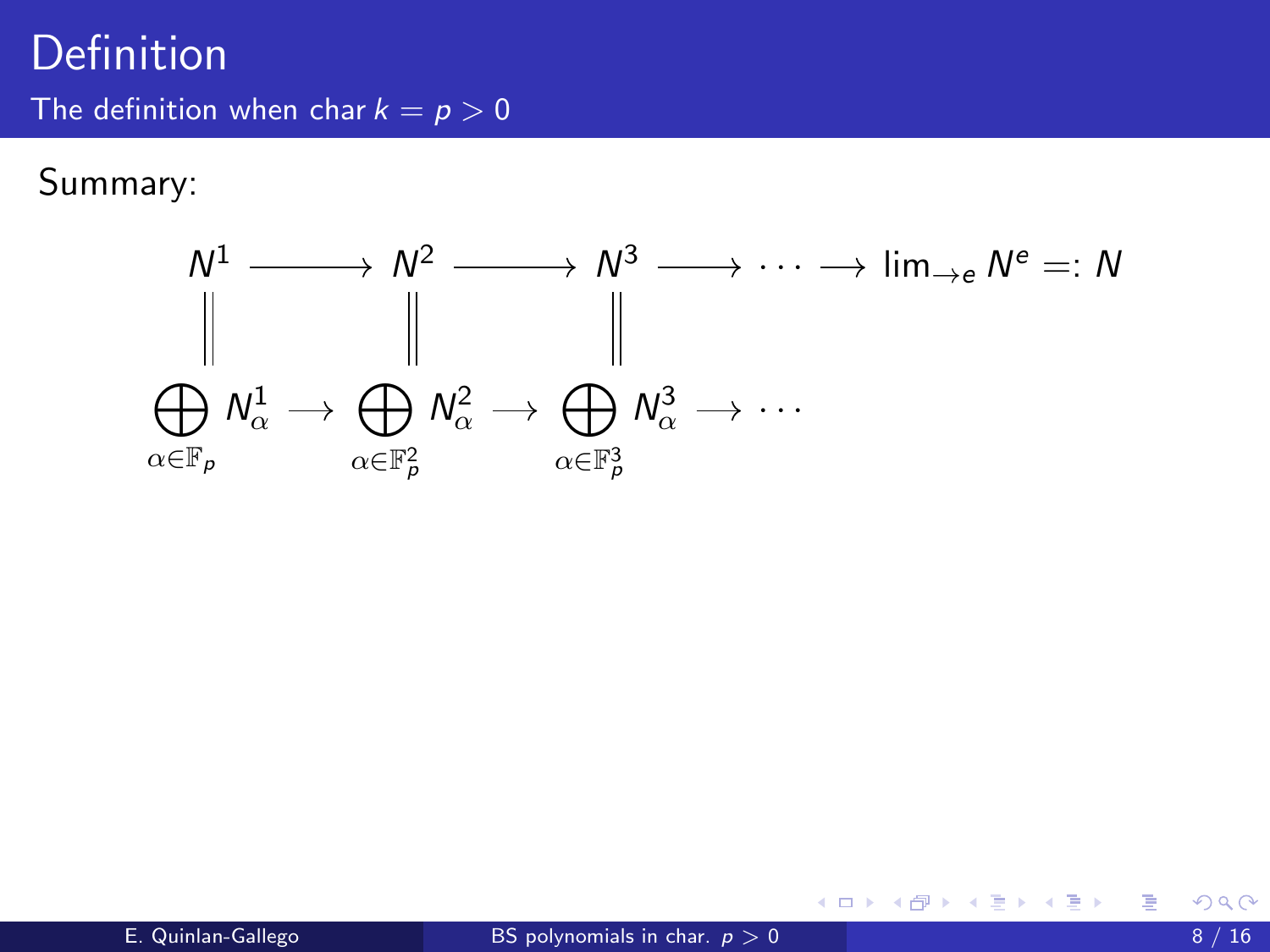Summary:



Theorem (QG19)

We have

$$
\mathsf{N}=\bigoplus_{\alpha\in\mathbb{F}_p^\mathbb{N}}\mathsf{N}_\alpha
$$

where, for  $\alpha = (\alpha_0, \alpha_1, \dots)$ ,  $N_\alpha := \{u \in N : s_{p^i} \cdot u = \alpha_i u$  for all  $i \in \mathbb{N}_0\}$ . Moreover,  $\#\{\alpha \in \mathbb{F}_p^{\mathbb{N}}\}$  $_{\mathsf{p}}^{\mathbb{N}}:\mathsf{N}_{\alpha}\neq0\}<\infty.$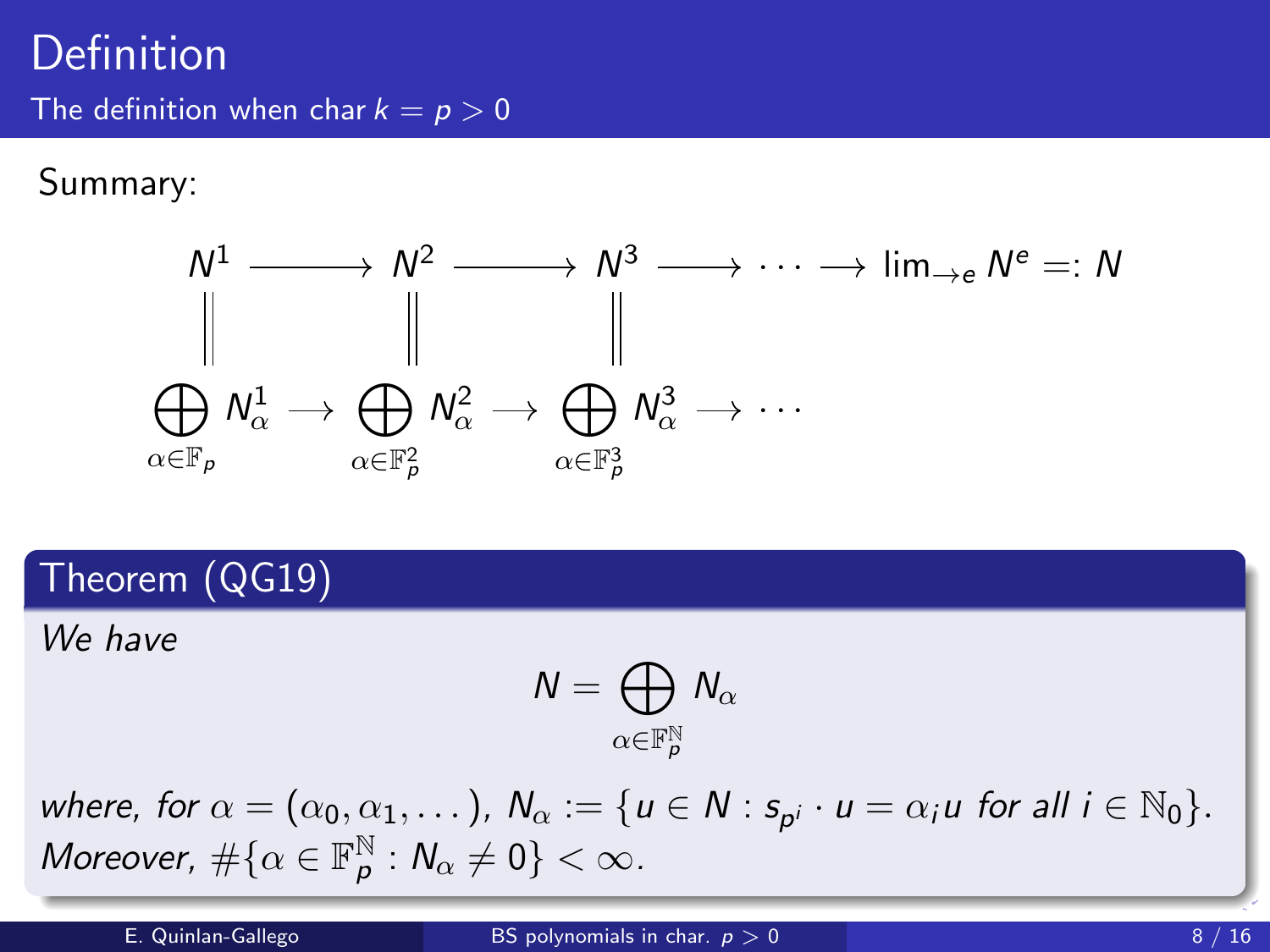# Definition

The definition when char  $k = p > 0$ 

Summary:

重

メロト メ都 トメ ヨ トメ ヨ ト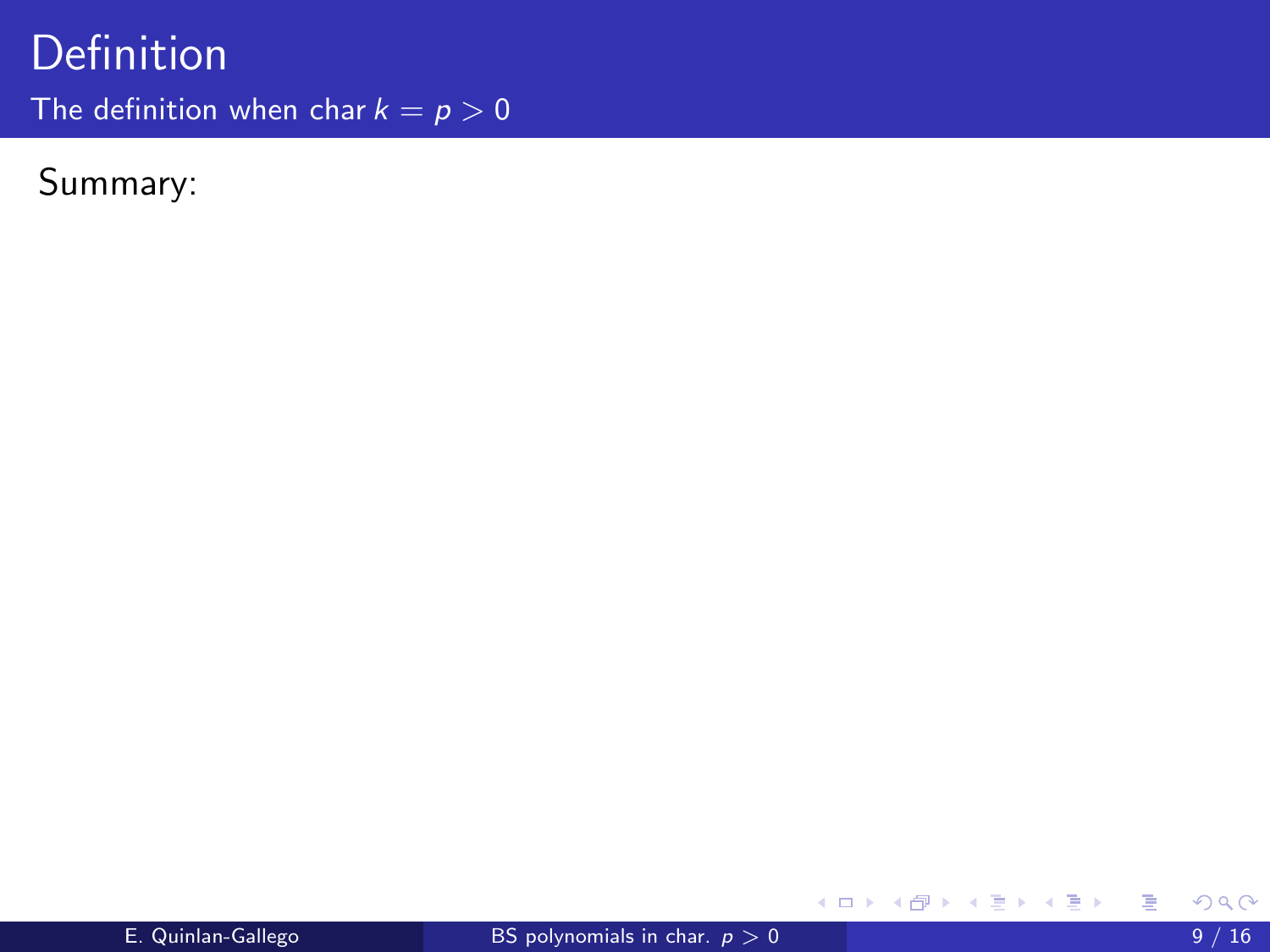Summary:

Over C

$$
N\circlearrowleft s_1\\ b_{\mathfrak{a}}(s):=\text{minpoly}(s_1\curvearrowright N)
$$

重

K ロ ⊁ K 個 ≯ K 君 ⊁ K 君 ≯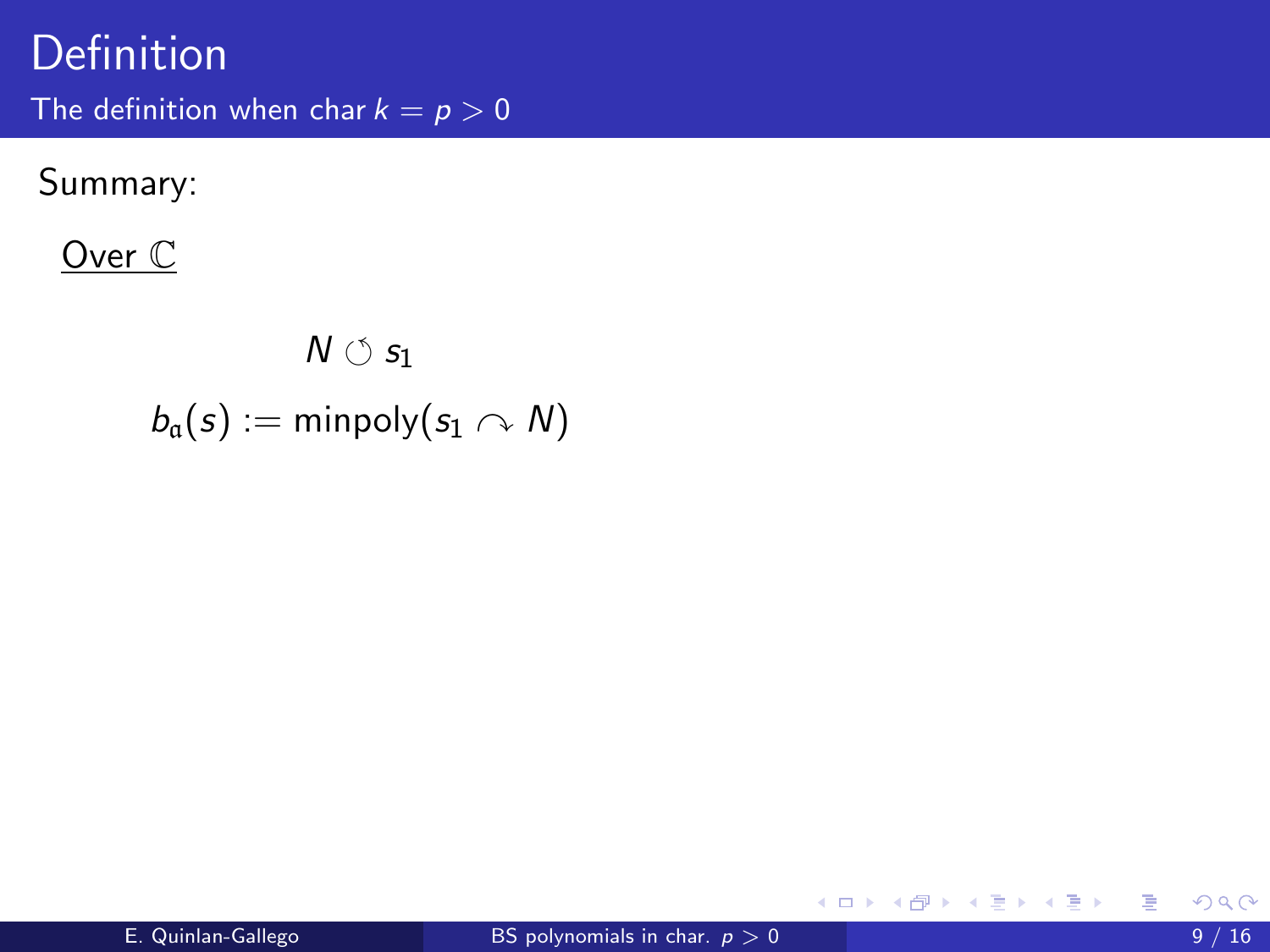Summary:

Over C

$$
\mathsf{N}\circlearrowleft s_1\\ b_{\mathfrak{a}}(s):=\mathsf{minpoly}(s_1\curvearrowright\mathsf{N})
$$

$$
N=\bigoplus_{\lambda\in\mathbb{C}}N_\lambda
$$

where

 $N_{\lambda} = \{u | (s_1 - \lambda)^m u = 0 \text{ for } m \gg 0\},\$ and

Roots of 
$$
b_{\alpha}(s) = \{\lambda | N_{\lambda} \neq 0\}.
$$

活

メロメ メ御 メメ きょくきょ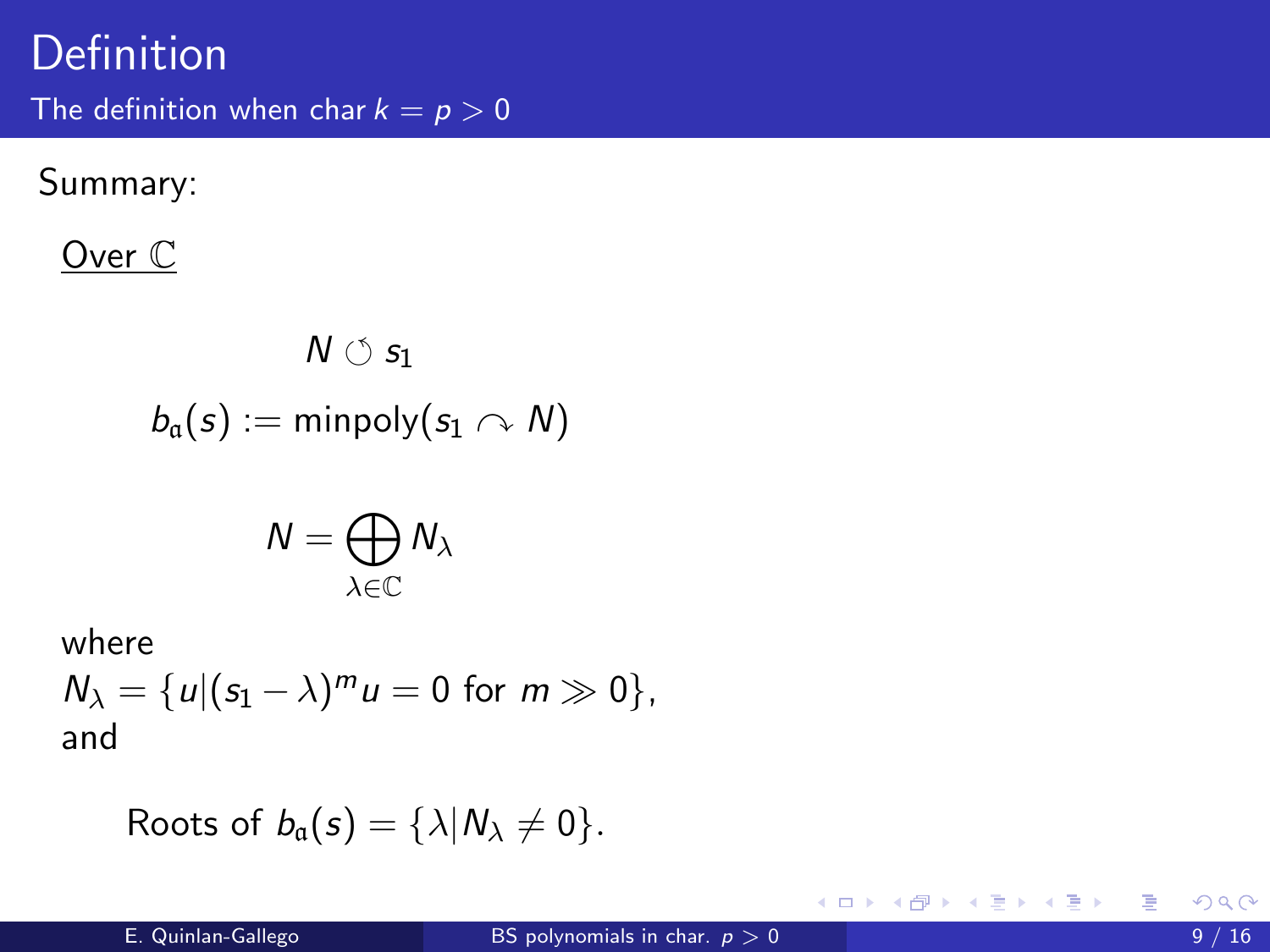Summary:

Over C

$$
\mathsf{N}\circlearrowleft s_1\\ b_{\mathfrak{a}}(s):=\mathsf{minpoly}(s_1\curvearrowright\mathsf{N})
$$

When char 
$$
k = p > 0
$$
  

$$
N \circ s_{p^0}, s_{p^1}, s_{p^2}, \dots
$$

$$
N=\bigoplus_{\lambda\in\mathbb{C}}N_\lambda
$$

$$
\mathsf{N}=\bigoplus_{\alpha\in\mathbb{F}_p^{\mathbb{N}}}\mathsf{N}_{\alpha}
$$

メロト メ都 トメ きょ メ きょう

where

 $N_{\lambda} = \{u | (s_1 - \lambda)^m u = 0 \text{ for } m \gg 0\},\$ and

Roots of 
$$
b_{\alpha}(s) = \{\lambda | N_{\lambda} \neq 0\}.
$$

活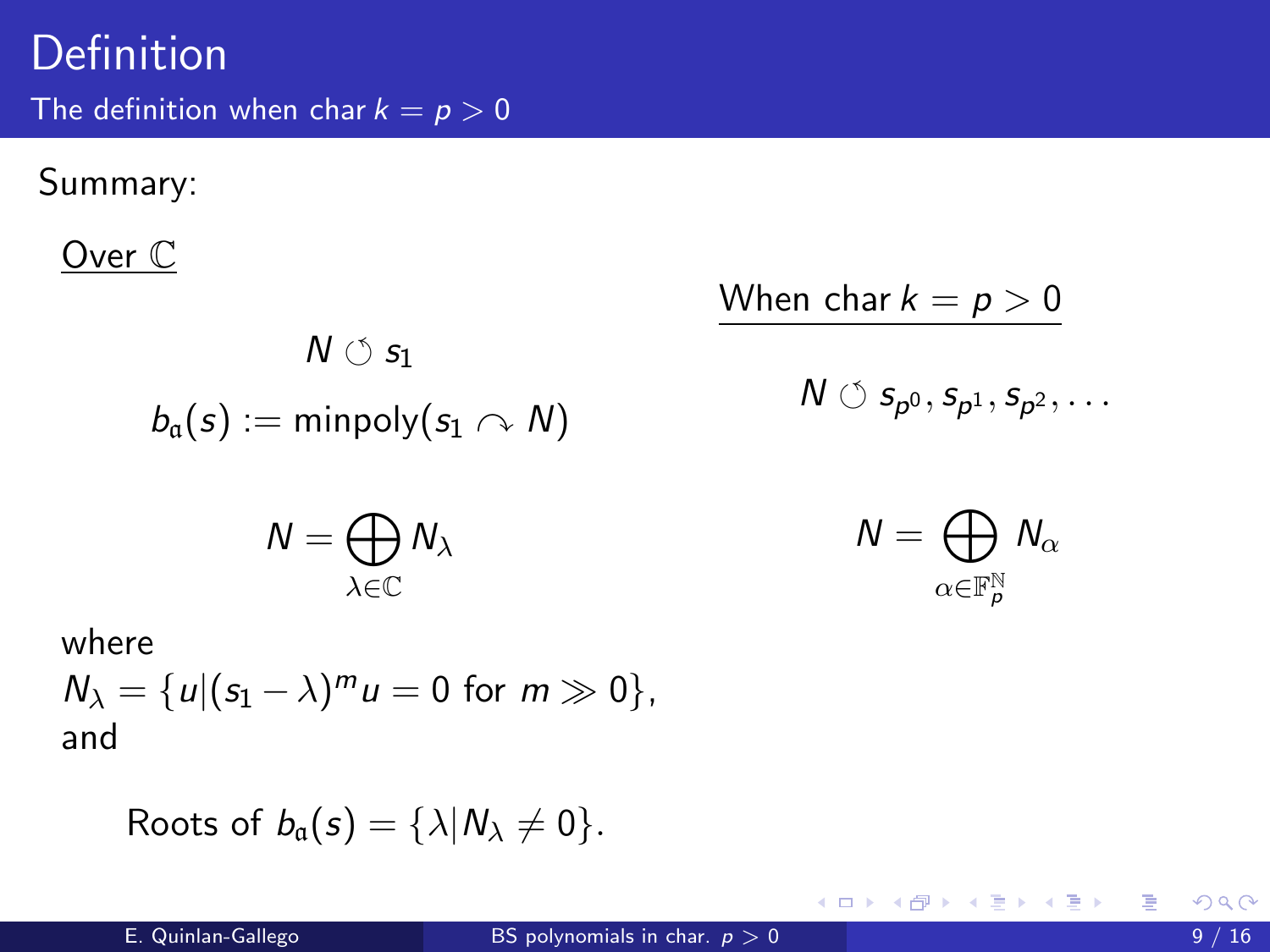#### Recall:

$$
\mathsf{N}=\bigoplus_{\alpha\in\mathbb{F}_p^\mathbb{N}}\mathsf{N}_\alpha, \text{ and } \#\{\alpha\in\mathbb{F}_p^\mathbb{N}: \mathsf{N}_\alpha\neq 0\}<\infty
$$

重

メロト メ都 トメ ヨ トメ ヨ ト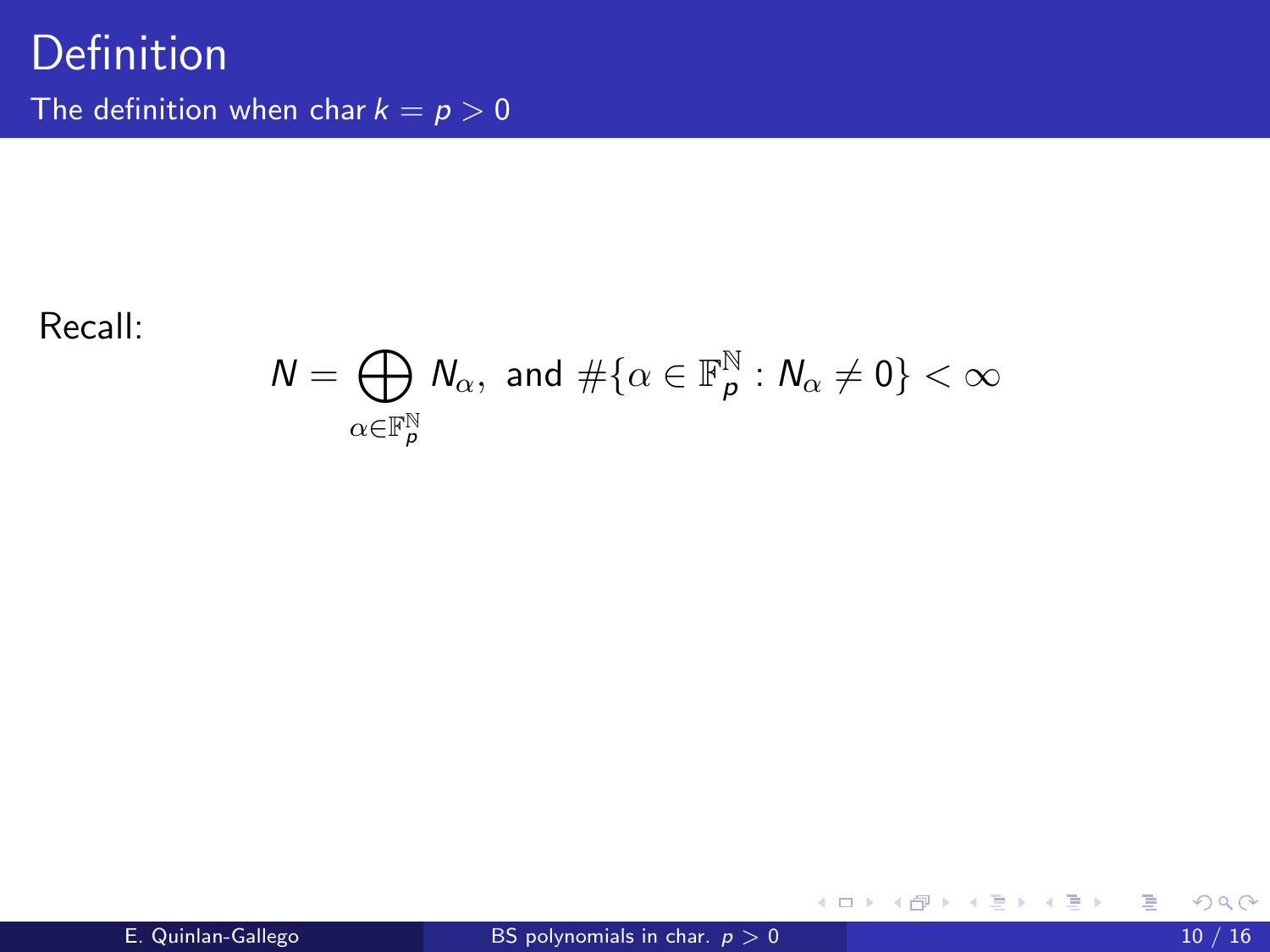#### Recall:

$$
\mathsf{N}=\bigoplus_{\alpha\in\mathbb{F}_p^\mathbb{N}}\mathsf{N}_\alpha, \text{ and } \#\{\alpha\in\mathbb{F}_p^\mathbb{N}: \mathsf{N}_\alpha\neq 0\}<\infty
$$

#### **Definition**

A  $p$ -adic integer  $\alpha=\alpha_0+\rho\alpha_1+\rho^2\alpha_2+\cdots\in\mathbb{Z}_p$  (where  $\alpha_i \in \{0, 1, \ldots, p-1\}$  is a **Bernstein-Sato root** of a if  $N_{(\alpha_0, \alpha_1, \ldots)} \neq 0$ .

イロト イ母 トイヨ トイヨト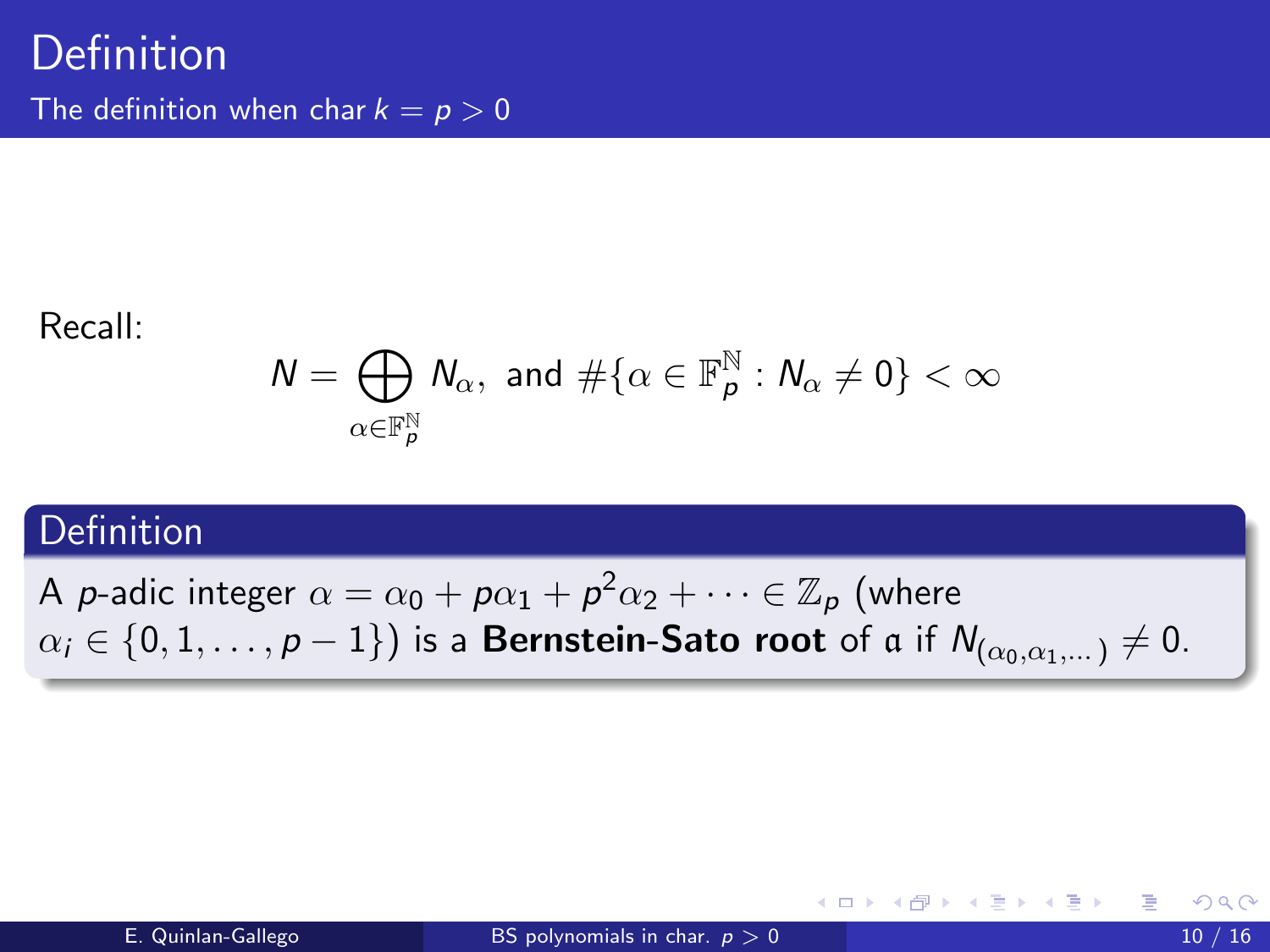Ε

メロトメ 御 トメ 君 トメ 君 ト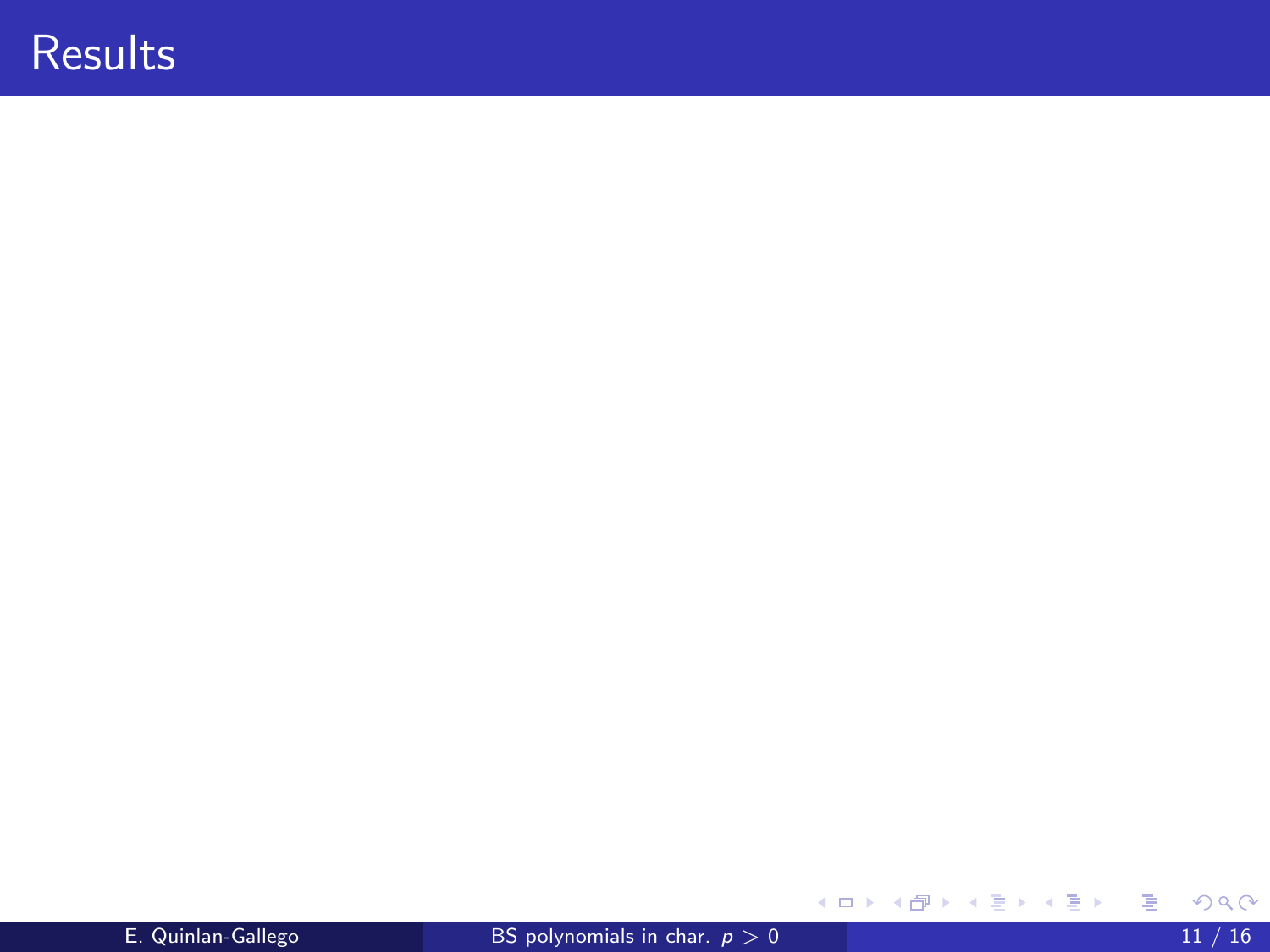•The set of Bernstein-Sato roots of a are independent of the choice of generators used.

4 0 8

→ 何 ▶

活

ExitEx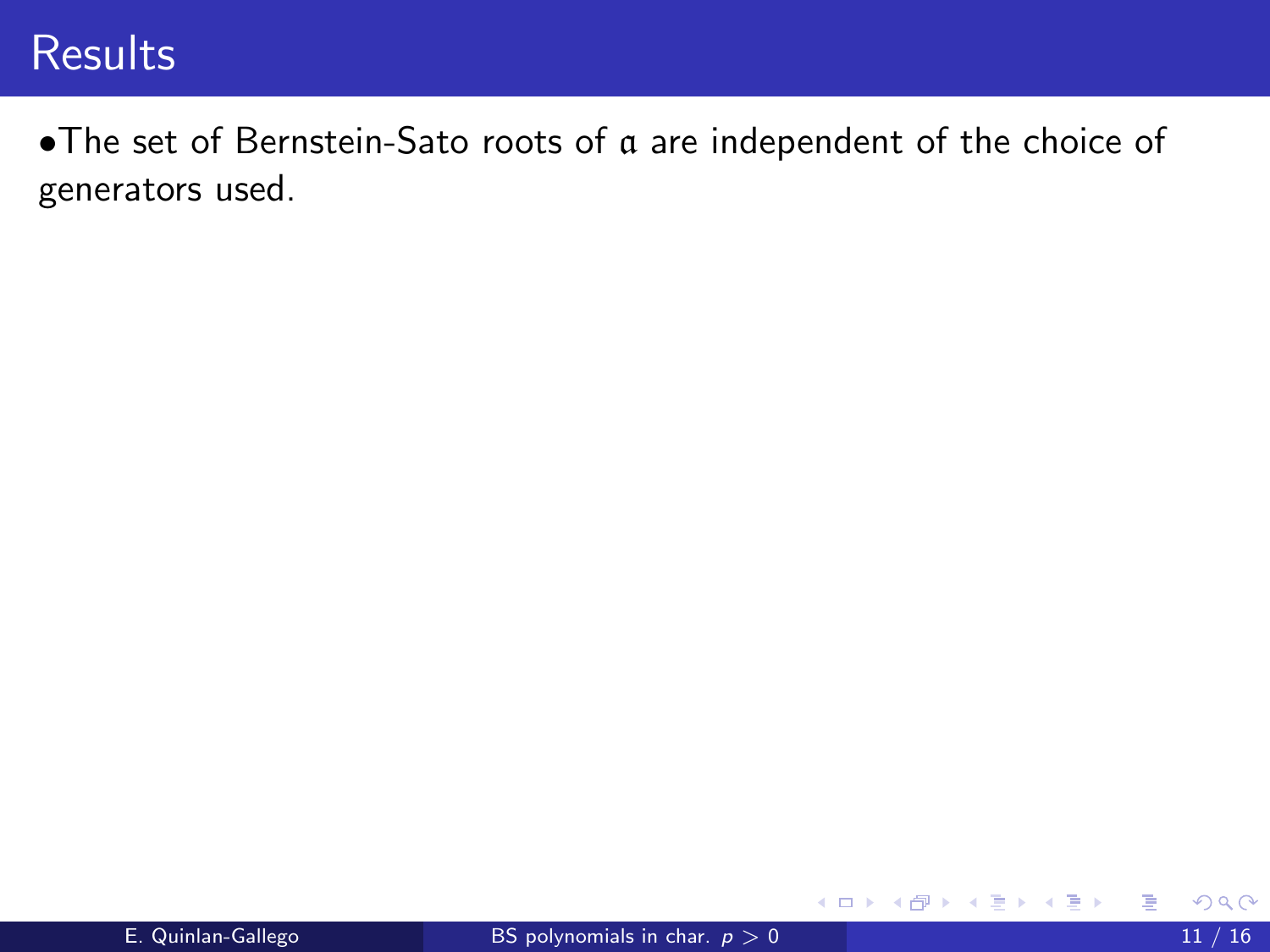- •The set of Bernstein-Sato roots of a are independent of the choice of generators used.
- •The definition of Bernstein-Sato root is compatible with the definition over C in a certain sense.

4 0 8

 $\rightarrow$   $\rightarrow$   $\rightarrow$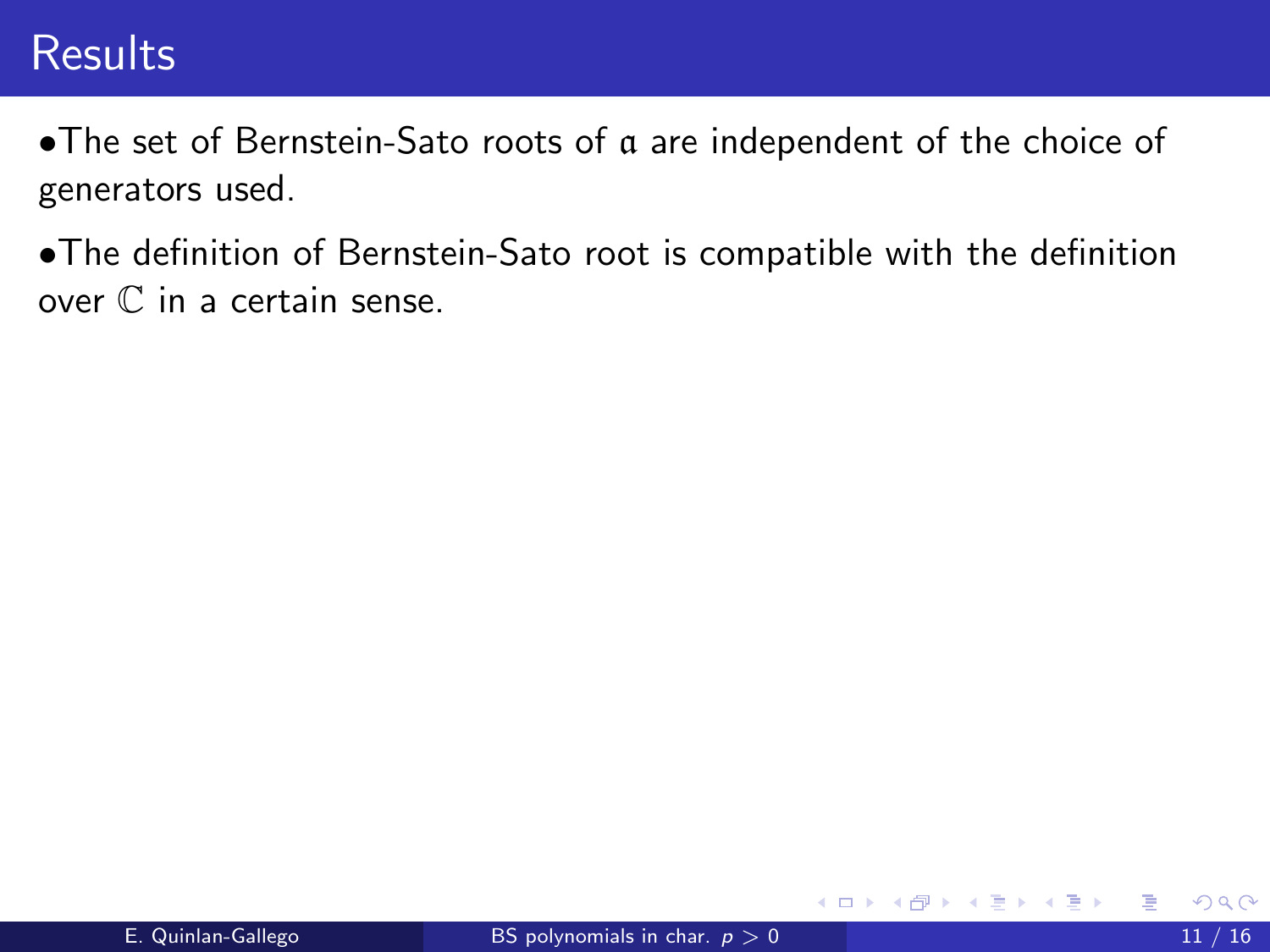- •The set of Bernstein-Sato roots of a are independent of the choice of generators used.
- •The definition of Bernstein-Sato root is compatible with the definition over C in a certain sense.
- •Notation: let  $BS(a)$  be the set of Bernstein-Sato roots of a.

4 0 8

- イ ヨ ト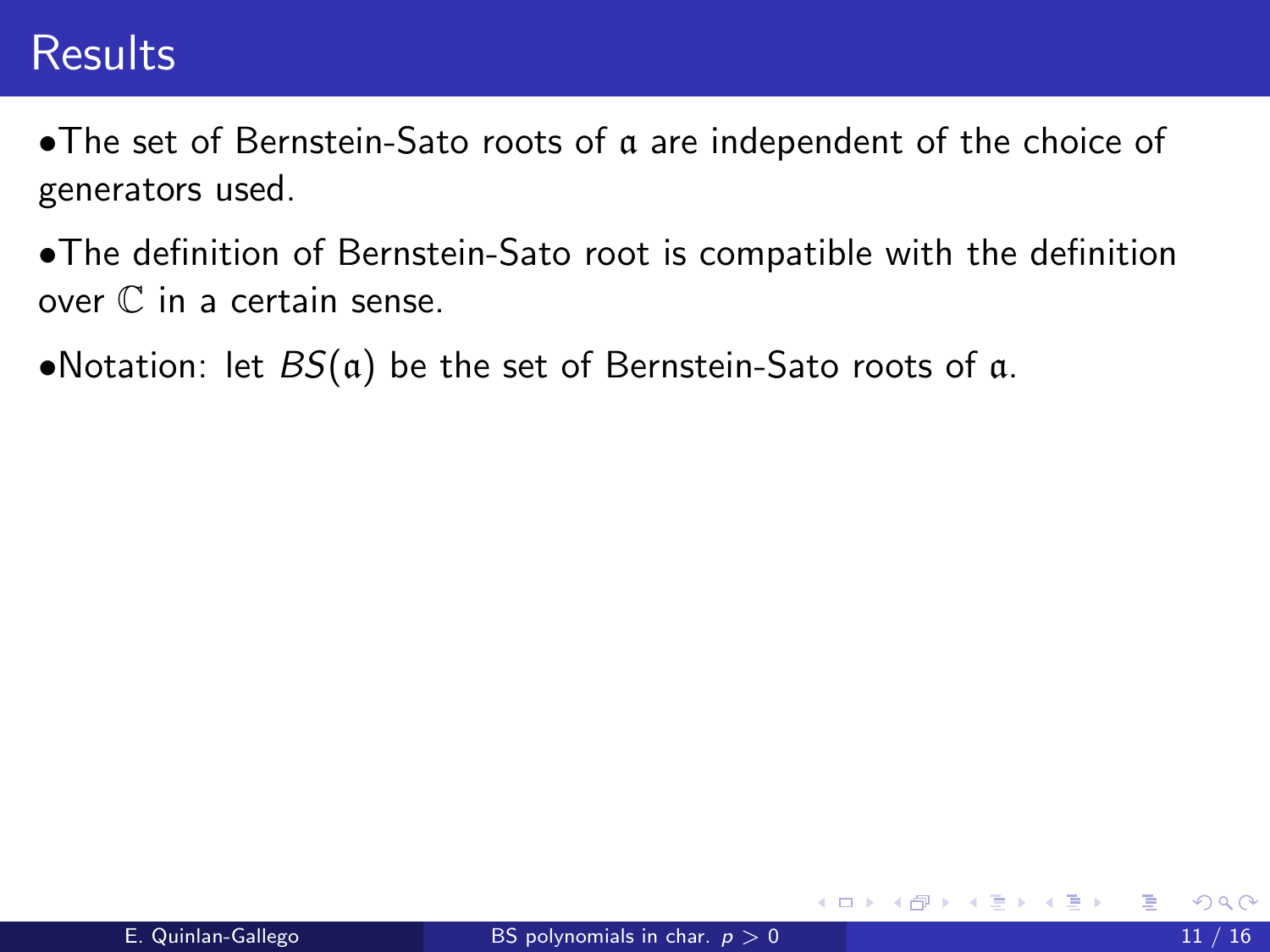•The set of Bernstein-Sato roots of a are independent of the choice of generators used.

•The definition of Bernstein-Sato root is compatible with the definition over C in a certain sense.

•Notation: let  $BS(a)$  be the set of Bernstein-Sato roots of a.

Theorem (QG19)

(1) The Bernstein-Sato roots of a are rational and are negative, i.e.  $BS(\mathfrak{a}) \subseteq \mathbb{Z}_{(p),<0}.$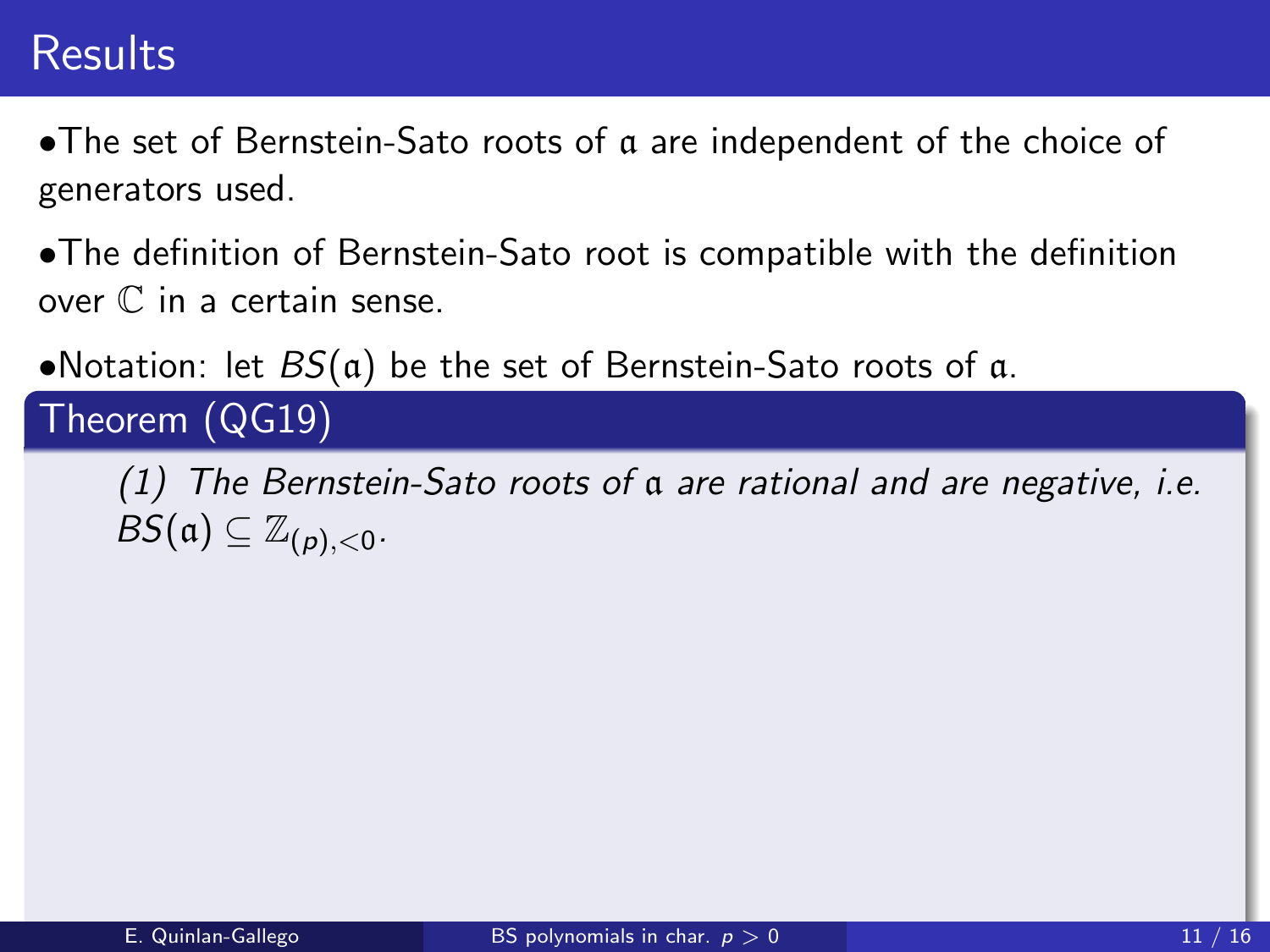•The set of Bernstein-Sato roots of a are independent of the choice of generators used.

•The definition of Bernstein-Sato root is compatible with the definition over C in a certain sense.

•Notation: let  $BS(a)$  be the set of Bernstein-Sato roots of a.

Theorem (QG19)

(1) The Bernstein-Sato roots of a are rational and are negative, i.e.  $BS(\mathfrak{a}) \subseteq \mathbb{Z}_{(p),<0}.$ (2) We have an equality of sets

$$
BS(\mathfrak{a}) + \mathbb{Z} = -\{FJN \text{ of } \mathfrak{a} \text{ in } \mathbb{Z}_{(p)}\} + \mathbb{Z}.
$$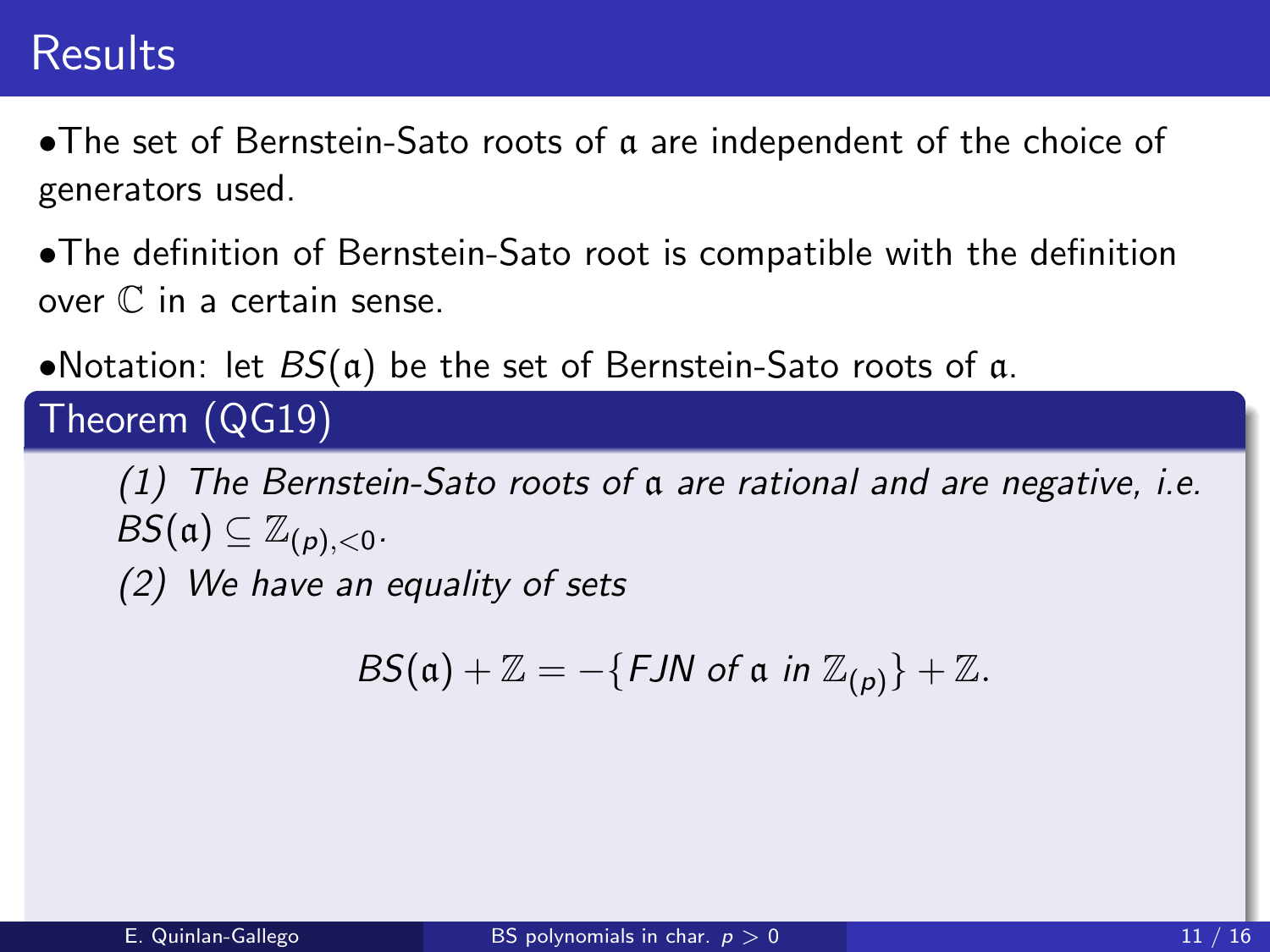•The set of Bernstein-Sato roots of a are independent of the choice of generators used.

•The definition of Bernstein-Sato root is compatible with the definition over C in a certain sense.

•Notation: let  $BS(a)$  be the set of Bernstein-Sato roots of a.

Theorem (QG19)

(1) The Bernstein-Sato roots of a are rational and are negative, i.e.  $BS(\mathfrak{a}) \subseteq \mathbb{Z}_{(p),<0}.$ (2) We have an equality of sets

$$
BS(\mathfrak{a}) + \mathbb{Z} = -\{FJN \text{ of } \mathfrak{a} \text{ in } \mathbb{Z}_{(p)}\} + \mathbb{Z}.
$$

(3) Let  $a \subseteq \mathbb{Z}[x_1,\ldots,x_n]$  be a monomial ideal. Then for all  $p \gg 0$  we have

$$
BS(\mathfrak{a}_p)=\{Roots\ of\ b_{\mathfrak{a}_\mathbb{C}}(s)\}.
$$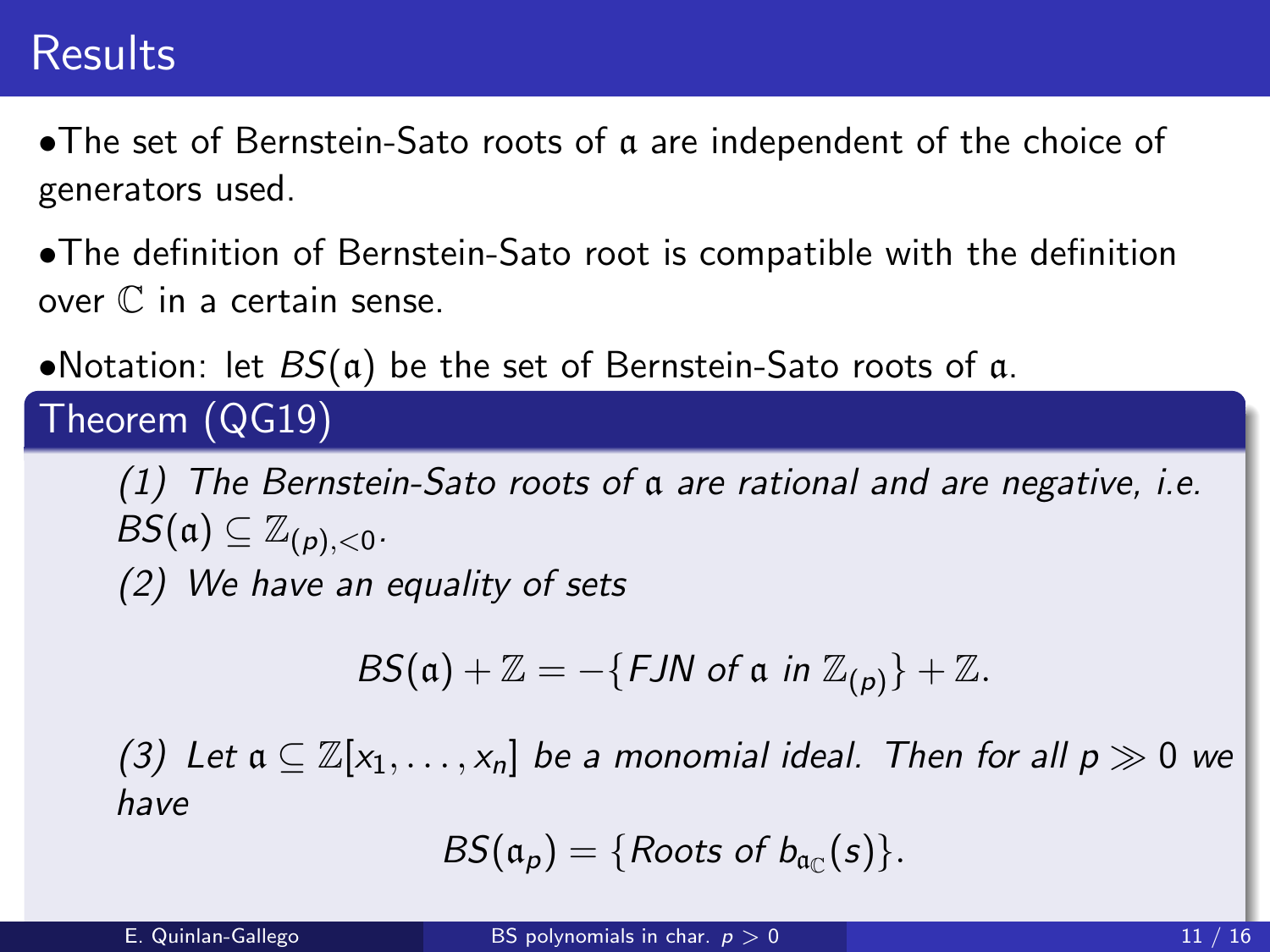

Connection to  $\nu$ -invariants

画

メロト メ都 トメ ミトメ ミト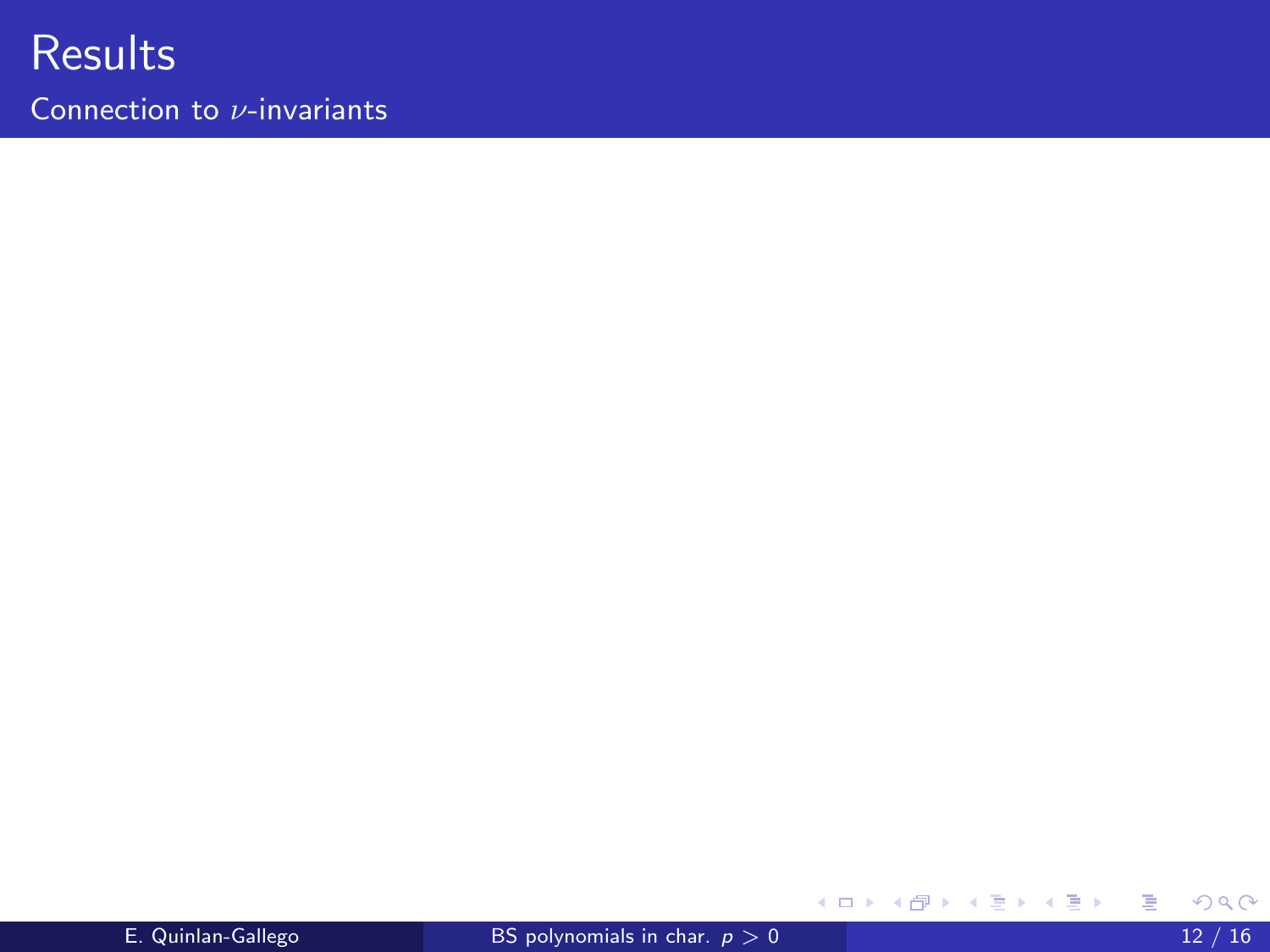Connection to ν-invariants

 $\bullet$ Given an ideal  $J \subseteq R$  with  $\mathfrak{a} \subseteq$ √  $J$ , and an integer  $e>0$ , Mustață, Takagi and Watanabe defined

$$
\nu^J_{\mathfrak{a}}(p^e):=\max\{s>0:\mathfrak{a}^s\nsubseteq J^{[p^e]}\}.
$$

4 0 8

 $\rightarrow$ 

ExitEx

÷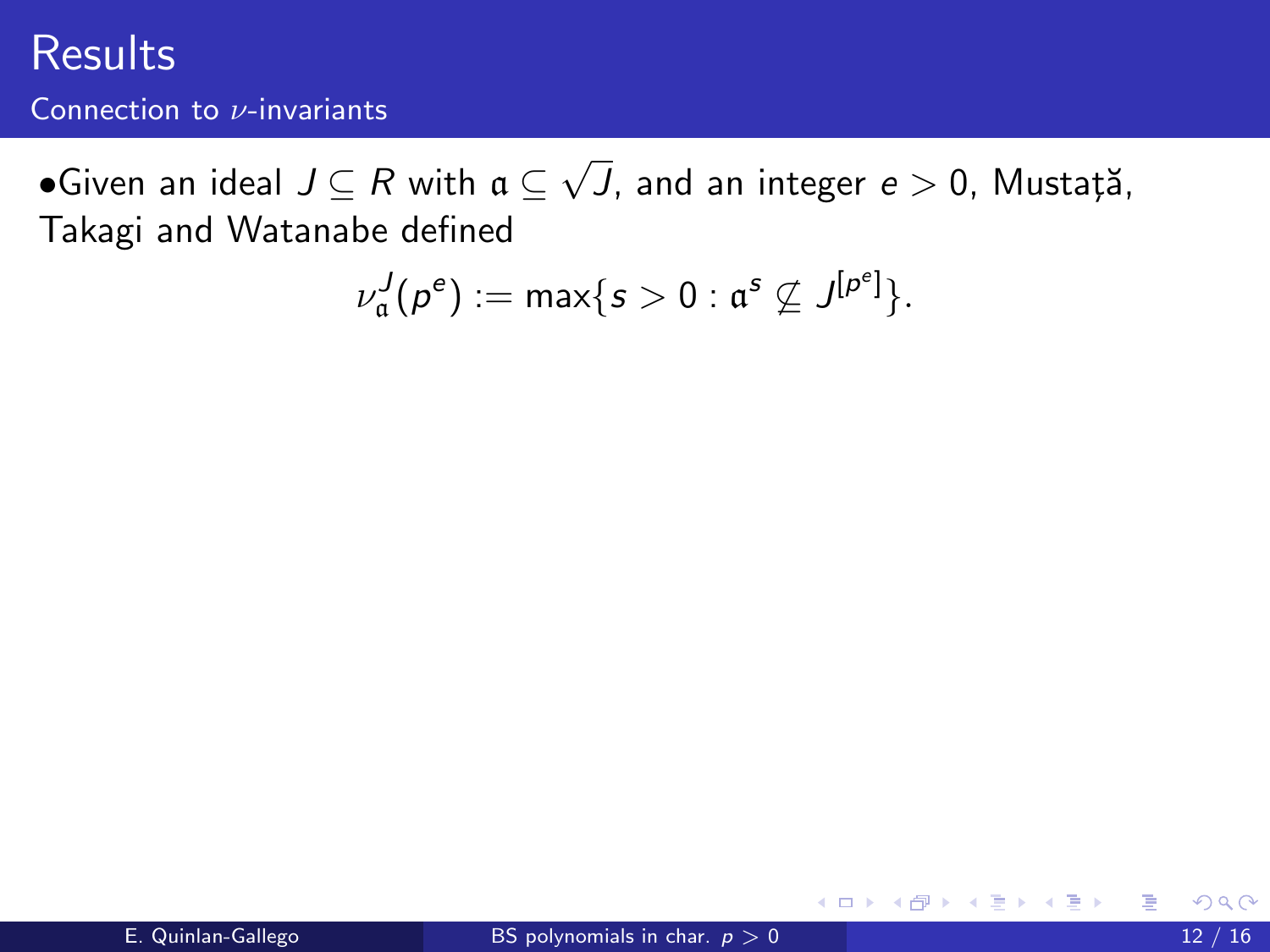#### Connection to  $\nu$ -invariants

 $\bullet$ Given an ideal  $J \subseteq R$  with  $\mathfrak{a} \subseteq$ √  $J$ , and an integer  $e>0$ , Mustață, Takagi and Watanabe defined

$$
\nu_{\mathfrak{a}}^J(p^e):=\max\{s>0:\mathfrak{a}^s\not\subseteq J^{[p^e]}\}.
$$

•We define, for a fixed integer  $e > 0$ ,

$$
\nu_{\mathfrak{a}}^{\bullet}(p^e):=\{\nu_{\mathfrak{a}}^J(p^e):\sqrt{J}\supseteq\mathfrak{a}\}\subseteq\mathbb{N}_0
$$

4 0 8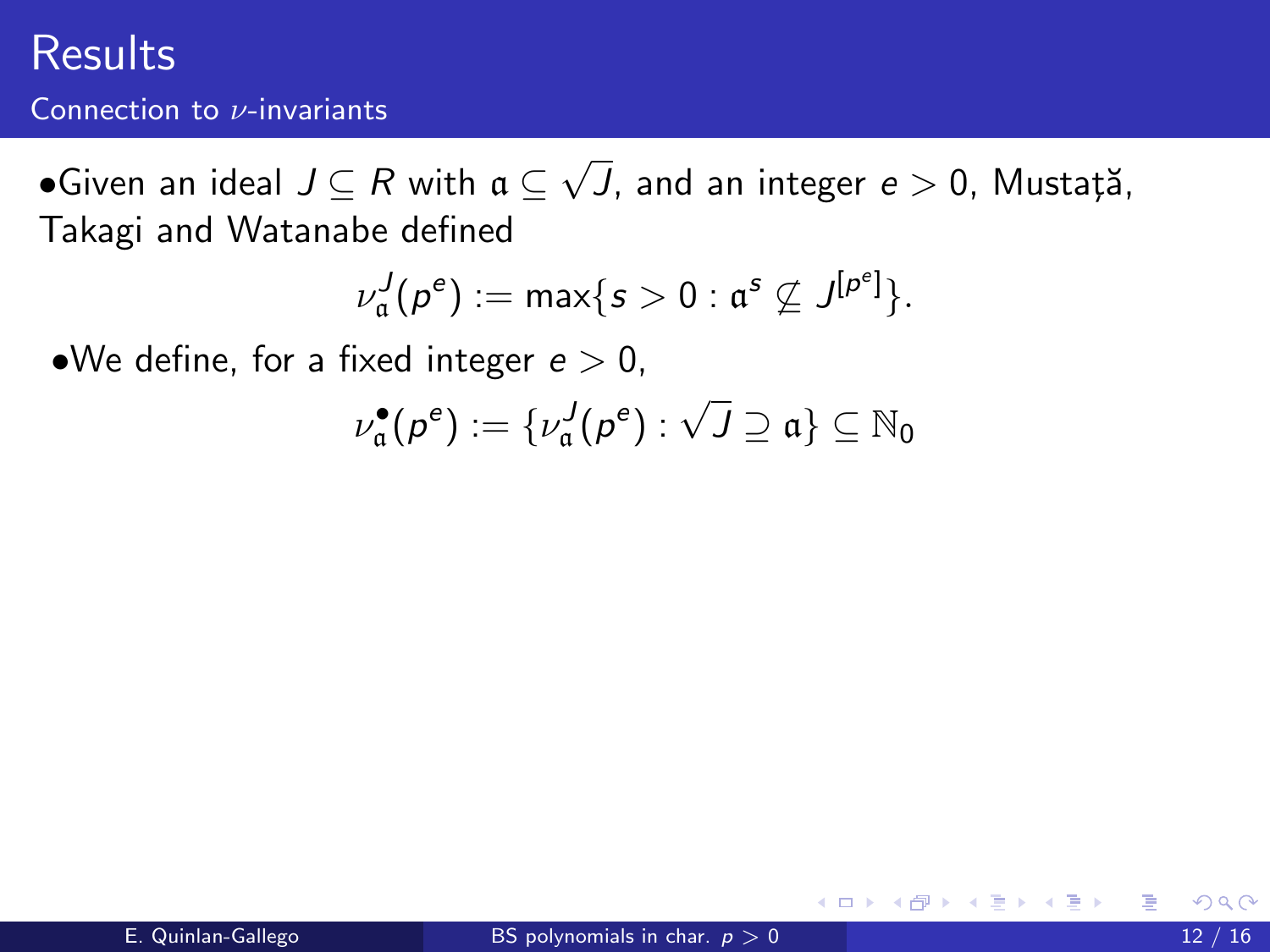#### Connection to  $\nu$ -invariants

 $\bullet$ Given an ideal  $J \subseteq R$  with  $\mathfrak{a} \subseteq$ √  $J$ , and an integer  $e>0$ , Mustață, Takagi and Watanabe defined

$$
\nu_{\mathfrak{a}}^J(p^e):=\max\{s>0:\mathfrak{a}^s\not\subseteq J^{[p^e]}\}.
$$

•We define, for a fixed integer  $e > 0$ ,

$$
\nu_{\mathfrak{a}}^{\bullet}(p^e):=\{\nu_{\mathfrak{a}}^J(p^e):\sqrt{J}\supseteq\mathfrak{a}\}\subseteq\mathbb{N}_0
$$

$$
\implies \nu_{\mathfrak{a}}^{\bullet}(p) \supseteq \nu_{\mathfrak{a}}^{\bullet}(p^2) \supseteq \nu_{\mathfrak{a}}^{\bullet}(p^3) \supseteq \cdots
$$

4 0 8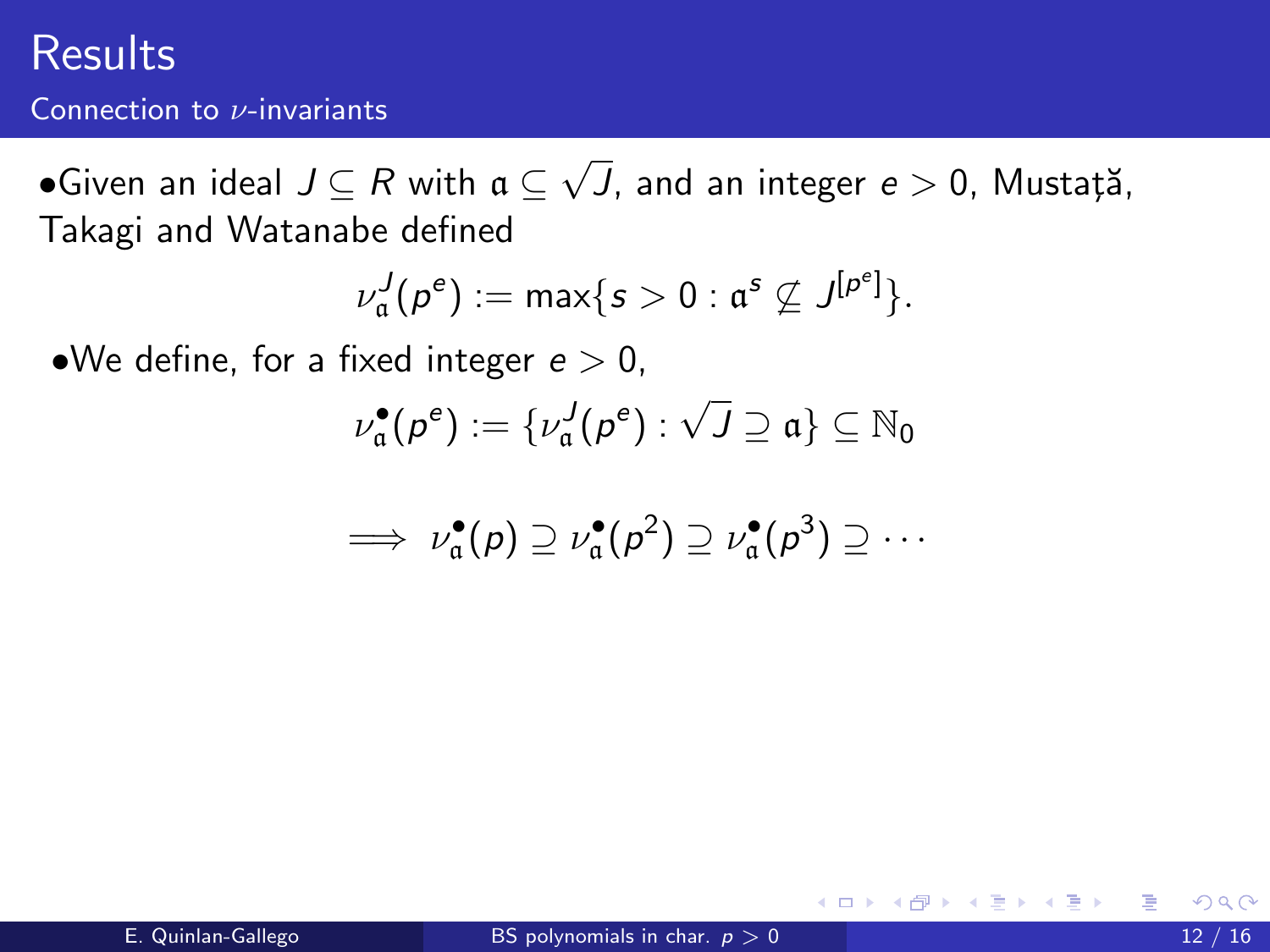#### Connection to  $\nu$ -invariants

 $\bullet$ Given an ideal  $J \subseteq R$  with  $\mathfrak{a} \subseteq$ √  $J$ , and an integer  $e>0$ , Mustață, Takagi and Watanabe defined

$$
\nu_{\mathfrak{a}}^J(p^e):=\max\{s>0:\mathfrak{a}^s\not\subseteq J^{[p^e]}\}.
$$

•We define, for a fixed integer  $e > 0$ ,

$$
\nu_{\mathfrak{a}}^{\bullet}(p^e):=\{\nu_{\mathfrak{a}}^J(p^e):\sqrt{J}\supseteq\mathfrak{a}\}\subseteq\mathbb{N}_0
$$

$$
\implies \nu_{\mathfrak{a}}^{\bullet}(p) \supseteq \nu_{\mathfrak{a}}^{\bullet}(p^2) \supseteq \nu_{\mathfrak{a}}^{\bullet}(p^3) \supseteq \cdots
$$

#### Proposition (QG19)

We have

$$
BS(\mathfrak{a}) = \bigcap_{e=0}^{\infty} \overline{\nu_{\mathfrak{a}}^{\bullet}(\rho^{e})}
$$

where  $(\bar{\ })$  denotes p-adic closure.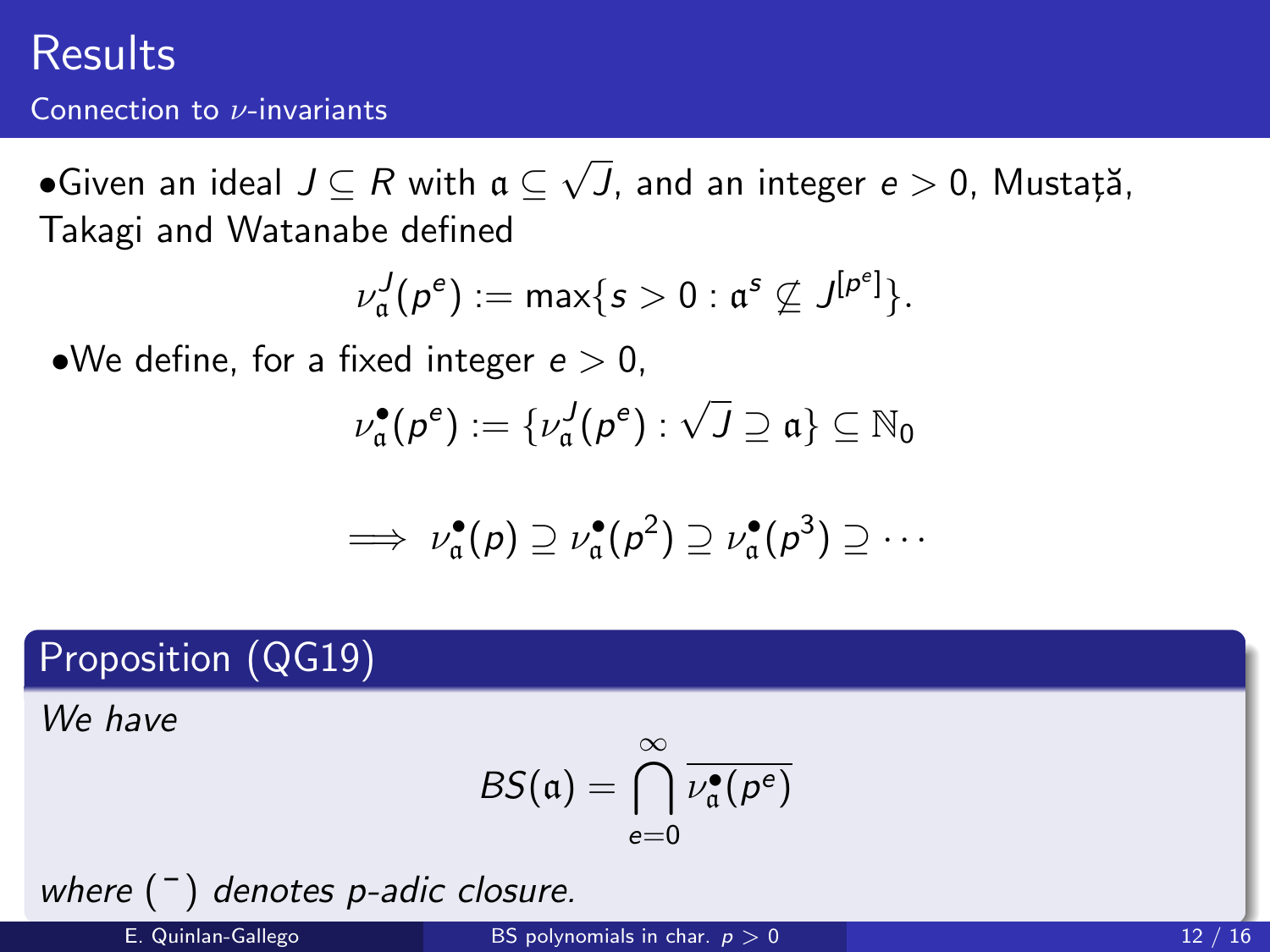**Example 1:** Suppose  $R = k[x, y]$  and  $a = (x^2 + y^3)$ .

(a) When 
$$
k = \mathbb{C}
$$
,  $b_{\mathfrak{a}}(s) = (s + \frac{5}{6})(s + 1)(s + \frac{7}{6})$ .

(b) When char 
$$
k \equiv 1 \mod 3
$$
 then  $BS(\mathfrak{a}) = \{-5/6, -1\}$ 

(c) When  $2 \neq$  char  $k \equiv 2 \mod 3$  then  $BS(\mathfrak{a}) = \{-1\}.$ 

造

K ロ ▶ K 倒 ▶ K 듣 ▶ K 듣 ▶ ...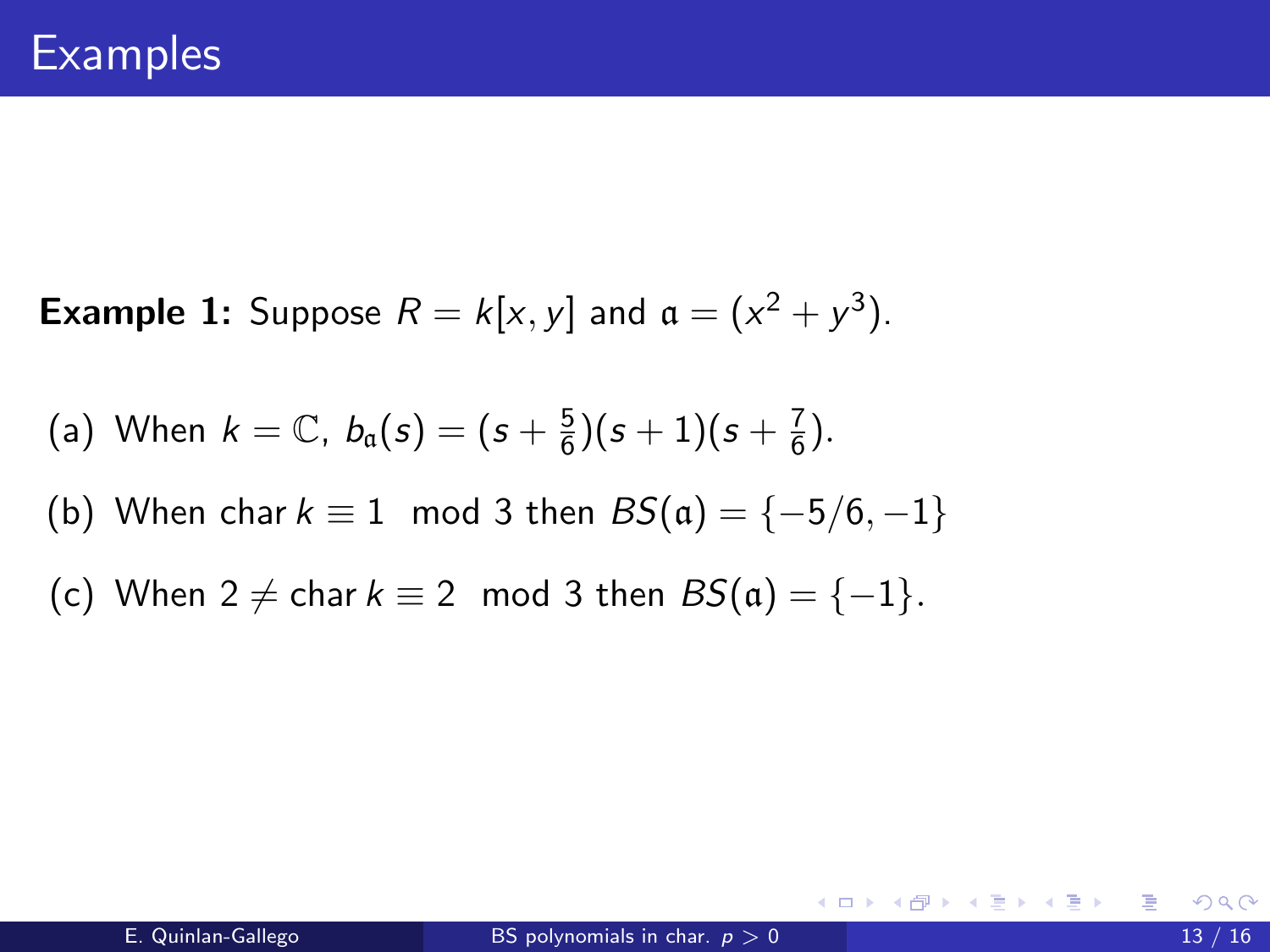**Example 2:** Suppose  $R = k[x, y]$  and  $a = (x^2, y^3)$ .

(a) When 
$$
k = \mathbb{C}
$$
,  
\n
$$
b_{\alpha}(s) = (s + 5/6)(s + 7/6)(s + 4/3)(s + 3/2)(s + 5/3)(s + 2).
$$

- (b) When char  $k = 2$ ,  $BS(\mathfrak{a}) = \{-4/3, -5/3, -2\}$ .
- (c) When char  $k = 3$ ,  $BS(\mathfrak{a}) = \{-3/2, -2\}$ .
- (d) When char  $k > 3$ ,  $BS(\mathfrak{a}) = \{-5/6, -7/6, -4/3, -3/2, -5/3, -2\}.$

イロト イ何 トイヨト イヨト ニヨー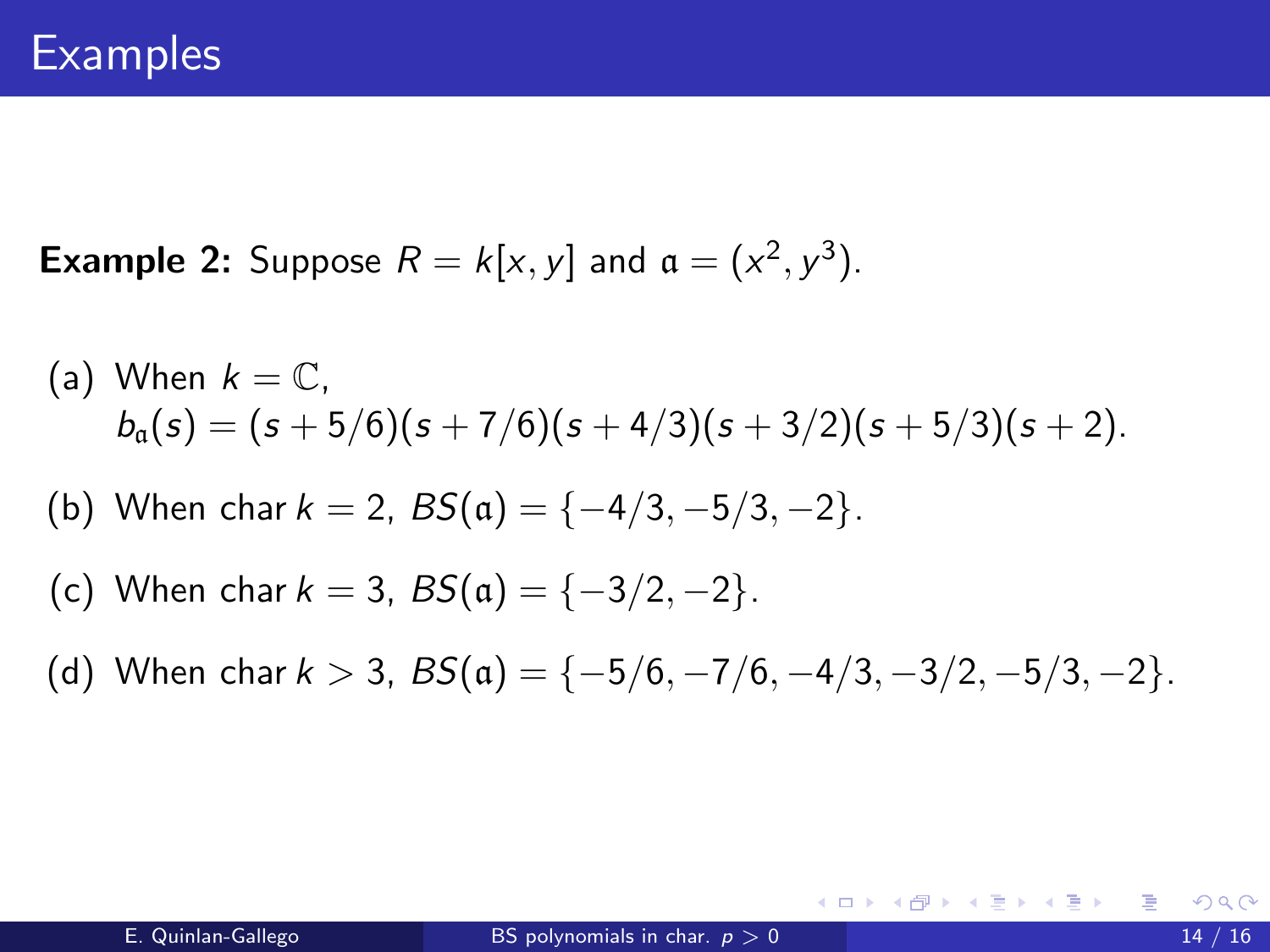重

メロト メ都 トメ ヨ トメ ヨ ト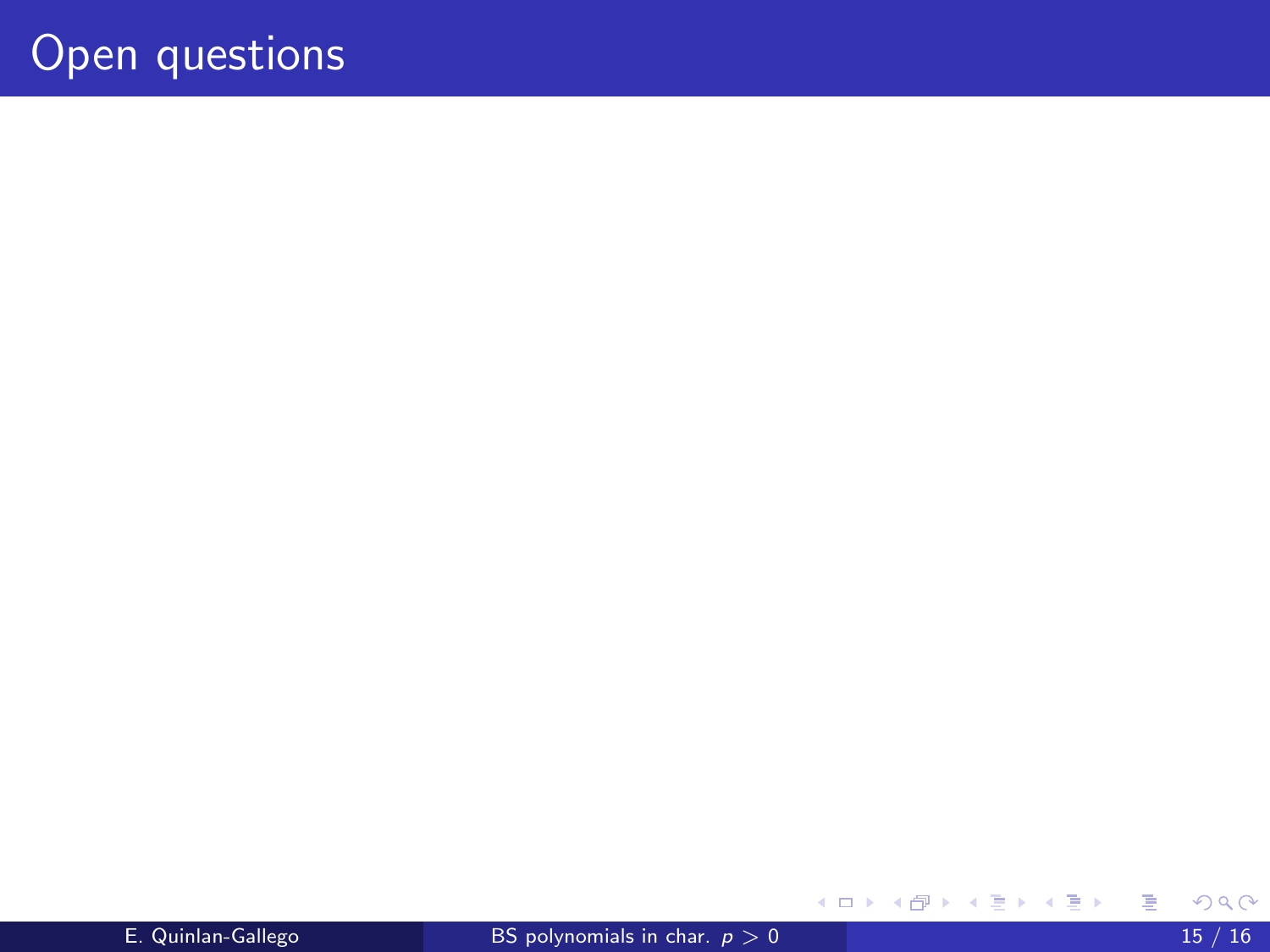# (1) Suppose fpt $(\mathfrak{a}) \in \mathbb{Z}_{(p)}.$  Is  $-\operatorname{\mathsf{fpt}}(\mathfrak{a})$  the largest Bernstein-Sato root?

造

→ ← 伊 ▶ → ( 后 )→ → ( 后 )→ →

4 D F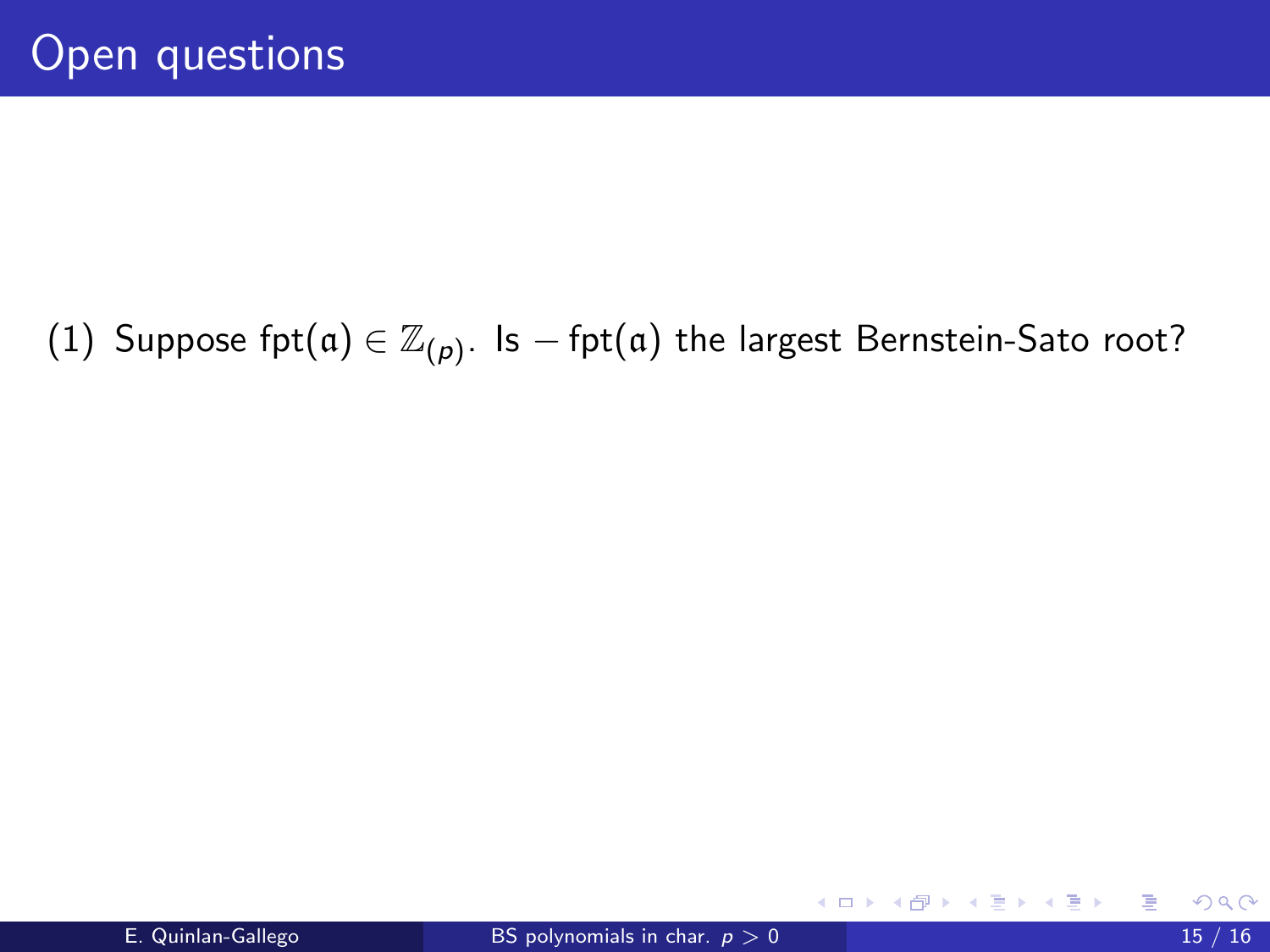- (1) Suppose fpt $(\mathfrak{a}) \in \mathbb{Z}_{(p)}.$  Is  $-\operatorname{\mathsf{fpt}}(\mathfrak{a})$  the largest Bernstein-Sato root?
	- $\bullet$  The analogue of this statement is true over  $\mathbb C$ . [Kollár, Ein-Lazarsfeld-Smith-Varolin, Budur-Mustață-Saito]

4 **D** F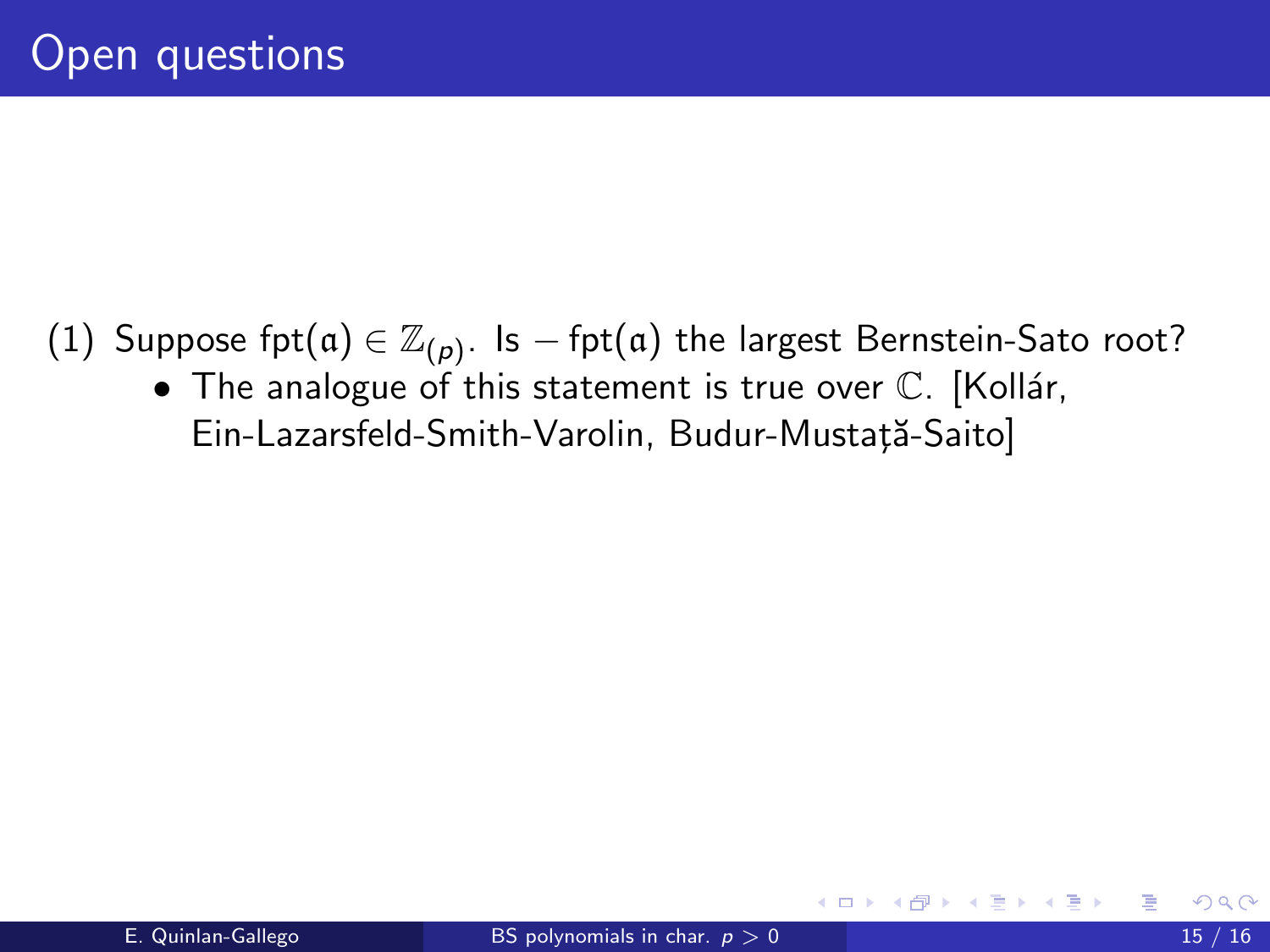- (1) Suppose fpt $(\mathfrak{a}) \in \mathbb{Z}_{(p)}.$  Is  $-\operatorname{\mathsf{fpt}}(\mathfrak{a})$  the largest Bernstein-Sato root?
	- The analogue of this statement is true over  $\mathbb C$ . [Kollár, Ein-Lazarsfeld-Smith-Varolin, Budur-Mustață-Saito]
	- We know this is true for principal ideals [Bitoun, 2018] and for monomial ideals when  $p \gg 0$ .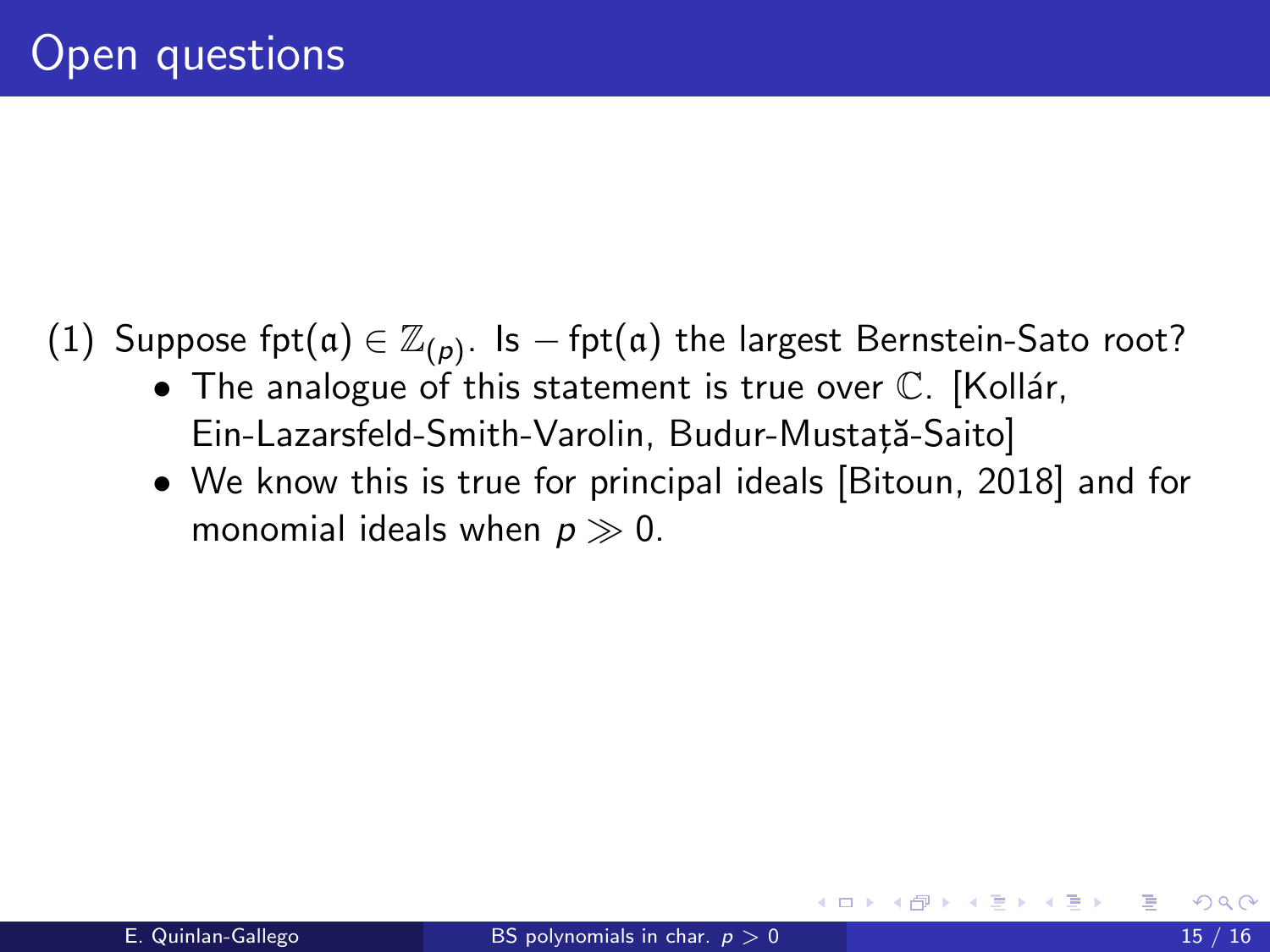- (1) Suppose fpt $(\mathfrak{a}) \in \mathbb{Z}_{(p)}.$  Is  $-\operatorname{\mathsf{fpt}}(\mathfrak{a})$  the largest Bernstein-Sato root?
	- The analogue of this statement is true over  $\mathbb C$ . [Kollár, Ein-Lazarsfeld-Smith-Varolin, Budur-Mustată-Saito]
	- We know this is true for principal ideals [Bitoun, 2018] and for monomial ideals when  $p \gg 0$ .

(2) Can we define an analogue of multiplicity in characteristic  $p > 0$ ?